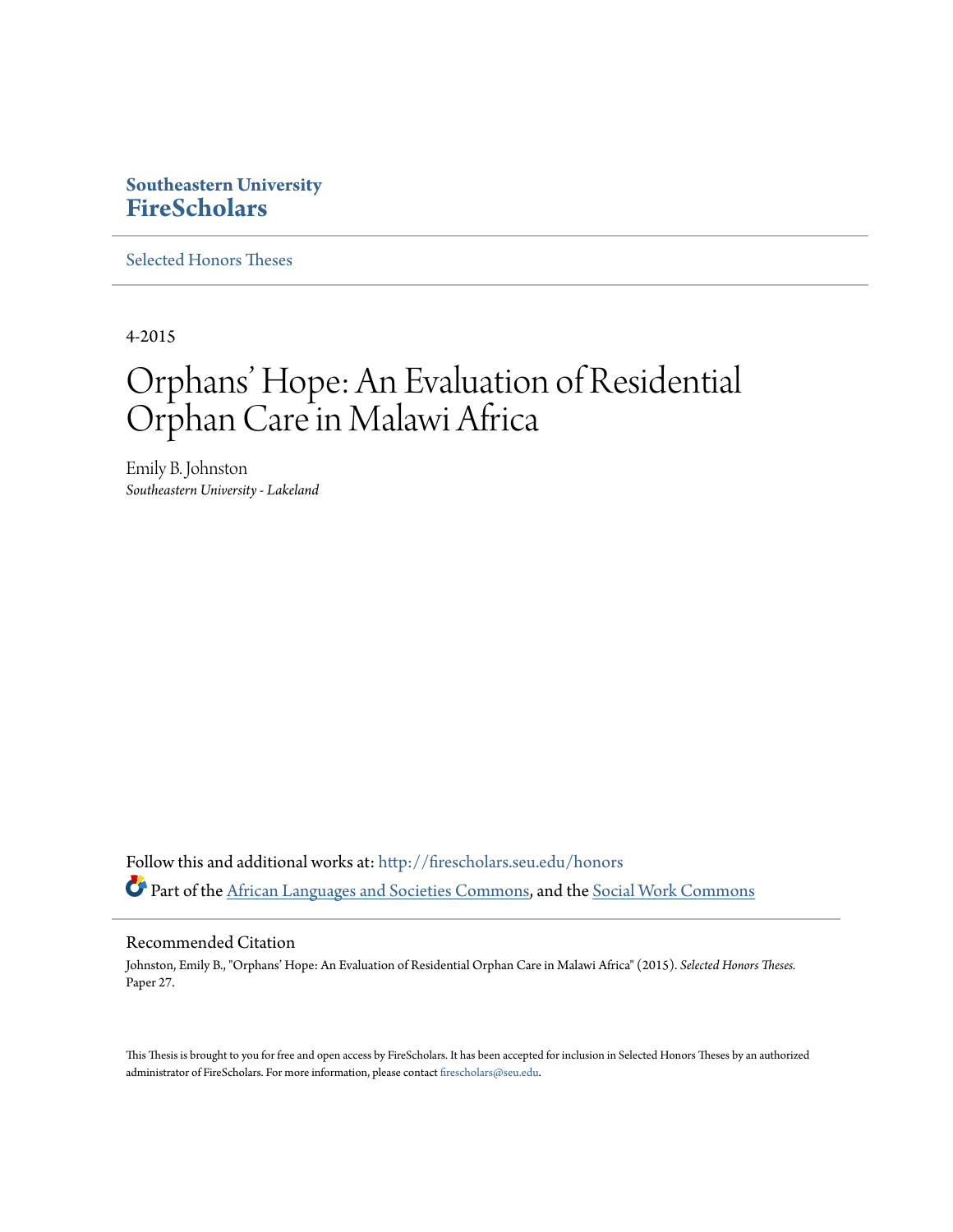Orphans' Hope: An Evaluation of Residential Orphan Care in Malawi Africa

By

Emily Johnston

Submitted to the Honors Program Committee

In partial fulfillment

of the requirements for University Honors Scholars

Southeastern University

2015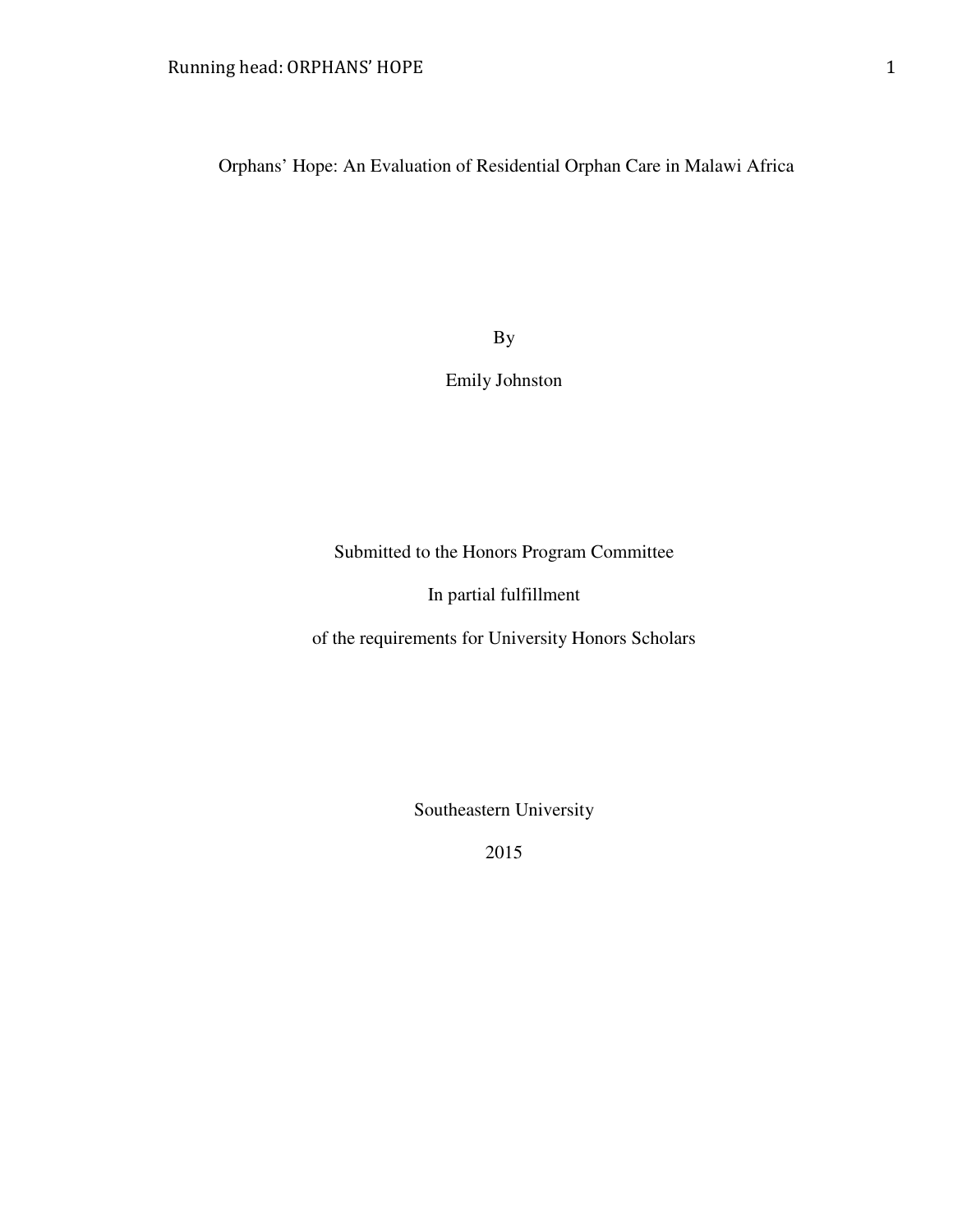#### Abstract

 It is estimated that over 7 million orphans are institutionalized worldwide (sosusa.org). Research has shown that while orphanages are often able to meet physical needs better than alternative forms of care, orphanage life can be harmful for the wellbeing of a child. This study evaluated orphan care at one institution in Malawi, Africa, to determine the effectiveness of care and suggest interventions that could position the children for success. Through interviews with caretakers and administrators, it was found that residential care in Malawi could be an effective form of care. The greatest needs were consistent behavioral intervention and sexual activity prevention. The results showed that with intervention and intentional caretakers, the likelihood for success was possible. Hope and spirituality gave a way for leadership and maturity at the orphanage.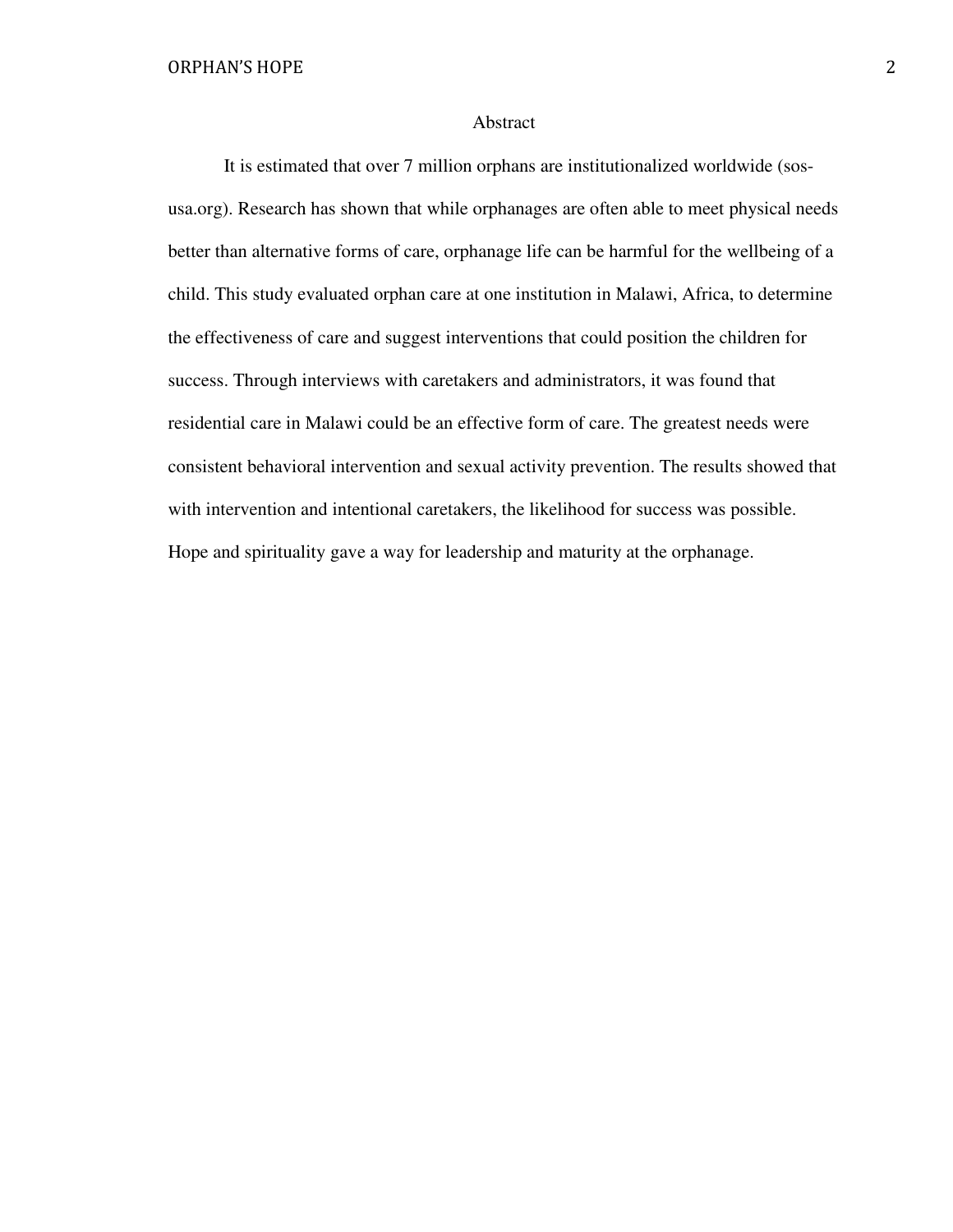# TABLE OF CONTENTS

| FORMS OF ORPHAN CARE: RESIDENTIAL VS. ALTERNATIVE10 |
|-----------------------------------------------------|
|                                                     |
|                                                     |
|                                                     |
|                                                     |
|                                                     |
|                                                     |
|                                                     |
|                                                     |
|                                                     |
|                                                     |
|                                                     |
|                                                     |
|                                                     |
|                                                     |
|                                                     |
|                                                     |
|                                                     |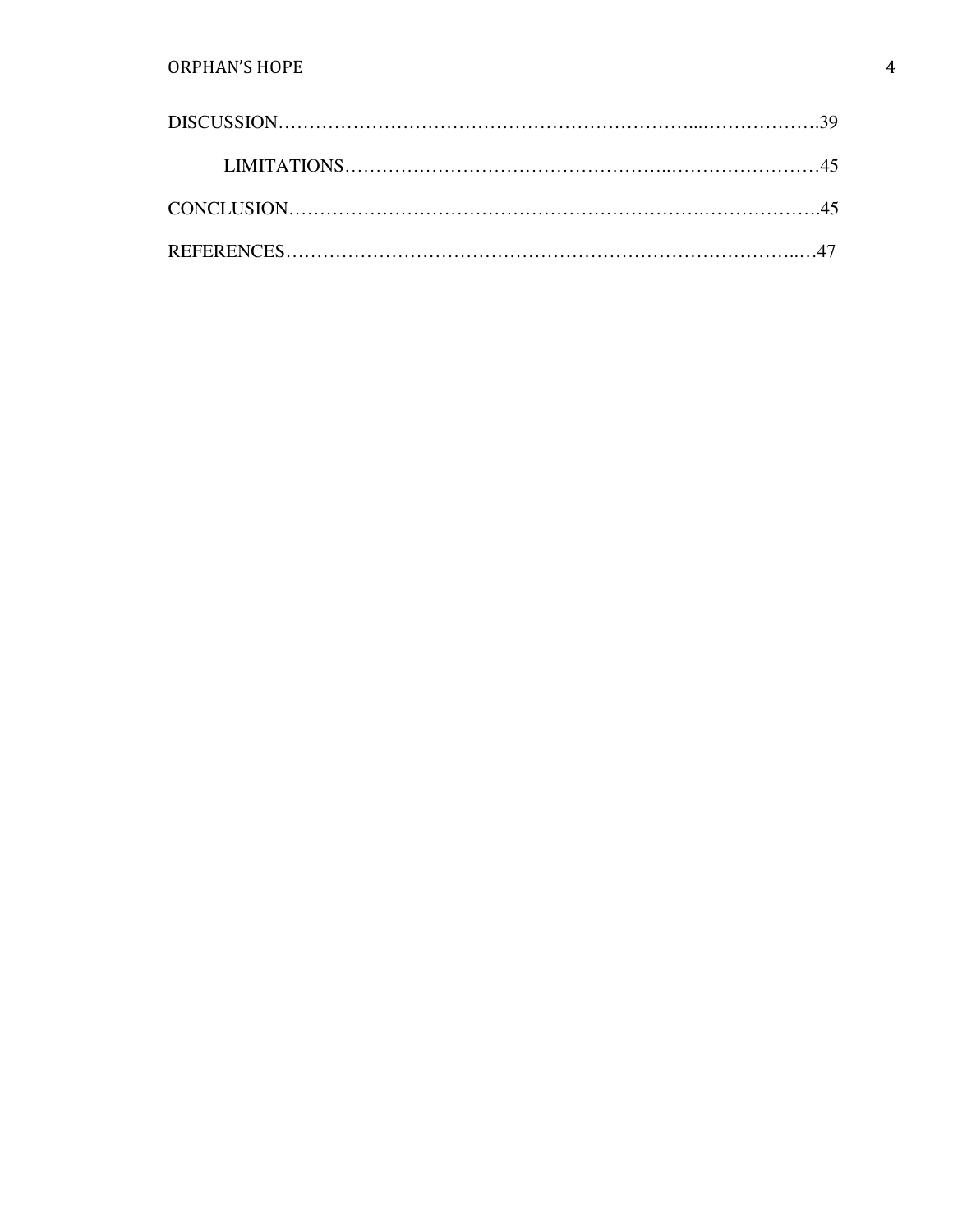Orphans' Hope: An evaluation of residential orphan care in Malawi Africa

## **Introduction**

Masiye is but a face in the back of an overcrowded class that meets under the baobab tree in a city across the world. She stands a head taller than her younger classmates, aging nearly five years older than most of them. Masiye recently moved into a stable home with many other kids like her. While thankful for the nsima and beans she now receives three times a day, she cannot help but wonder what it would be like to be seen, to be known. Masiye is often unnoticed.

 In Malawi, being named Masiye is less than desirable. Masiye is a Chichewa name that translates as *abandoned, left behind, orphan* (Chirwa, 2002). With a name like Masiye, a child cannot easily escape the daunting fate that accompanies the label of orphan.

 In Malawi, there are nearly a million abandoned ones, those left behind, Masiyes that go unseen by the world's eye. The frightening reality comes down to the fact that even when these children are noticed, often the efforts to help them can easily turn, and become destructive. This paper will look at the orphan crisis that runs rampant across Malawi. Research will be reviewed to answer what kinds of vulnerabilities these children face, how others perceive them and this condition labeled orphanhood, what is currently being done to address the need, and what can be done to improve these orphan care programs. This project will look at one specific program to see how effective the current model is and what can be implemented to better address the needs of children like Masiye. The purpose of this study is to identify the gaps in care and propose researchbased interventions that can better the lives of orphans in residential care in Malawi.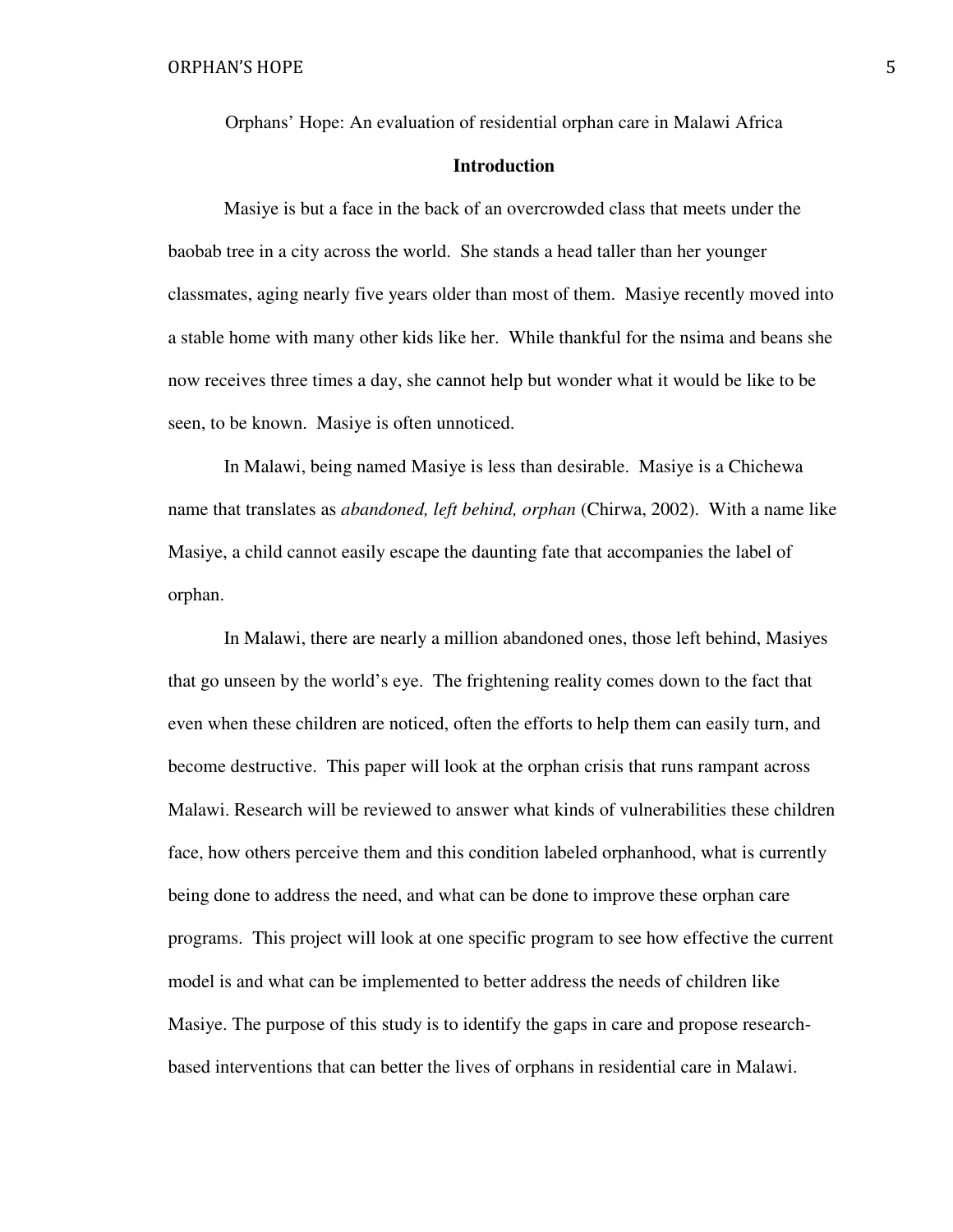#### **The Orphan Crisis in Malawi**

The orphan crisis in Malawi is raging due to several factors, the greatest being HIV/AIDS. There were over 900,000 orphans in Malawi in 2006 (Unicef, 2006) and that number has increased to over 1.3 million orphans today (Unicef Statistics, 2013). Kidman and Heymann (2009) report that 14 percent of Malawi's population under 18 are orphans. Another study found that 15 percent of Malawi's population under 17 are orphaned and of that 15 percent, 23 percent are double orphans, meaning that both of the child's parents are deceased (Campbell, Handa, Moroni, Odongo, & Palermo, 2010). Being labeled an orphan in Malawi can put a child in an especially vulnerable state.

 Some studies disagree about the vulnerability of orphans compared to other children. One study looked at the difference in wellbeing and developmental outcomes between orphans and non-orphans and whether certain types of orphans are at greater risk (Campbell et al., 2010). It also measured whether orphanhood is the greatest determinant of poorer outcomes or if poverty is the greatest factor. The data was collected through Demographic Health Surveys (DHS) in 11 African countries and the results demonstrated that, while orphan status is a factor of vulnerability, factors such as household income and region of residence were often greater indicators of vulnerability. However, the results also revealed discrepancies in orphan to non-orphan in school attendance and completion, implying that some vulnerabilities are specific to orphans (Campbell et al., 2010). Another study used the Malawi Integrated Household Survey to gather data to answer questions about the disparities between orphans and non-orphans. The results showed that orphans do have certain vulnerabilities that are unique to orphans. The study revealed a negative correlation between school attendance and orphanhood. The study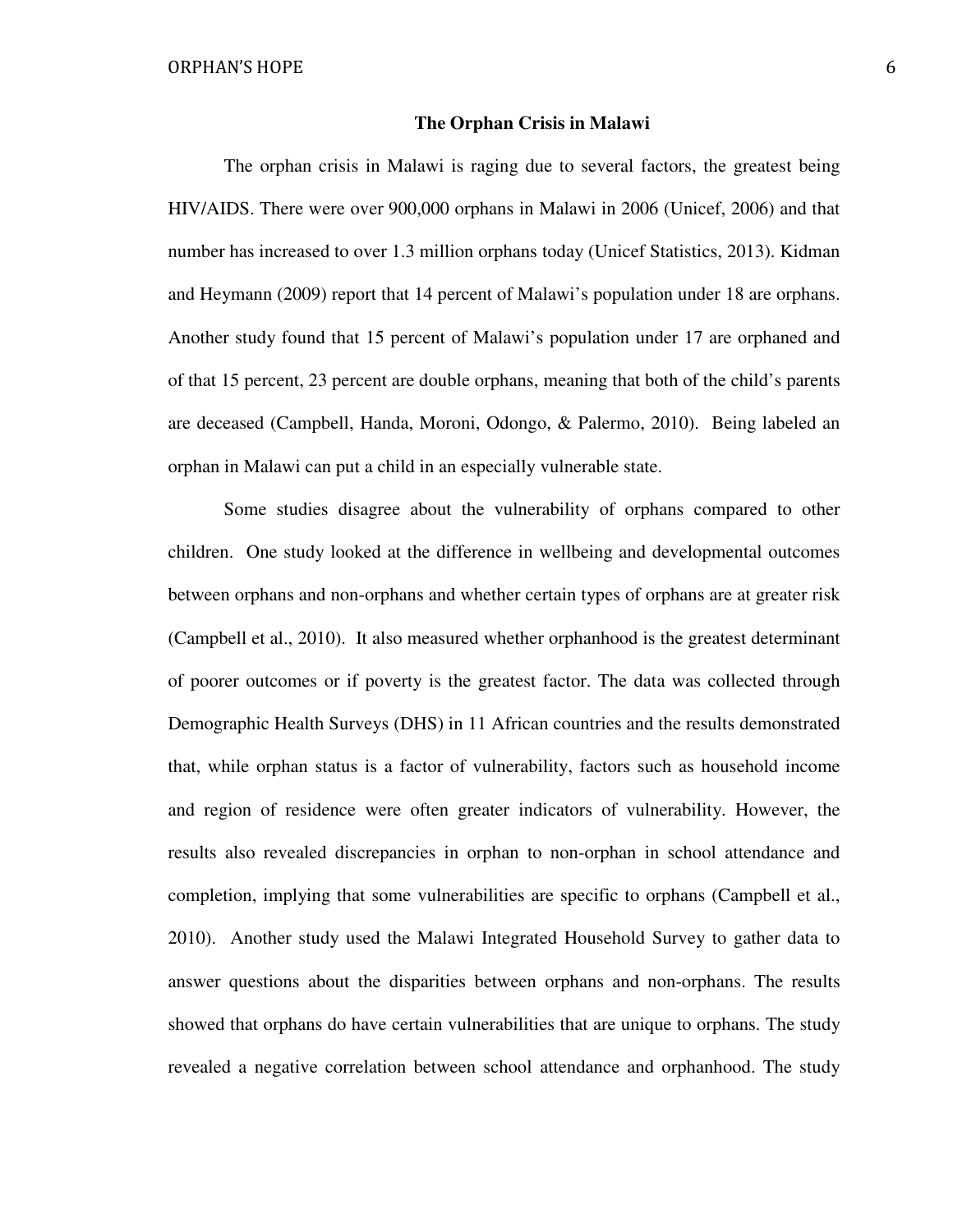also demonstrated that the orphan's disparities are not directly affected by poverty but rather by orphanhood itself (Kidman, Hanley, Foster, Subramanian, & Heymann, 2012).

 While both of the studies revealed different results on whether orphanhood alone constitutes as a unique vulnerability or whether poverty is the vulnerably factor, they both demonstrate that there is a divergence between the educational opportunities and outcomes of orphans and those of non-orphans. Sharma (2006) looked specifically at the educational outcomes of orphans in Malawi. The longitudinal study examined 534 households in Malawi from 2000 to 2004. The households were surveyed using the Complementary Panel Survey. The results showed that orphans were more likely to drop out as grade level increased. The author hypothesized several reasons that would contribute to the dropping out, including labor demands, discrimination, and psychological trauma. Results showed that boys are more likely than girls to be attending school. These results highlight the danger in orphans getting stuck in cyclic poverty (Sharma, 2006). Case, Paxon, and Ableidinger (2004) also conducted an overview of the disadvantages of orphans in Africa. They also found that orphans have a significant disadvantage in the component of school enrollment. Their results showed that there was no difference in the vulnerability of female and male orphans when it comes to school enrollment. The results of this study also demonstrated that the greater the relatedness of the orphan to the care taker, the better the outcomes of the orphan.

 On top of educational outcomes, orphans in sub-Saharan Africa also are exposed to risks in their physical and emotional well being and development (Kirkpatrick, Rojjanasrirat, South, Sindt, & Williams, 2012; Palermo & Peterman, 2009; Panpanich, Brabin, Gonani, & Graham, 1999). Palermo and Peterman (2009) investigated whether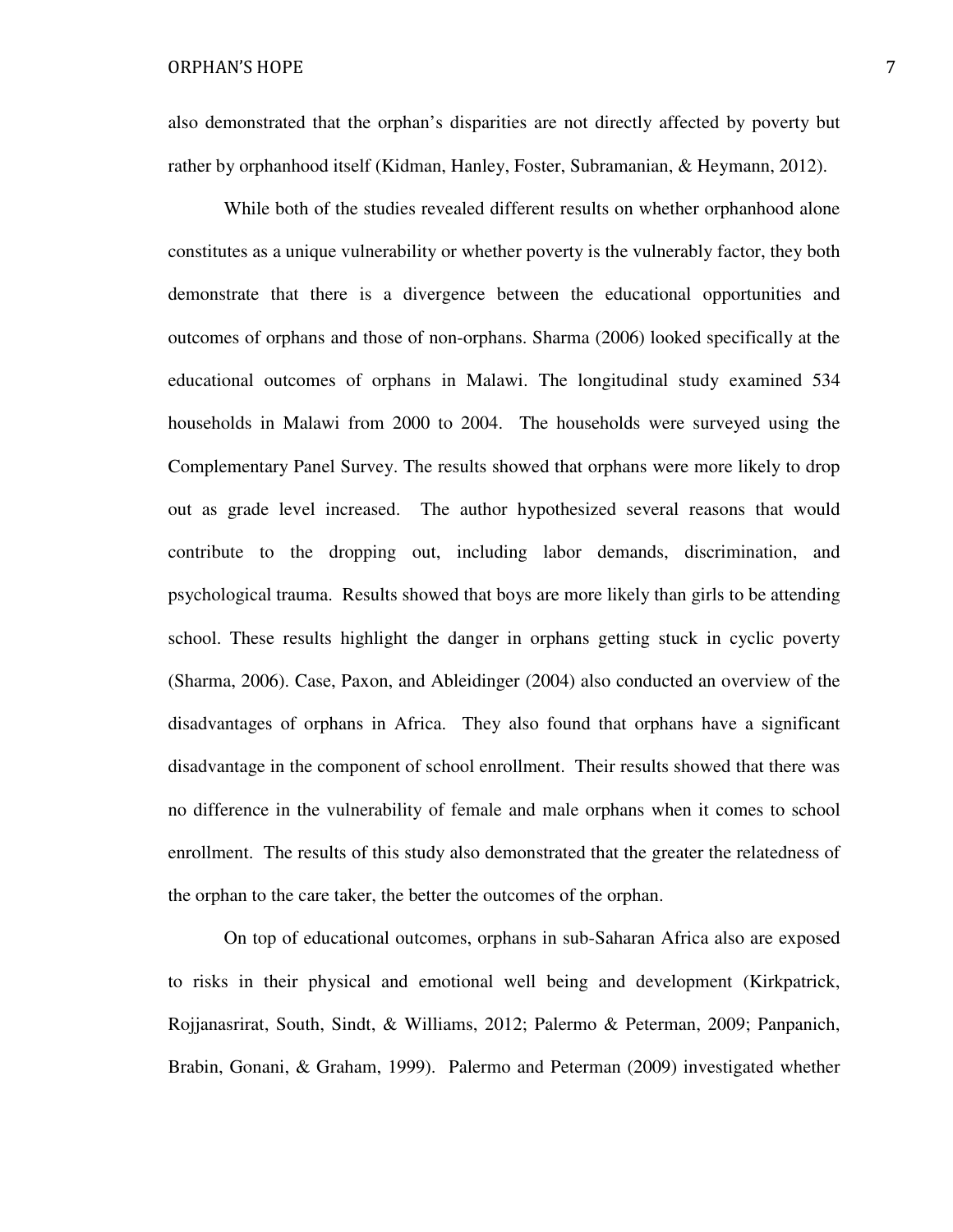being an orphan puts an adolescent girl at a greater risk of early marriage, early pregnancy, and early sexual debut. The authors used data from demographic health surveys (DHS) conducted in ten sub-Saharan African countries. The sample size included females age 15 to 17. The orphan status was determined by the answer to the question of parental status in the DHS. The results found that while there is no connection between orphanhood and early marriage or pregnancy, orphaned females are more likely to experience early sexual debut. However, there was no way to surmise whether the cause of the early sexual debut was due to sexual abuse or force, or if it was the result of mourning the loss of parental love and support (Palermo & Peterman, 2009).

 Malnutrition is another area in which an orphan is especially susceptible. Panpanich et al. (1999) disclosed that malnutrition was worse for children in an orphanage who were less than five years of age, but malnutrition was worse for village children over the age of five as compared to orphanage children, indicating that orphans are predisposed to malnutrition before intervention, but there is also a high level of malnutrition for impoverished children in general. The results also showed that extended families are capable of providing adequate care for orphans, but when the family has more than three children, they require additional support (Panpanich et al., 1999).

Orphans are also prone to emotional distress. Kirkpatrick et al. (2012) considered the emotional status of orphans and vulnerable children (OVC) in Zambia. The methods included surveys of children and caretakers in two different communities. The Health Ed Connect Adaptation Questionnaire was used, which consisted of 43 questions for the children and 38 for the caretakers. The questions addressed the child's perspective on their own emotional distress and the caregiver's perception. Participants included 156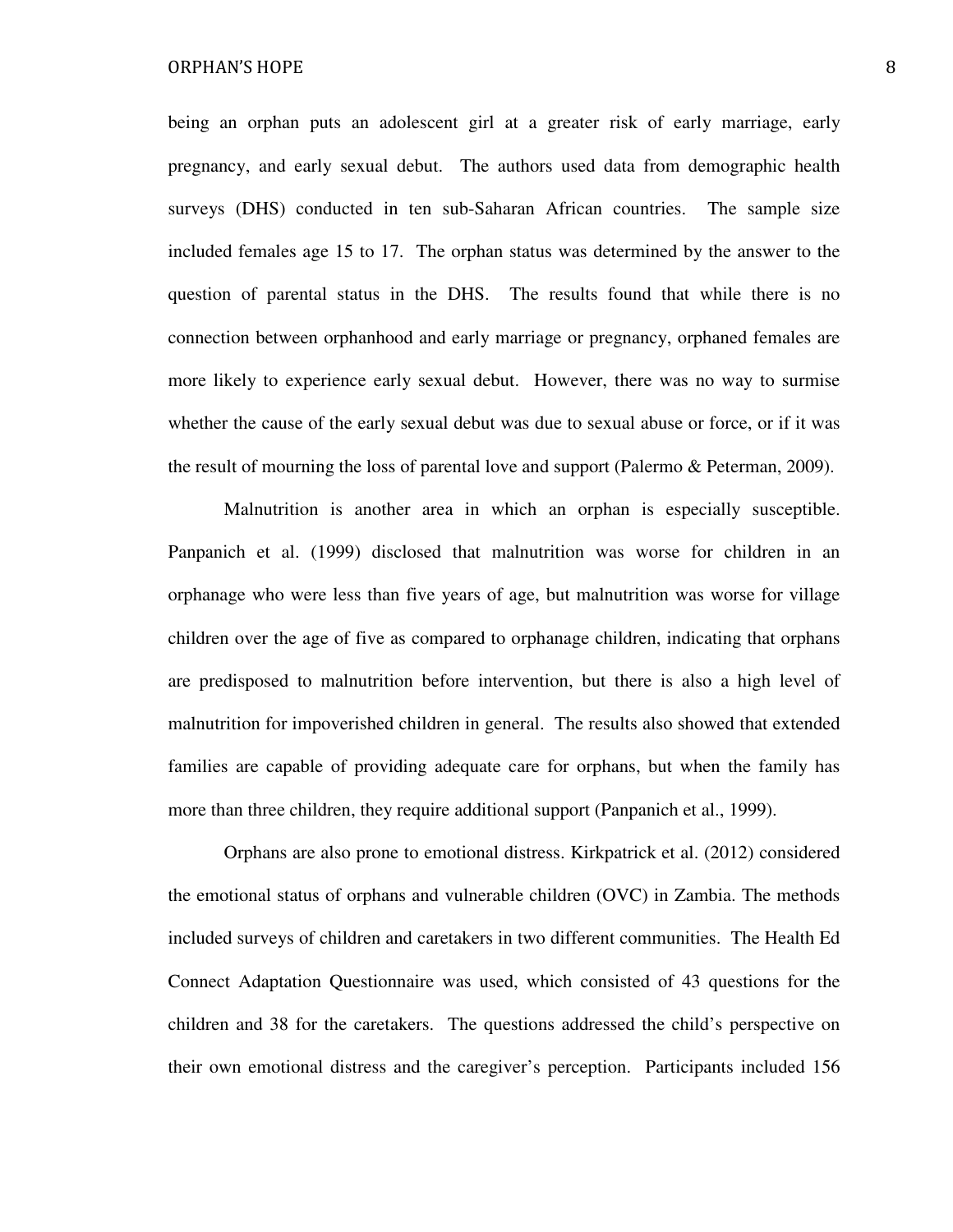boys and 150 girls between the age of 6 and 10 were assessed. The OVC experienced acting angry, having scary dreams, worrying, feeling unhappy or sad, and preferring to be alone the most out of several other areas of emotional distress. The findings between the child's report and the caregiver's report were notably the same in most areas. The study suggests training and education for caretakers on how to notice and address emotional needs. The authors' also show that the findings of this particular study coincide with the findings of other similar studies (Kirkpatrick et al., 2012).

#### **Perceptions of Orphans**

There is an interesting dynamic for how orphans are viewed and treated in Malawi and in Africa as a whole. The perceptions of caretakers and community members toward orphans can affect them as much as the physical and educational impacts of being orphaned. A study was done to look at caretaker's attitudes toward orphan care. A qualitative cross-sectional survey was given to 371 primary caregivers at 34 primary and secondary schools. The sample size included 212 caregivers fostering double-orphans, 85 who had taken in children or had single orphans, and a control group of 74 who did not have any orphans in their care. They were given a 114-item questionnaire to measure wellbeing, needs, resources, perceptions, and experience of orphan care. The results showed that the majority of caretakers were older, single, or widowed women who were typically impoverished. This particular study showed that there was a strong willingness to foster and care for the orphans, the only hindrance being that of financial concern. This made a strong argument that caretakers enjoyed or were willing to help orphans (Howard et al., 2007).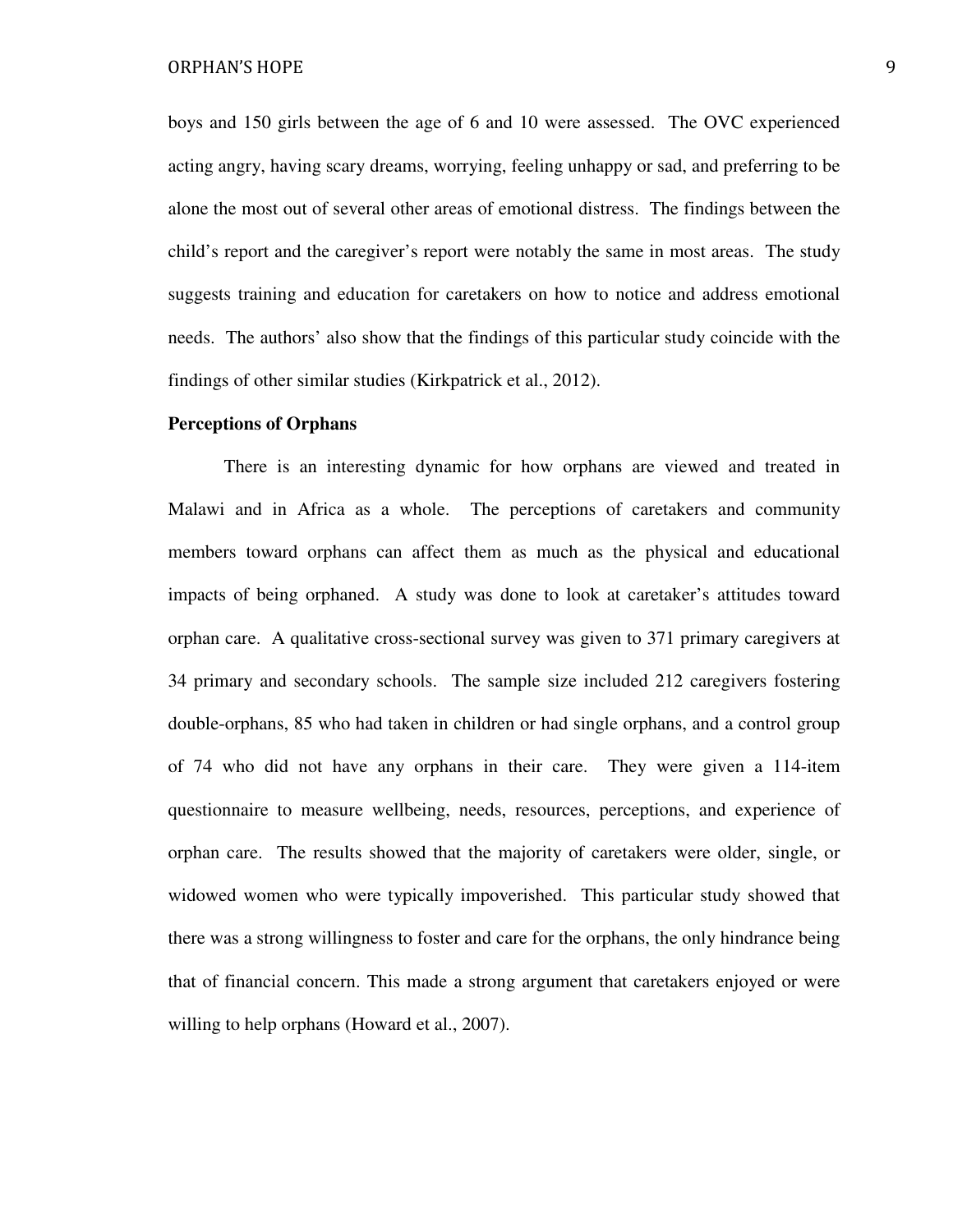However, one study done in Burkina Faso unearthed some inconsistent results on caretaker's perceptions. The study challenged the ideology that institutionalized care is always harmful for a child. The qualitative research study interviewed 100 primary caretakers of orphans that were a part of a sponsorship program, in which they were given funds for the child's basic needs. The results of the study showed that the majority of caretakers in Burkina Faso would choose for the orphan to be in an orphanage over their home, even though these caretakers were receiving fiscal sponsorship. This result was contradictory to the results from Howard et al. (2007) who stated that caretakers were only hesitant due to lack of fiscal resources to care for the children, but this statement indicates that even though these caretakers are receiving the financial help from sponsorship, they are still more likely to put a child in an orphanage. The reasons varied from education and better material provision to gender roles (Hodgins, 2010). Chirwa (2002), whose studies actually took place in Malawi, tends to dispute these findings.

 Chirwa's (2002) piece is focused on the current state of orphanhood in Malawi. Chirwa looks at folklore, first hand accounts from orphans, and ethnographic data to compile a picture of what orphan care within the Malawi context looks like. Chirwa finds trends that there is a fallacy in the definition of "orphan" in the Malawian languages and in the global understanding of orphan. Through this, there is a trend shown in Malawian folklore of the familial order of orphan care taking. Chirwa shows the Malawian family unit and how AIDS and other crises are disrupting the family system. Chirwa's argument is against social exclusion and inclusion and is hopeful for a system that will help orphans integrate back into their communities. Chirwa's fear was that institutional settings could isolate children from the culture and the local community.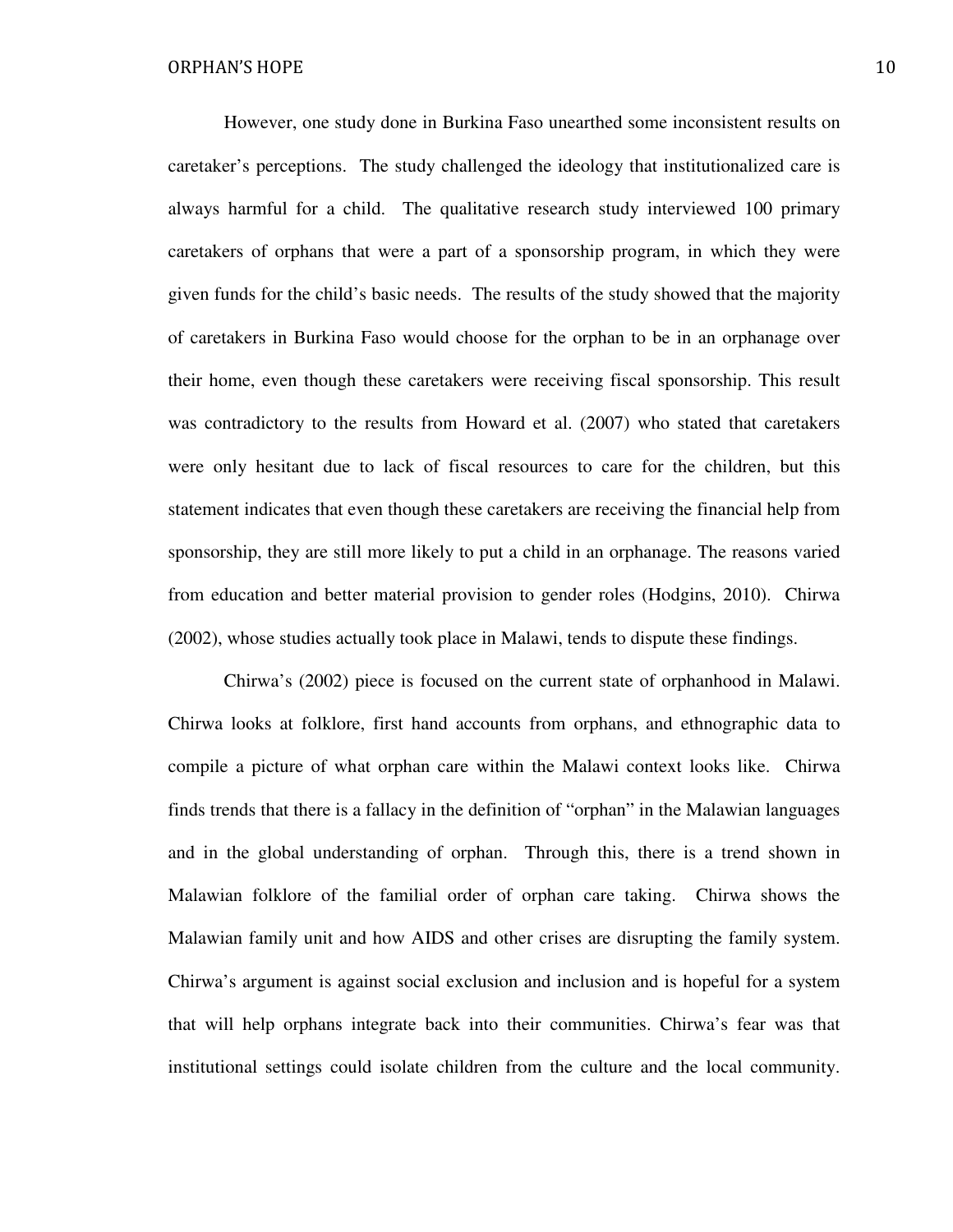Chirwa argues against institutional settings and points out several limitations to that model (Chirwa, 2002).

 The orphans themselves have perceptions that impact their status. Harms, Jack, Ssebunnya, and Kizza (2010) did a study in Uganda where they looked at the perception of orphanhood from orphans. The results showed several trends, the first being that many of the orphans felt their childhood ended and they were forced to take on adulthood in an accelerated amount of time. The results also showed that losses for an orphan started at the illness of the parent, not just at the death. The children showed losses in educational opportunities and described a stigma and discrimination from the extended families and communities.

 It is also important to note the global view of orphanhood. Meintjes and Giese (2006) conducted a literature review that examined how orphan was defined and how an inaccurate perception of orphanhood can lead to potentially ineffective interventions on the ground. The authors found that many initiatives that require funding will inaccurately portray the orphan crisis to attract the emotion of the funder. This then produces ineffective interventions that isolate and stigmatize orphans more and that neglect the needs of other vulnerable children. The goal of the global community is to care for the orphans but often good intentions can be misdirected.

#### **Forms of Orphan Care: Institutional vs. Alternatives**

The number of orphans and their vulnerability is only part of the problem. The greater question is of what is being done to assist them. Professionals are constantly debating the most effective way to care for vulnerable children. Residential care has been linked to negative effects on children in several research studies (Bakermans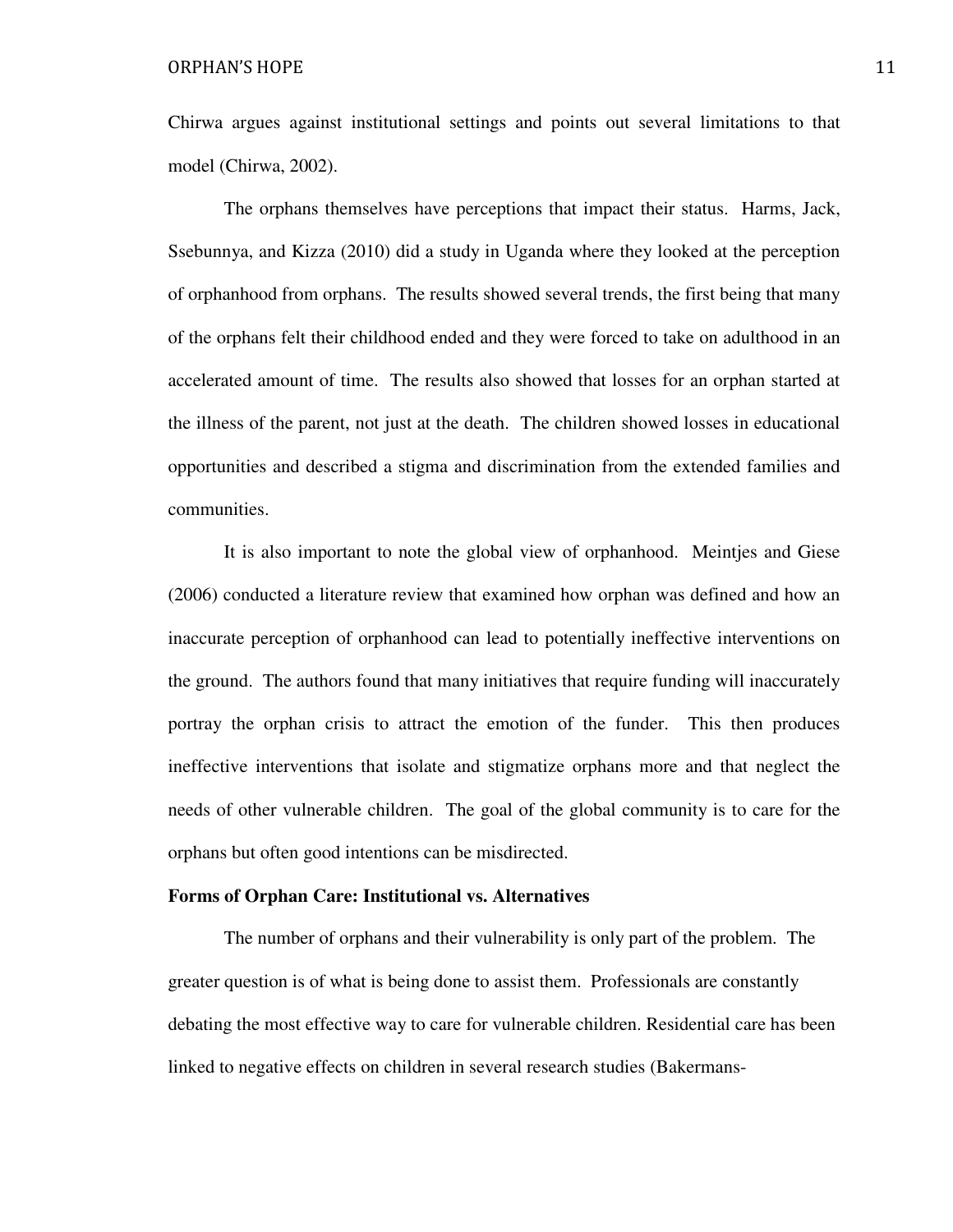Kranenburg, van IJzendoorn, & Juffer, 2008; Bos et al., 2011; Dozier, Zeanah, Wallin, & Shauffer, 2012; James, Zhang, & Landsverk, 2012). But there are also several studies that show the children themselves do not always have negative things to say about their experiences in residential care. In fact, many of those findings lean towards being more positive (Kendrick, 2013; Southwell & Fraser, 2010). This shows a hope for institutional care. Many are now looking at interventions for these institutions to implement that will cause the outcomes to both benefit the children and the system itself (Bakermans-Kranenburg et al., 2008; Holden et al., 2010; Kendrick, 2013; McKenzie, 1998). Even with the new knowledge of interventions, some will stand by their stance that residential care is always harmful and should never be considered effective. Still, others are looking at the interventions and agreeing that with these interventions, residential care may be an effective solution to childcare.

 Professionals who tend to stand by the abolition of institutionalization often do so with extreme passion and rightfully so, as there seems to be more empirical, quantitative data supporting the argument that residential care is detrimental to the child's wellbeing. Dozier, Zeanah, Wallin, and Shauffeer (2012) even make the claim "we argue that institutional care is structurally and psychologically at odds with what young children need" (p. 2). These claims do not come from opinion alone, rather from several studies showing the evidence. Bos et al. (2011) conducted research on children who were institutionalized, those who were removed and put into foster care, and those who lived with their biological family. The results revealed that institutionalized children were significantly less likely to have secure attachments, were more commonly diagnosed with attachment disorders, and were more likely to respond to emotional reactivity testing in a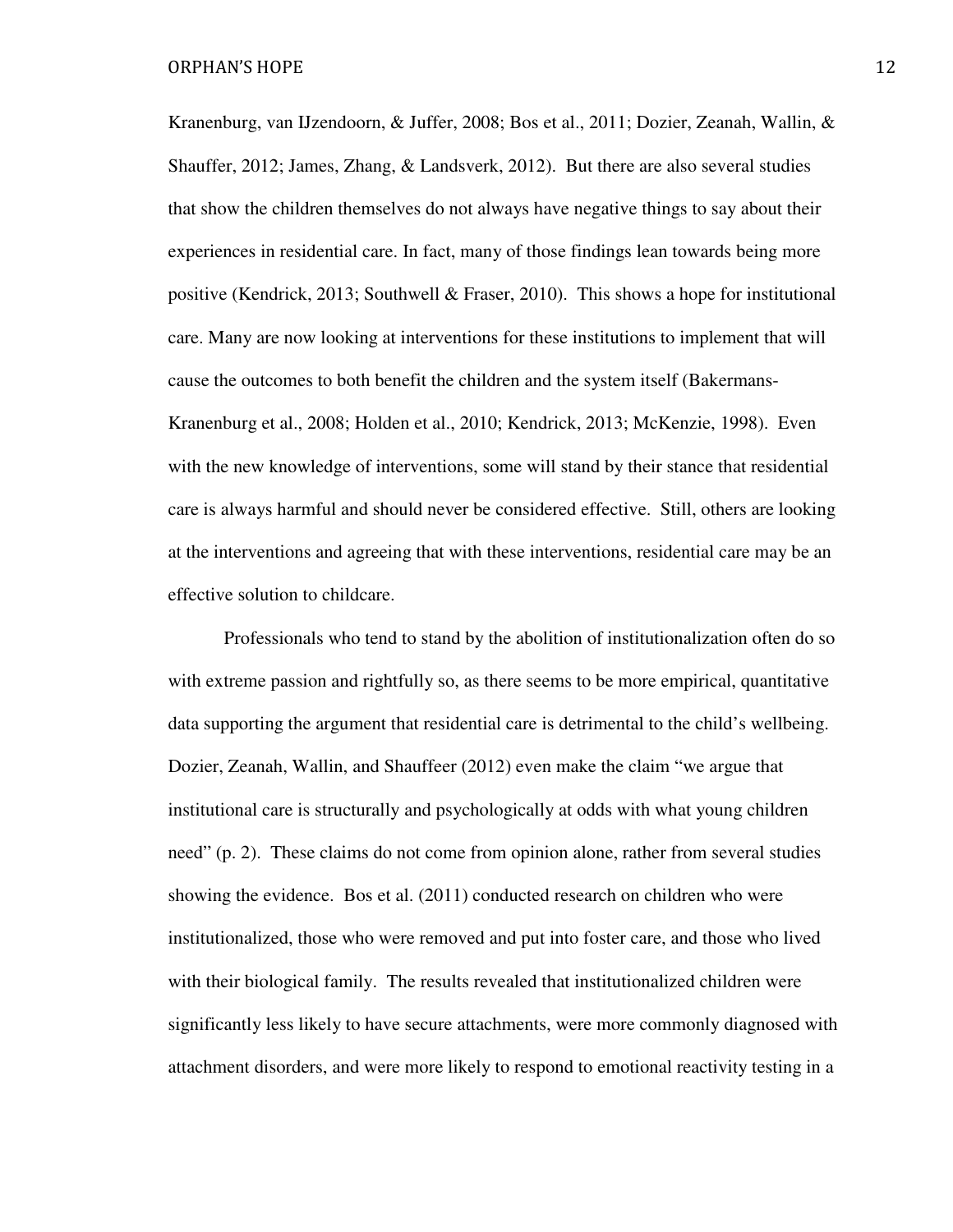negative manner (Bos et al., 2011). James, Zhang, and Landsverk (2012) found that while residential care often intends to be a temporary solution, the majority of the time it is not. When a child entered residential care, their stays were considered long-term especially if the child had a chronic health problem or had been previously placed multiple times. Longer stays in an institution have been related to a difficulty in developing secure attachments, delays in physical development, and lower IQs and deficiencies in cognitive development (Dozier et al., 2012). Is this evidence enough to rule out residential care altogether?

 Some will say no, the evidence above is not enough to completely nullify residential care. While most of the evidence found against institutions is compelling, many of the studies are limited by their lack of communicating the children's own experiences. Several who are in support of interventions have sought to seek out those who are in residential care and hear from their prospective (Kendrick, 2013; Southwell & Fraser, 2010). Southwell and Frazer (2010) sought to find the strengths and weaknesses of residential care when they interviewed the young people and their results were surprisingly positive. The vast majority expressed feeling safe and seemed to feel that their caregivers really had their best interest in mind. Those who were less satisfied were younger children and those who had been in multiple placements. The study showed that the greatest needs expressed by the children themselves were the need for support and consistency and the wish to be more involved in decision-making (Southwell  $\&$  Fraser, 2010). Kendrick (2013) also looked into the child's own perspective. This study found that the emotional needs of children in residential settings are being met due to the family-like relationships that are formed between the child and caretakers. Kendrick also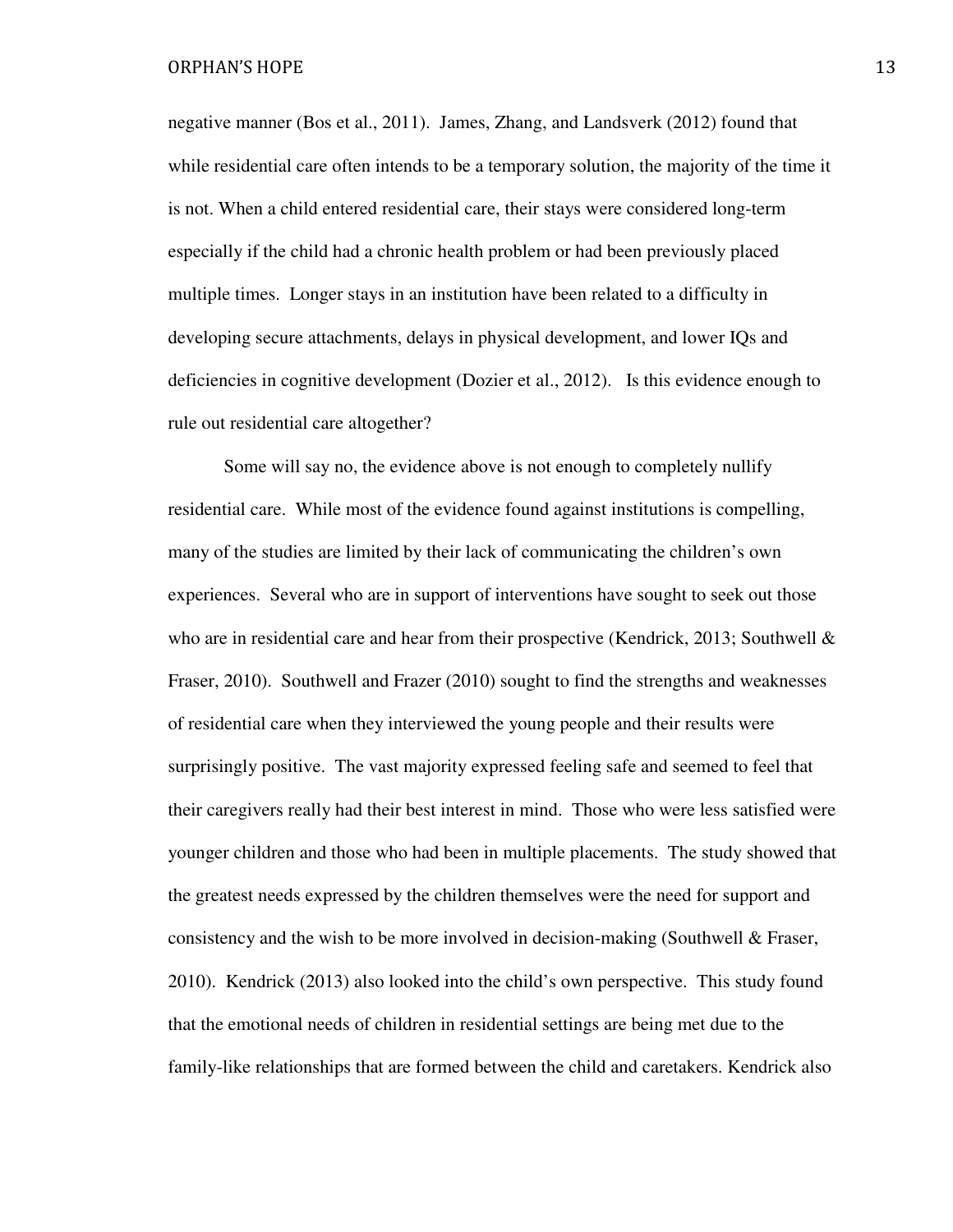shows qualitative research indicating that several children preferred residential care to foster care based on varying reasons such as history of abuse, associating family with "distressing situations" (p. 81) or simply not wanting to reject their birth family by entering into a new family. Kendrick (2013) states, "It is in understanding children's and young people's centrality in the complex mesh of relations, relatedness and relationships that residential child care must find its true potential" (p. 83).

McKenzie (1998) presents yet another opposing argument saying that long term or even permanent institutionalization is favorable. His main point is that while institutional care is not ideal, it is a better option than multiple placements or return to abusive or neglectful biological families. The argument is for permanency and in many cases orphanages or private institutions can provide that permanency with greater success than the current foster care model, especially for hard to place children (McKenzie, 1998).

In Malawi, the orphan care system looks different than other places. The greatest initiative to assist orphans is through Community Based Organizations (CBOs). Two studies were conducted that looked at the effectiveness of the CBO model. One of the studies found that because the community members were in poverty themselves, volunteering was difficult, so there was a large turnover rate of caretakers at the CBOs. This also led to the upkeep cost rising making CBOs less affordable, because training new caretakers is expensive and time consuming. The results also showed the positive aspects being that CBOs are reaching rural areas, are giving communities a sense of responsibility, and are a model for other community initiatives (Drouin & Heymann, 2010). Another study done on the cost effectiveness of interventions for orphans stated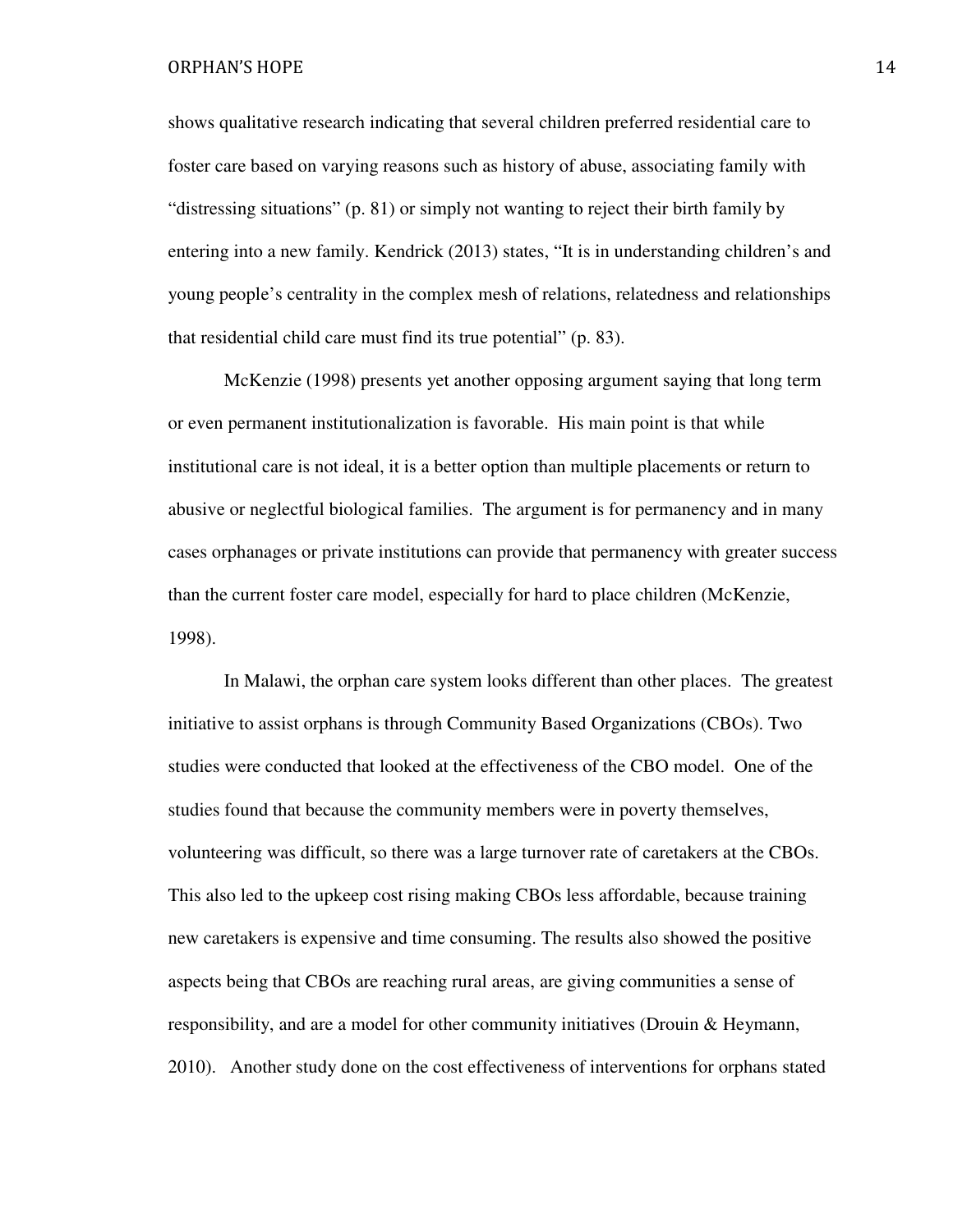that CBO services are more cost efficient than institutional settings (Santa-Ana-Tellez, DeMaria, & Galárraga, 2011). Beard also conducted a study on CBOs finding the positive outcome trends to be a sense of community pride in the service, positive changes seen in the children, and increased attendance. This particular study shared significant anecdotal research to the success of the CBOs but there was no strong measurable evidence (Beard, 2007).

Zimmerman (2005) and Friedas (2010b) both conducted studies directly in Malawi as well. Both focused on institutional care within the Malawian context. Zimmerman compared those living in an orphanage or institution to those living in a foster family setting. The research was done through interviews and observations at nine orphanages and various foster system groups. Interviews were conducted with orphans and caregivers. The research looked at various aspects of the orphan's life including physical, material, psychological, and educational needs. Zimmerman's findings revealed that orphanages are the most efficient and successful form of orphan care. The current policies in place for orphan care look into long-term solutions but struggle to address the immediate needs. Zimmerman suggests that more orphanages should be built and funded to cover the immediate needs while still implementing the policies that will eventually lead to fixing the long term orphan crisis, such as community restructuring through in home orphan care. The findings support the claim that orphanage care is more sustainable and efficient (Zimmerman, 2005).

Freidus (2010a) highlighted the positive and negative outcomes of institutional care in Malawi. The positive outcomes were mostly material in nature, including basic physical needs and educational needs being met, and also that the children are removed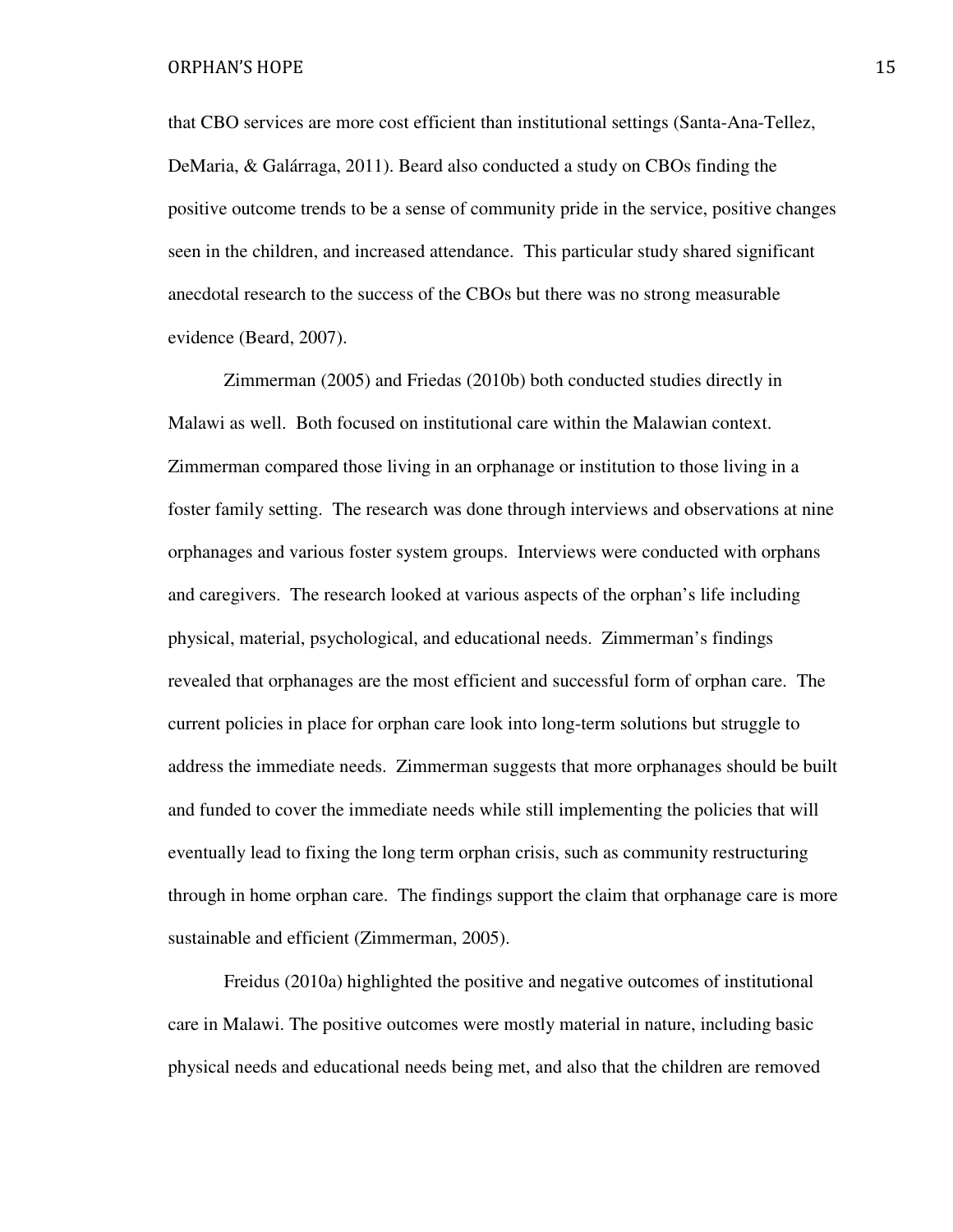from abusive homes or villages. However, Freidus also draws attention to the negative effects being the stigma attached to orphans, uneducated and underpaid caretakers, and a growing disconnect to biological family and culture, especially when western sponsors are involved. The study also points out how the label of orphan in Malawi can be both one of extreme vulnerability and marginalization, but it can also be one of high value and worth. At the end of the study, Freidus discovers that while there are both positive and negative outcomes, the children themselves would rather be in the orphanage than in their home villages (Freidus, 2010a).

#### **Orphanage Interventions**

The evidence of negative outcomes is still greater than the perspective of the children or the good intentions of statements like McKenzie's (1998), who argued for permanency in an institution over multiple placements. However, the use of orphanage intervention can greatly decrease the risk of negative consequences on institutionalization (Bakermans-Kranenburg et al., 2008). Several interventions are being found effective as the search for learning how to properly care for children holistically continues. Holden et all. (2010) argued for the implementation of the intervention CARE, Children and Residential Experiences. The idea behind CARE is that residential care does not have to be negative if it is being done using research based practice. The hope is that eventually using this research based theoretical model will lead to an evidence-based model specifically for residential care. The CARE model trains caretakers and staff in care that focuses on the development of the child by teaching at the child's appropriate level. By keeping the care family-based and relationship-based, this model will allow the connection with the biological family to be fully utilized for the success of the child. The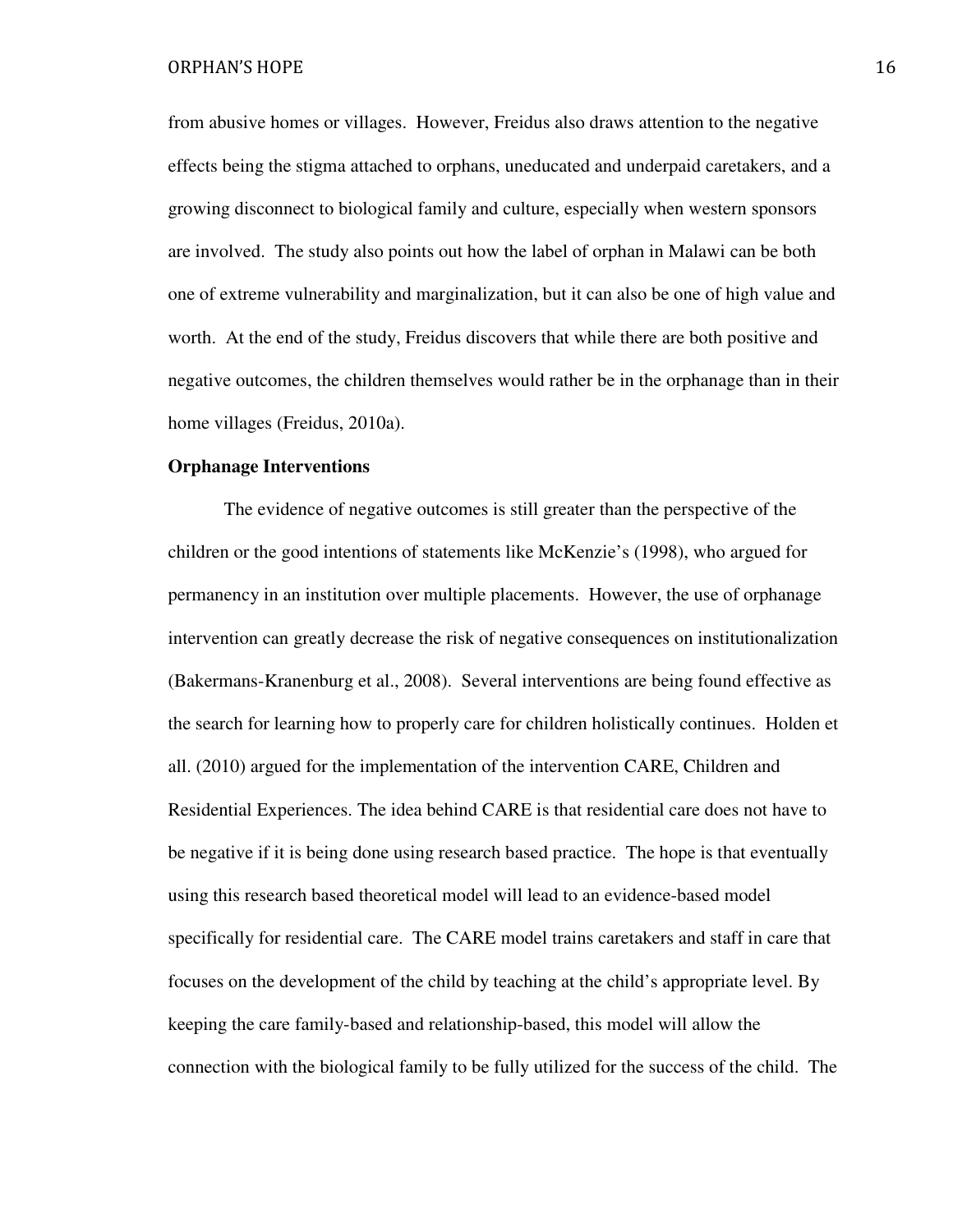program also trains staff in trauma and forms activities that are sensitive to the trauma many children have experienced. The CARE model has been used at several institutions in South Carolina and the authors share some anecdotes and feedback on the progress in those locations (Holden et al., 2010).

Interventions such as CARE have been developed and implemented in many places seeing great results. Interventions have been shown to increase the child's IQ and cognitive development, physical growth, and attachment security. Interventions are proven most effective when applied at the beginning of a child's life, preferably in the first year. The need for interventions is especially important in developing countries where alternative childcare is unavailable (Bakermans-Kranenburg et al., 2008). Another cause for interventions came from a study that states an orphan's exposure to traumatic events leads to higher emotional difficulties, which has been correlated to poorer cognitive development. The study argued for psychological interventions in orphanages (Escueta, Whetten, Ostermann, & O'Donnell, 2014).

 Several other interventions have been implemented in orphanages around the globe that are notable in determining and establishing effective orphan care in Malawi. One study conducted an intervention that consisted of applying a 90-minute daily play intervention. The three month longitudinal study took place in India. The children were tested using Bailey's Scale of Infant Development. The results showed that after three months the children's motor, mental, and social development increased significantly. The study also showed that caretakers were more willing to implement the intervention after seeing the positive outcomes of the children. This simple intervention can be applied in any residential setting (Taneja et al., 2002).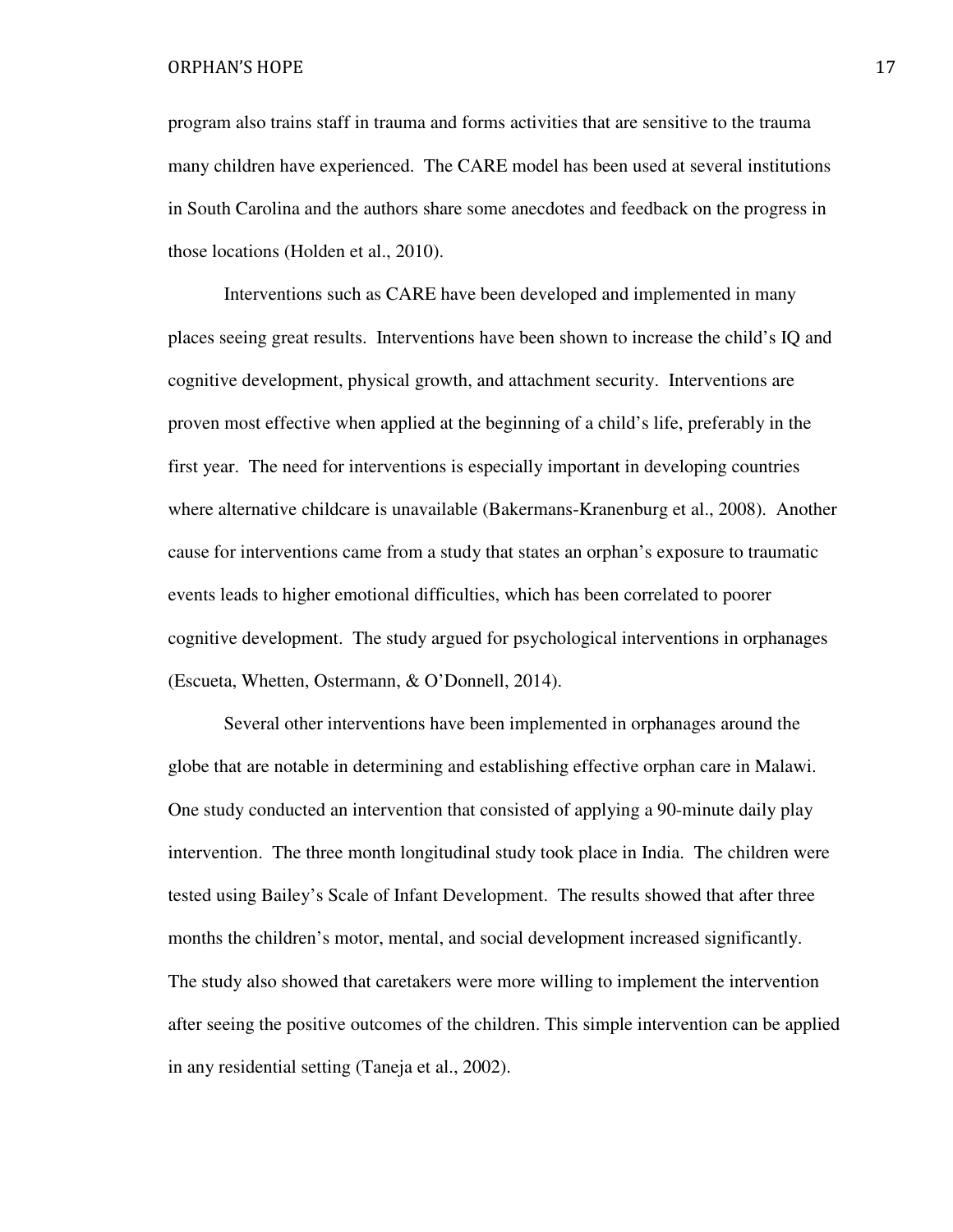Institution-based early intervention is considered a seminal work in orphanage intervention. This intervention was first conducted in Russia after learning that childcaretaker interaction was very limited and that attachment levels were incredibly low (Muhamedrahimov, Palmov, Nikiforova, Groark, & McCall, 2004). The two-part intervention included training and structural changes. Both interventions were implemented in one home, training only was implemented in the second, and neither was in the third. The results revealed a positive correlation between interactions and intervention because that in homes where the intervention took place the child-caretaker interactions increased substantially. The children were played with more and the interactions were not simply limited to feeding and changing. The children showed signs of being more attached to the primary caregivers than secondary caregivers or strangers. The children showed greater anxiety with strangers thus proving the child-caretaker bond. These positive changes lead to better development and mental health for the child (Muhamedrahimov et al., 2004).

 A study done in Pakistan found that family settings are of greater benefit to the child than dormitory settings. The study compared children living in two different residential facilities in Pakistan. The cross-sectional study was completed with 330 children between the two locations. They were assessed using the Strengths and Difficulties Questionnaire (SDQ). One of the locations was a family setting with a home with a mother and siblings while the other location was a typical orphanage setting. The study found that there was a negative correlation between the child's wellbeing, behavior, and mental health and the foster mother's state of depression or anxiety. The study concluded by showing that a family setting is the most beneficial for a child's mental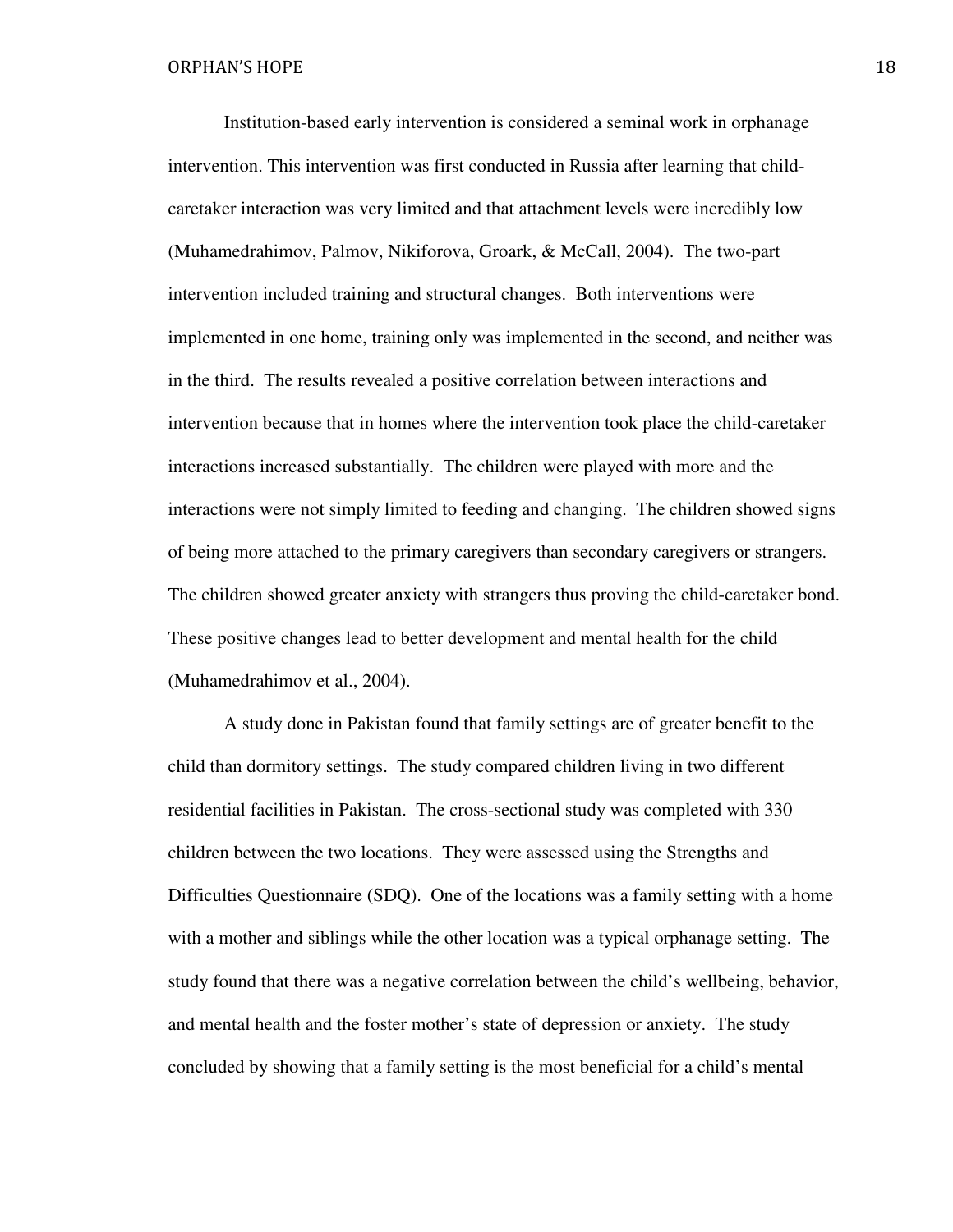health and social development (Lassi, Mahmud, Syed, & Janjua, 2011).

 An intervention that showed positive results in African countries is named "Read me to Resilience". This approach looks at an intervention using cultural stories to increase the resilience of those orphaned by AIDS in South Africa. The intervention consisted of the reading of cultural stories once a week for about 15 minutes. Resilience was measured using a pre-test and post-test using a draw-and-talk or draw-and-write approach. The children were prompted to draw, and themes were analyzed from the drawings. The sample size consisted of 20 who completed both the pre and post-test. The results showed an increase in two important factors of resilience: increased positive self-concept and increased positive relations with others.

 The research found concerning the current status of orphans in Malawi and the state of orphanhood worldwide expresses the great need and the gap in meeting that need. The orphan crisis is growing in Malawi and the vulnerability of these children is increasing, making the need for an effective and relevant response urgent. Research shows that with proper intervention that is culturally pertinent, residential care can help to assist many children who are in need. This project will look at one residential facility to assess the strengths and weaknesses that could lend insight on what interventions are needed in Malawi.

#### **Methodology**

 This study examined the current model of residential orphan care in Malawi. It was conducted over a six-week period in Malawi. The institutional review board of Southeastern University granted approval for the study on May 5, 2014. In June of 2014, the study was conducted at a residential institution outside Lilongwe, Malawi.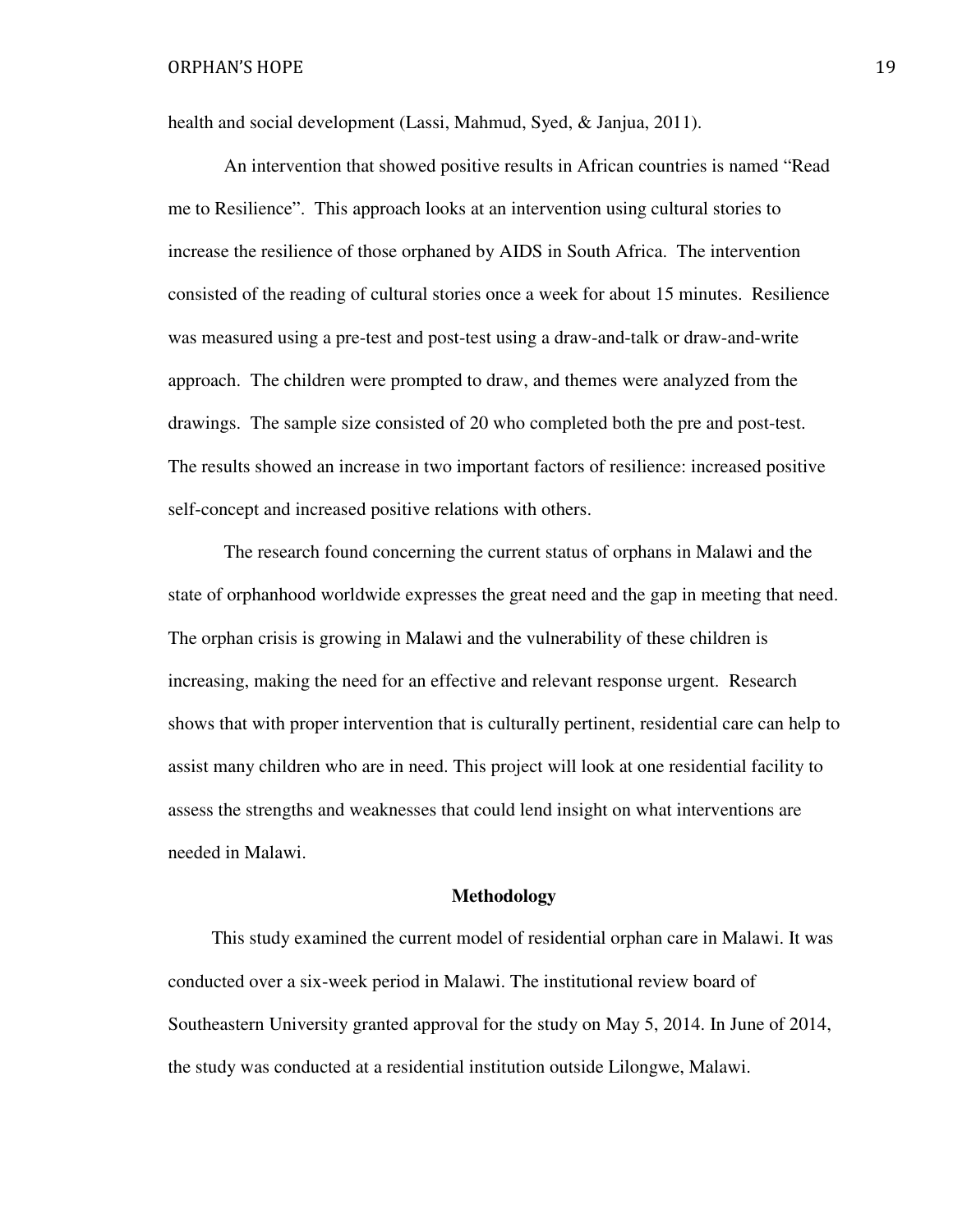The methodology was based loosely off the qualitative methodology of

Zimmerman (2005) and Freidus (2010a). Zimmerman conducted interviews over a fiveweek period in Malawi at different organizations. Freidus conducted interviews with orphans, caretakers, and administrators over a 14-month period in Malawi. Both of the researchers used information from open-ended interviews and observations taken on field notes. (Freidus, 2010a; Zimmerman, 2005) Variations in methodology will occur with sample size and sample demographics.

# **Sample**:

 A single orphan care institution was examined for this study. The institution houses 157 orphans in the central area of Malawi. The orphanage is located about an hour outside of the capital city of Lilongwe. It is found in a small township and trading community. The township has it's own market, primary school, medical clinic, various churches, and other essential business. The sample was taken from consenting Malawian adults who were employed by the institution as caretakers and administrators. No orphans or minors were included in the sample. Each of the interviewees gave clear verbal consent to the study. They also gave verbal consent to the voice recording of the interviews. The sample included three administrative figures and five caretakers. Each of the caretakers were female and over the age of 30. Of the three administrators, one was male and two were female. The administrators were generally younger than the caretakers. The caretakers were selected using availability sampling, but were diverse in number of years spent working for the institution. The caretakers ranged from working at the institution for 2 years to 11 years. The administrators ranged from 1 year to 7 years. Each of the interviewees were full time employees but one of the administrators is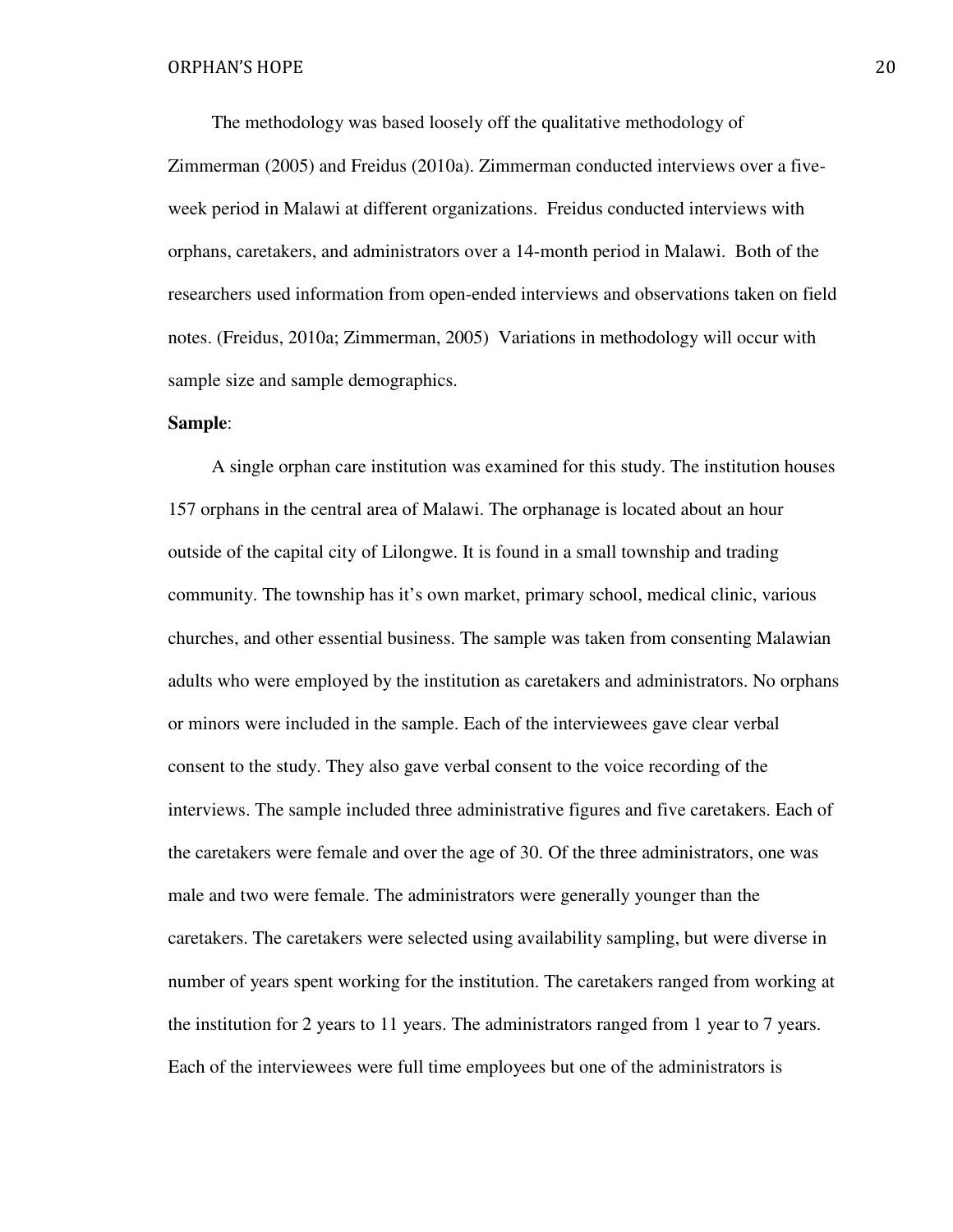stationed in the United States and works for the funding and sponsorship. All of the other interviewees are at the location on a daily basis. Each interviewee, including the worker in the U.S., is Malawian.

# **Data Collection:**

 A series of open-ended questions were asked in the interviews. There were eight standardized questions that were asked in every interview. The interviews were conducted in a conversational manner, making use of clarifying probes when necessary. The interviews with administrators were all conducted in English. Each of the administrators are educated Malawians who are fluent in English. The five caretakers were interviewed in a focus group. The questions were translated from English into Chichewa and back to English for the caretakers. Each of the interviewees were asked about how and why a child would come into care, the challenges faced when the child first comes, how and why a child would leave care, and challenges faced when leaving. They were also asked about what they considered to be the greatest strengths of the current model and what they would change if they had the chance to improve an aspect of the orphanage.

#### **Data Analysis:**

 The interviews were transcribed verbatim into English. As suggested by Padgett (2008) and Creswell (2007), the researcher and research advisor took an open coding approach. After three transcripts were transcribed, each individual open coded the interviews. Both individuals met and found they had a strong inter-coder agreement on themes within the interviews and determined a list of code names. Some codes were determined from the interview questions directly. Each subsequent transcript was coded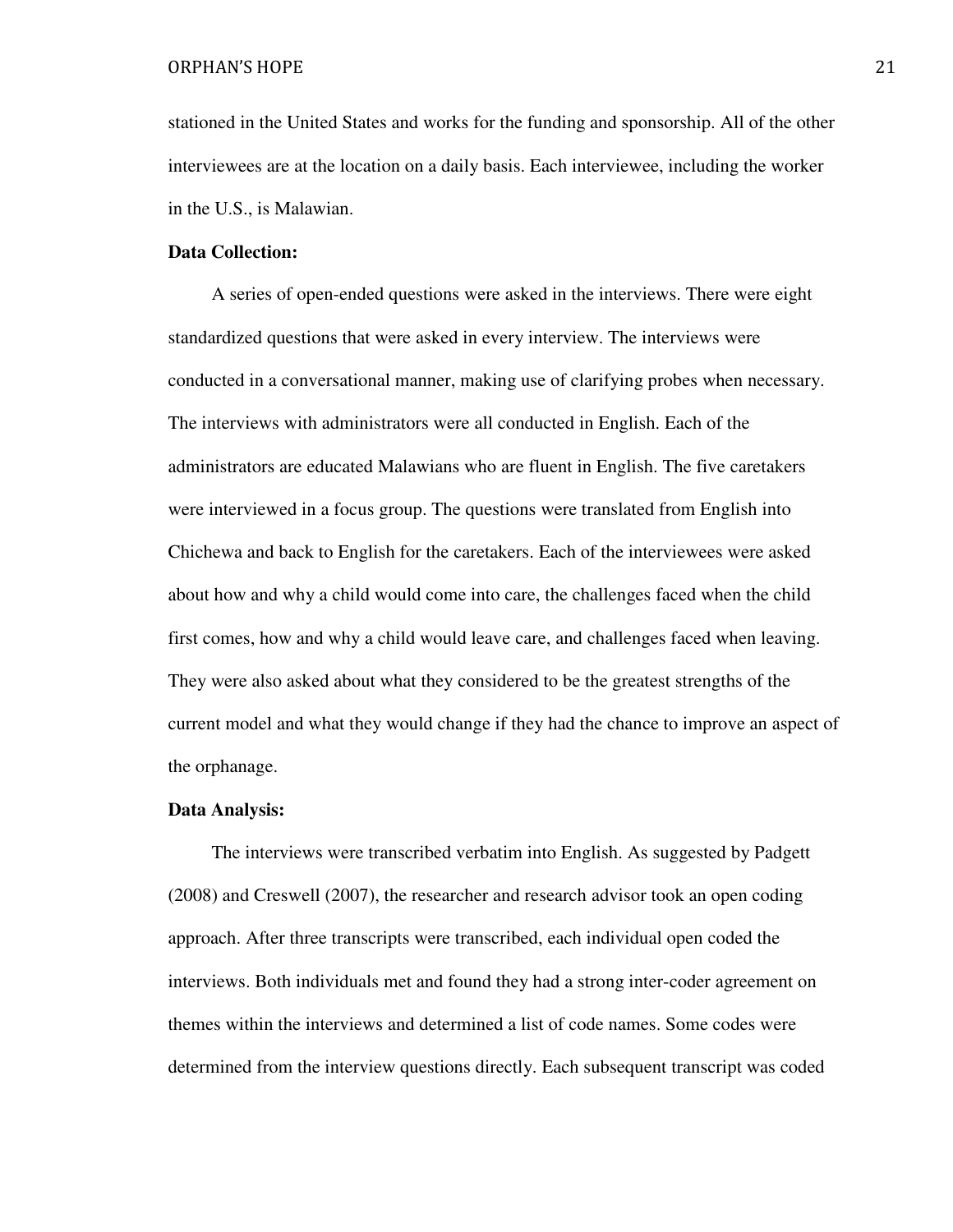by the researcher, using the agreed upon list of codes. Ten codes were identified at the first meeting. Some codes were combined and subcategories were created for each code.

# **Results**

The themes that emerged for the interviews have been broken down into the following categories: coming into care, food and nutrition, transitioning into care, connection to family, aging out, expulsion, behavior, spirituality, sexual behavior, and education.

# *Coming into Care*

 In order to have a better understanding of the orphan care system in Malawi, the interviewees were asked how a child would come into care. Each of the interviewees shared several methods. Children are often brought into care through a system where village chiefs communicate which children are in need to the Ministry of Gender and Women in the country. This is where they are listed with the social welfare office and then the nearest orphanage is contacted. The children are identified as vulnerable by the CBO's or Community Based Care Organizations, which operate in specific villages to bring assistance to orphaned and vulnerable children. Every child that comes into care at the orphanage is registered with the Ministry of Gender and Women. The exception to this would be when the owner of the orphanage has found children in need during his travels and taken them in. Still other children are brought to the orphanage directly by their family members.

When asked why a child would come into care at this orphanage, most responses showed great similarity, stating that the child was orphaned and in need of care and education. The administrator defines an orphan as a child who has lost both parents and a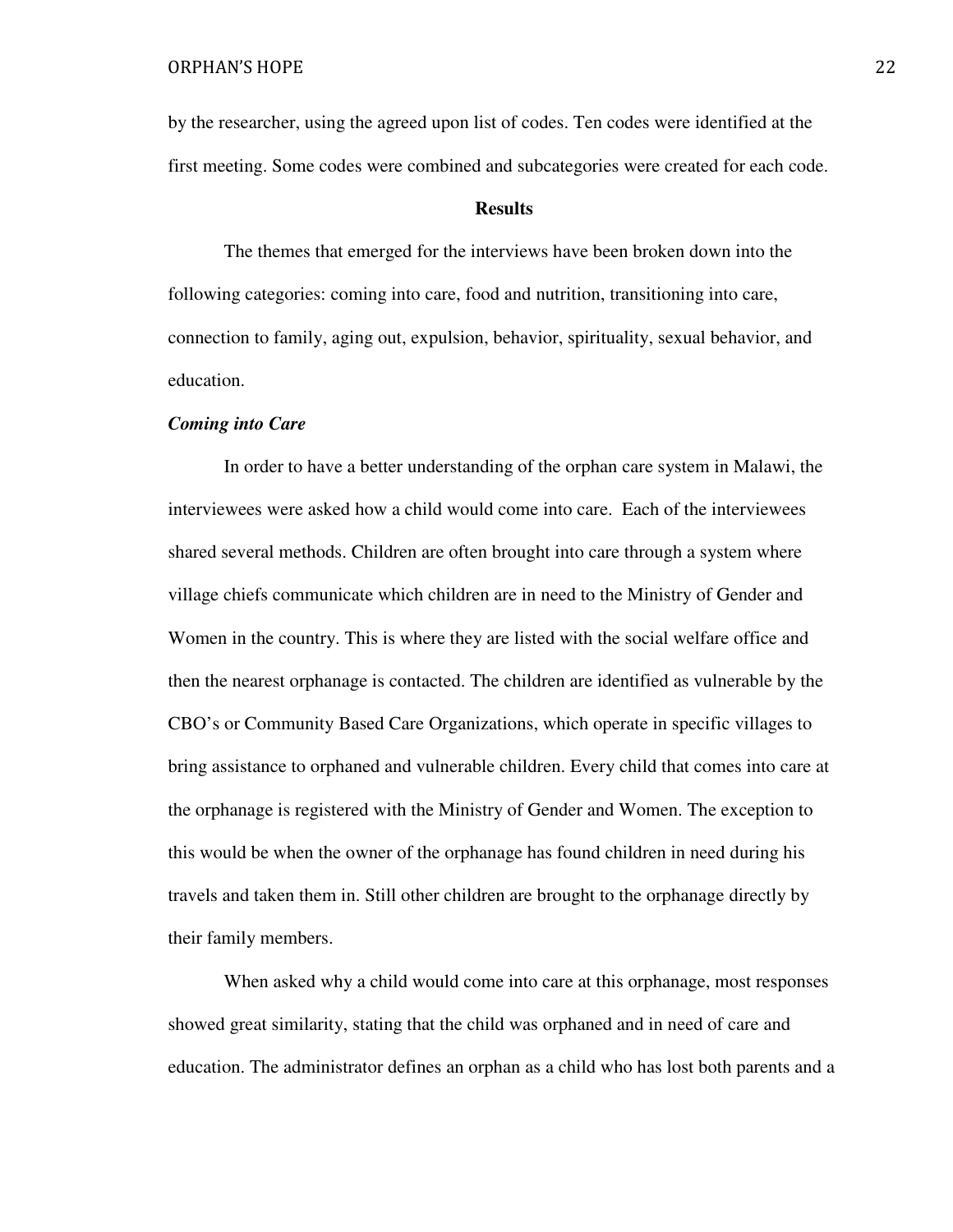single orphan as a child who has lost only one parent. He stated that nearly three quarters of the children are true orphans. Grandparents who could not afford to feed and clothe them were raising many of the children, or some were in abusive homes that treated them poorly, especially if they were paternal orphans living with a mother's new spouse. Sometimes coming into care was a rescue from maltreatment.

 One interviewee explained the cultural practices and stigma concerning orphanhood. When a child loses his or her parents, they are automatically sent to an aunt, uncle, or grandparent. They immediately become their child. The problem arises when the aunt or uncle already has several children in their care, or the new household is already under the poverty line. In most cases, the child still goes, even if these aforementioned circumstances exist. This creates the perfect situation for maltreatment in Malawian culture.

 "Now the children are still taken, but their needs are not met. They are abused, they are not fed, they don't have a place to sleep." (Participant 1) "It's like most of the time they are being whipped. Most of the times they are being denied of lots of things. Now it's like they are in prison too. That's why we are seeing how their lives are going and we say…at least we should bring them here so they can be educated." (Participant 2)

 "Their children (the biological children of the extended families) get the best schools, their children get food first, and you (the orphan) are just that left over step child which is sad to say but it happens a lot." (Participant 1)

 The need for care and education was emphasized by nearly all interviewees to be of the same significance when it came to why a child would come into care at the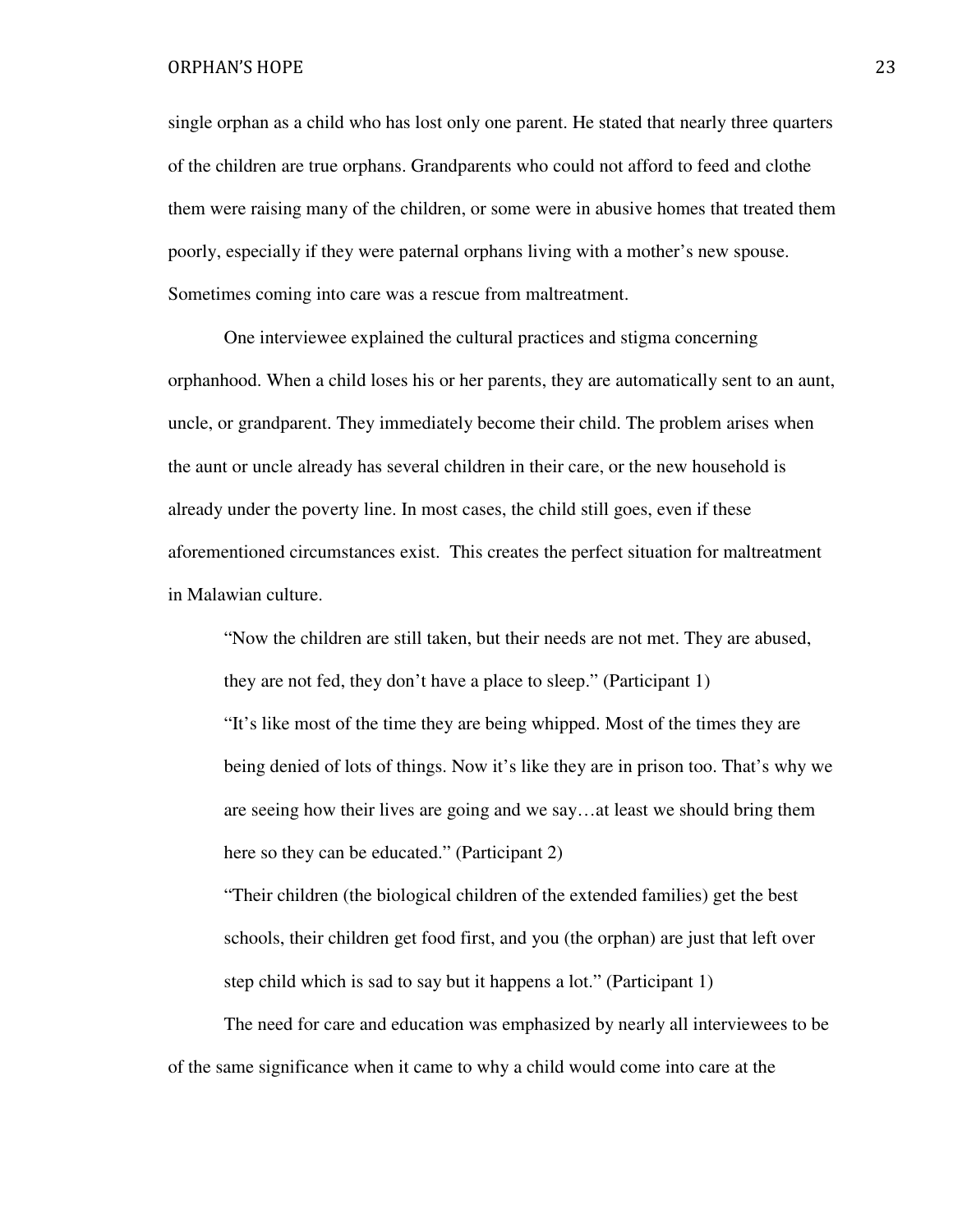orphanage. One of the administrators went into detail about the orphanage founder's goals behind its creation saying "he thought that for these orphans, if he could be giving them food and the like, he is not helping them but rather he better build an orphanage that would be offering them education"(Participant 2). There was a clear connection found in the answers of all participants, showing that the aim behind caring for the fatherless was to educate them, so that they can become independent leaders of the nation.

# *Food and Nutrition*

 Each interview indicated a clear connection between lack of sufficient food or malnutrition as a reason why a child would come into care, and having a good amount and variety of food as a strength to the orphanage. The provision of adequate nutrition was portrayed as a major reason for care. The child's basic needs that were lacking at home were met at the orphanage. One house mother discussed how before coming to the orphanage many children were "going to school with an empty stomach but now (they are) going with full." (Focus Group Participant) Another expressed that "when they get to their homes they find that there is no food" (Participant 3). An administrator discussed how before the children came to the orphanage they would likely only have one meal a day, if any (Participant 2). As mentioned before, step children or orphans living with family members that have biological children are often treated as second rate and are fed less or leftovers. The lack of food and proper nutrition before coming to the orphanage stands in direct contrast with the ample amount of food that children receive at the orphanage.

 Food was something that employees of the orphanage saw as a strength. One housemother described the nutrition situation at the orphanage as "We are having fruits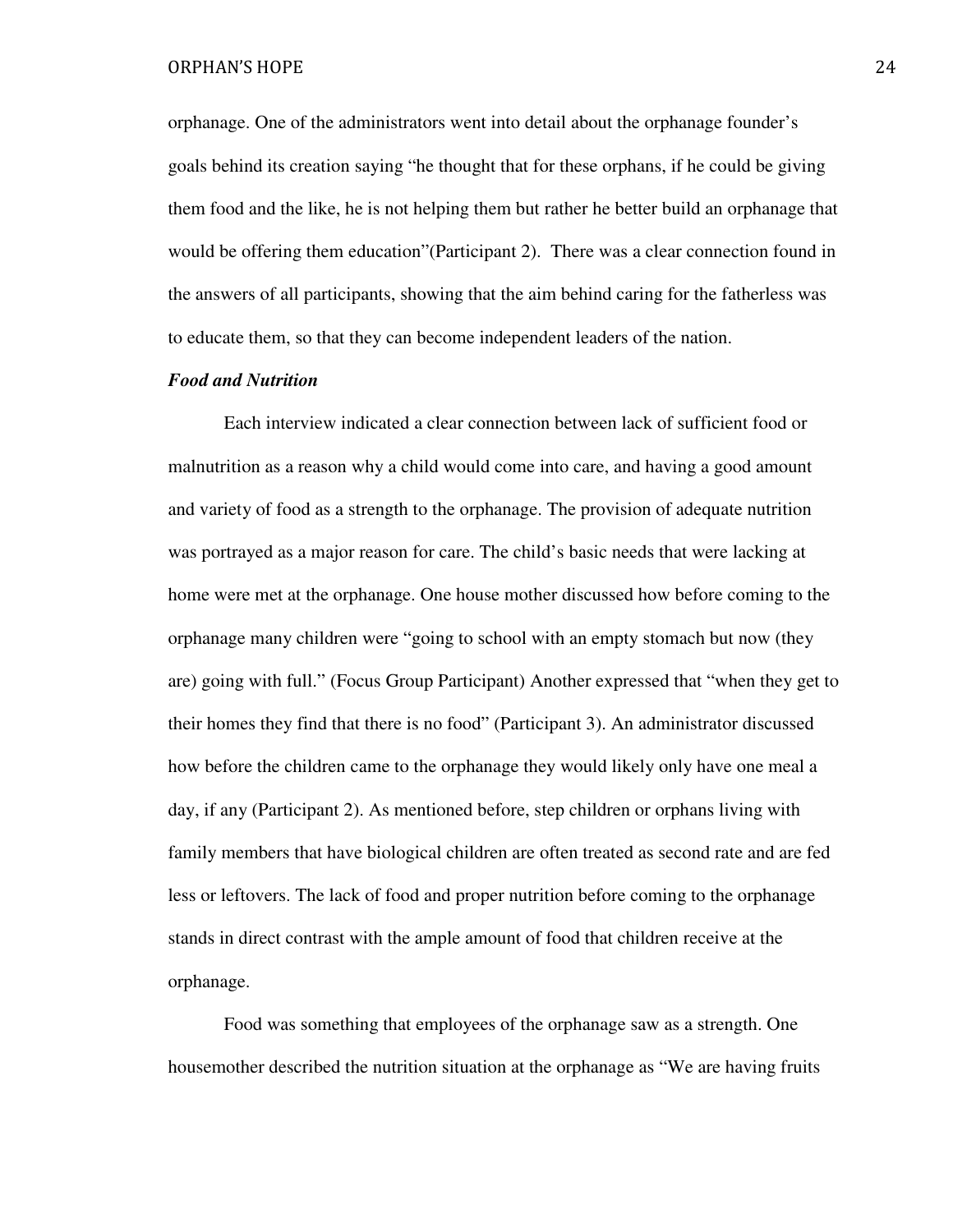and variety of food. Having enough porridge. Yeah, it's good." (Focus Group Participant) The quality of food and the standard of nutrition found at the orphanage is not common place in Malawi. One housemother told the story of a boy who came into care and then decided he was bored and wanted to go back home. He was old enough to make that decision so they allowed him to leave. However, soon after leaving he found himself missing the fruits and having three meals a day. He eventually came back because he missed the food.

# *Transitioning into Care*

 Respondents stated that once a child was admitted into care at the orphanage, the child entered into a time of adjustment as they transitioned from village life into orphanage life. While not all children came from rural villages, the majority did, and nearly all of them came from impoverished families that were unable to meet their basic needs. The transition is physical at first. The child has to learn how to live the lifestyle of the orphanage. For many of the children, this may be the first time they have ever seen running water or slept on a bed that is not just a simple mat on the ground. One of the caretakers describes this shift in everyday life as follows...

It might be at home he was waking up *very* early in the morning.

Going to take care of the herd of cow or goats. While here he will just wake up, take a bath, go to school. Maybe he was not going to school at that time and now, he is forced to go to school. They see a change. Maybe he was going to school with an empty stomach but now he is going with full...to take a bath is difficult, to wash clothes, to sleep on the bed. Sleeping on the bed can be a difficult thing cause he might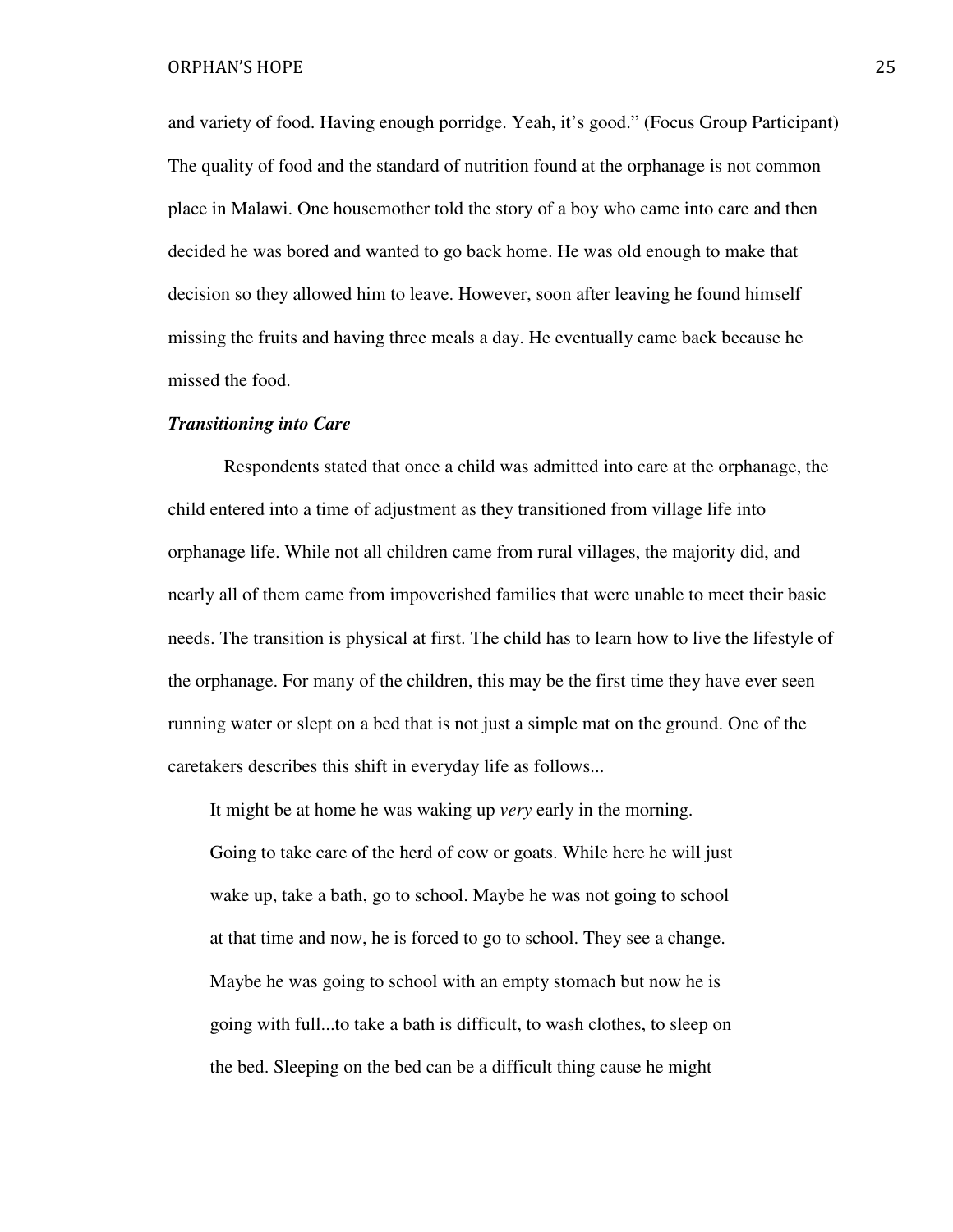fall, 'cause he is used to just sleeping on a mat. Electricity and flush toilets it's a new to them. To use a flush toilet, to use a shower, it's difficult to them. Because they are used to pit latrine... (Focus Group Participant)

 The administrator also identified a challenge of cultural differences that arises when children first enter care. Malawi has several different tribes, peoples, and cultures. When children come into care, they are forced to take the culture they once knew and merge it into the culture that is created at the orphanage. The administrator also identified this as a strength at the end of the process because of the unity that is created. He explains this hope of unity when asked about strengths by saying "Also, it is bringing together kids of different areas. That is to say, like the family is multiplying themselves. They won't be enemies if they don't know each other. This time around they know each other." (Participant 2) This shows that the creation of unity is contributing to the goal of the orphanage.

# *Connection to family*

 The interviewees also referenced the connection of the children to their families of origin as a common challenge that they face when entering care. It was discussed that when a child first comes they may go through a season of crying over missing their families as they adjust. Some of them considered this a positive challenge because "when they come here is actually (the) bad company they lose, the company they had at home." (Participant 2) This statement makes it seem like "losing the company they had at home" is portrayed in a positive light while other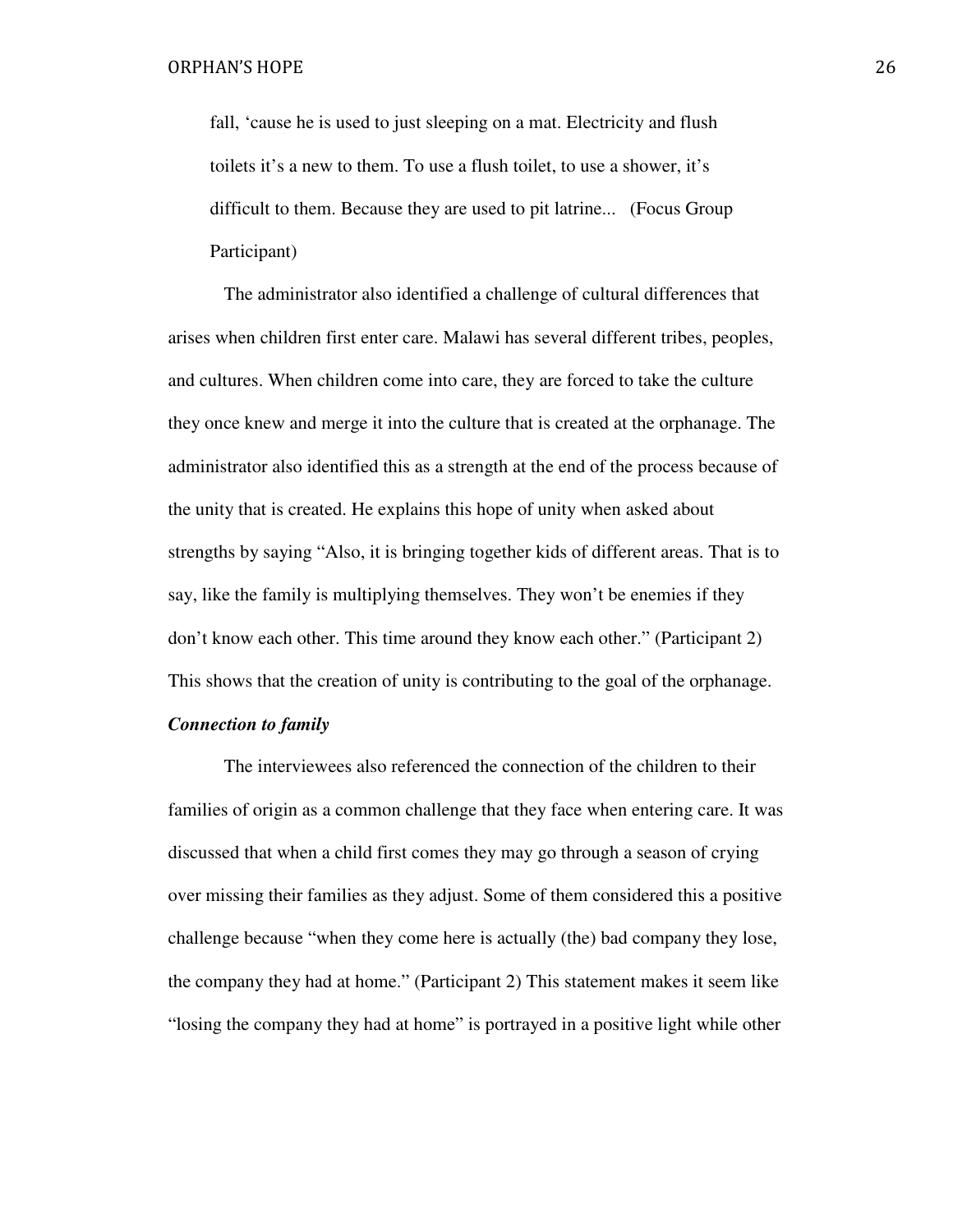statements portrayed "missing his family" (Participant 3) as the first and greatest challenge faced by children when they first arrive at the orphanage.

 Even though separation from families and villages was a concern, a continuing connection to family back home was also a common theme. One interviewee spoke of the goal of the child getting educated in order to help families back home. It was also evident that the influence of the family on the child continued to be a strong proponent of the child's life even though he/she no longer lived with their family. This can become a challenge when the family does not encourage the child to pursue the future that the orphanage is trying to give them. This can occur in behavior but mostly it occurs with education.

 In our culture, with a child who is coming from an extremely rural village I think there is a lot of fear...there is that fear in the family because most of them are probably uneducated...I think one of the problems is that the communities we take the children from don't really stand alongside the child…that is why recently we have seen if a child fails a class, they run back to village, because they feel that school is not the way forward. And if 99% of your family is not educated, then I don't think anyone is going to pressure you for that education. If your family has not seen anything outside the four walls of that village then they won't see that goodness for your child…At least some people…are appreciative, the child is being fed, the child is being clothed, but they don't see past the first basic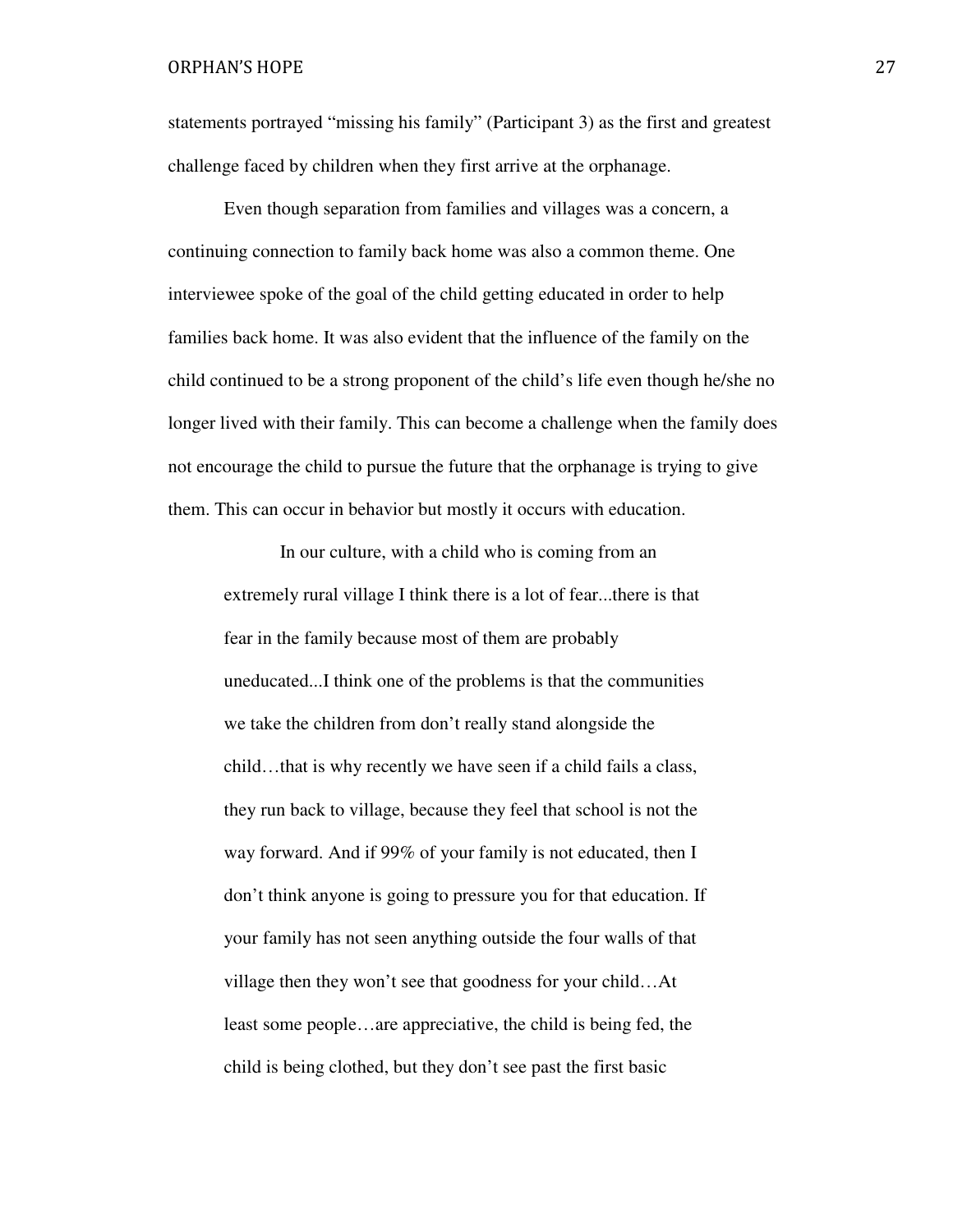necessities. So that is one of the challenges is watching children run away and not know what's best for their futures and that's probably because they go home and they don't get that reinforcement from their family. But it does happen. There are families that are very great at just encouraging their children, but then again it doesn't (always happen). (Participant 1)

 There is an evident disconnect between the life that the orphanage is offering the child and the life of their home villages. The orphanage needs the support of the families in order to encourage the child to succeed and when that support is not present the orphanage has a hard time encouraging the children to continue on the path of success.

# *Leaving Care*

In Malawi when a child reaches 18, he or she is supposed to move out of the orphanage. This orphanage has another view on aging out. "The thing is they are 18, they still have a life ahead of them. So we take children until they are out of college and then can find a job and support themselves" (Participant 1). It is the aim of the orphanage to see the child through college or university and into a stable job before they are required to move out. The plan is that once the now young adult has a job secured, the orphanage will honor them, celebrate their accomplishments, give them a starter pack with some money and essentials, and then watch them go into the real world. Thus far, the orphanage has only seen three or four children go through this process. The orphanage is learning that because children are unique, this process will look different for each of them. "You know I think every child will be different, just depending on how independent they are and how aggressive they are too" (Participant 1).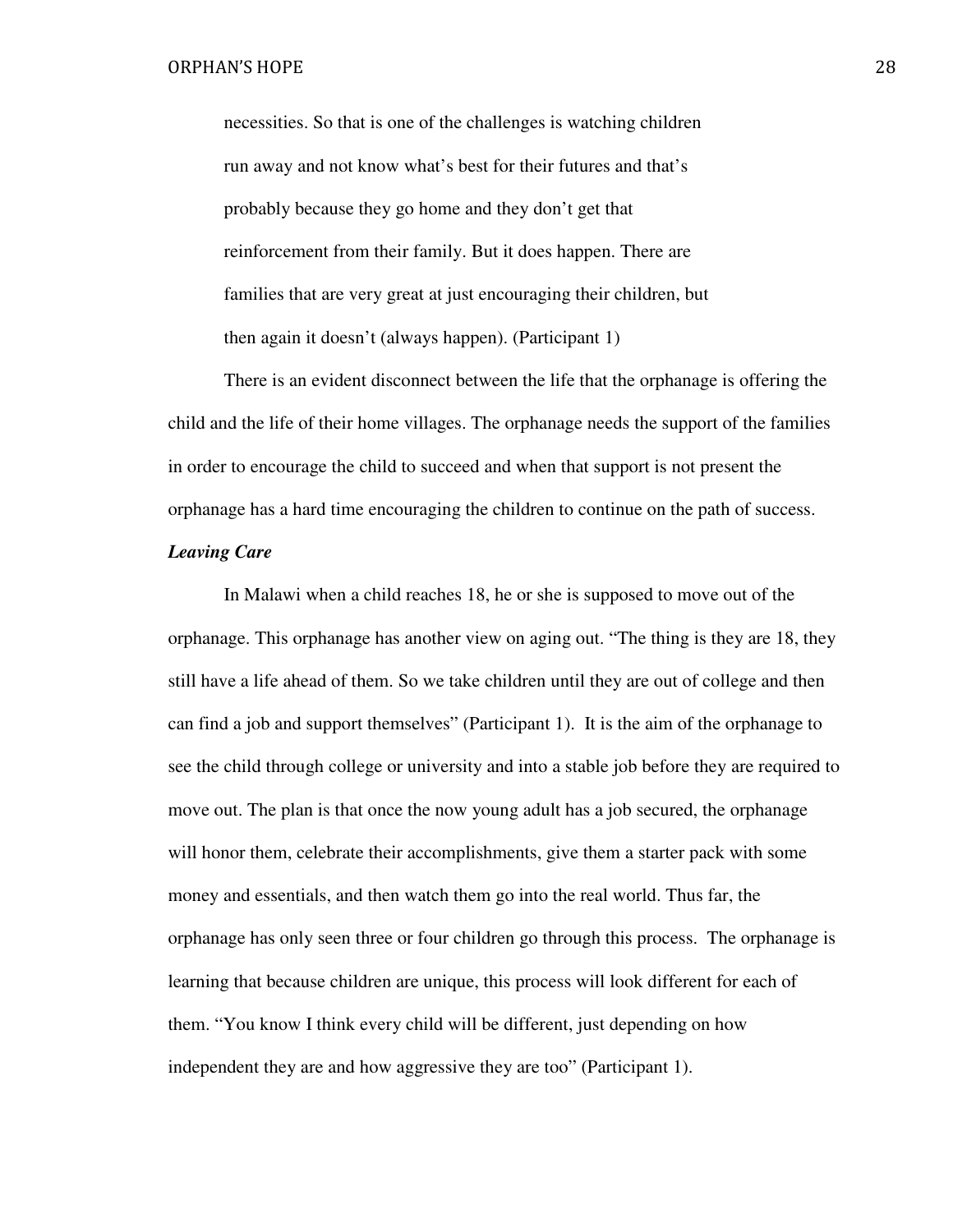Because the youth are able to graduate and get a job does not mean that their challenges are over. The vulnerability of orphans does not necessarily escape them the moment they walk out the back gate of the orphanage. One of the greatest struggles expressed was that these aged out young adults faced a loss of support system. One housemother stated, "To start a new life is always difficult. So, because they were brought here into this new family to start another family, or to start again the families they left, is difficult. Because it's like they were counted out from the family" (Focus Group Participant). They transition from being on a campus with over 200 people with rules and regulations, to now being alone with the responsibility of their own decisions. One of the participants remarked that the young adults from the orphanage would certainly miss the family of the orphanage.

A challenge they normally meet is they miss the company of their friends at the orphanage and sometimes they miss the company of the visiting teams from American...they are by themselves and they aren't being told what to do or not to do, but now they are free to do whatsoever they want. (Participant 2)

 These graduated young adults have an advantage few Malawians can ever imagine -a college education. The hope is that they find a stable job before leaving the orphanage. If this happens, then the children have a unique challenge awaiting them. These children who were once abandoned and abused by their family members will now have to face those same family members who now see them as valuable. One of the administrators discussed having this conversation with some of the older boys at the orphanage about what will happen when their family members come to them. She told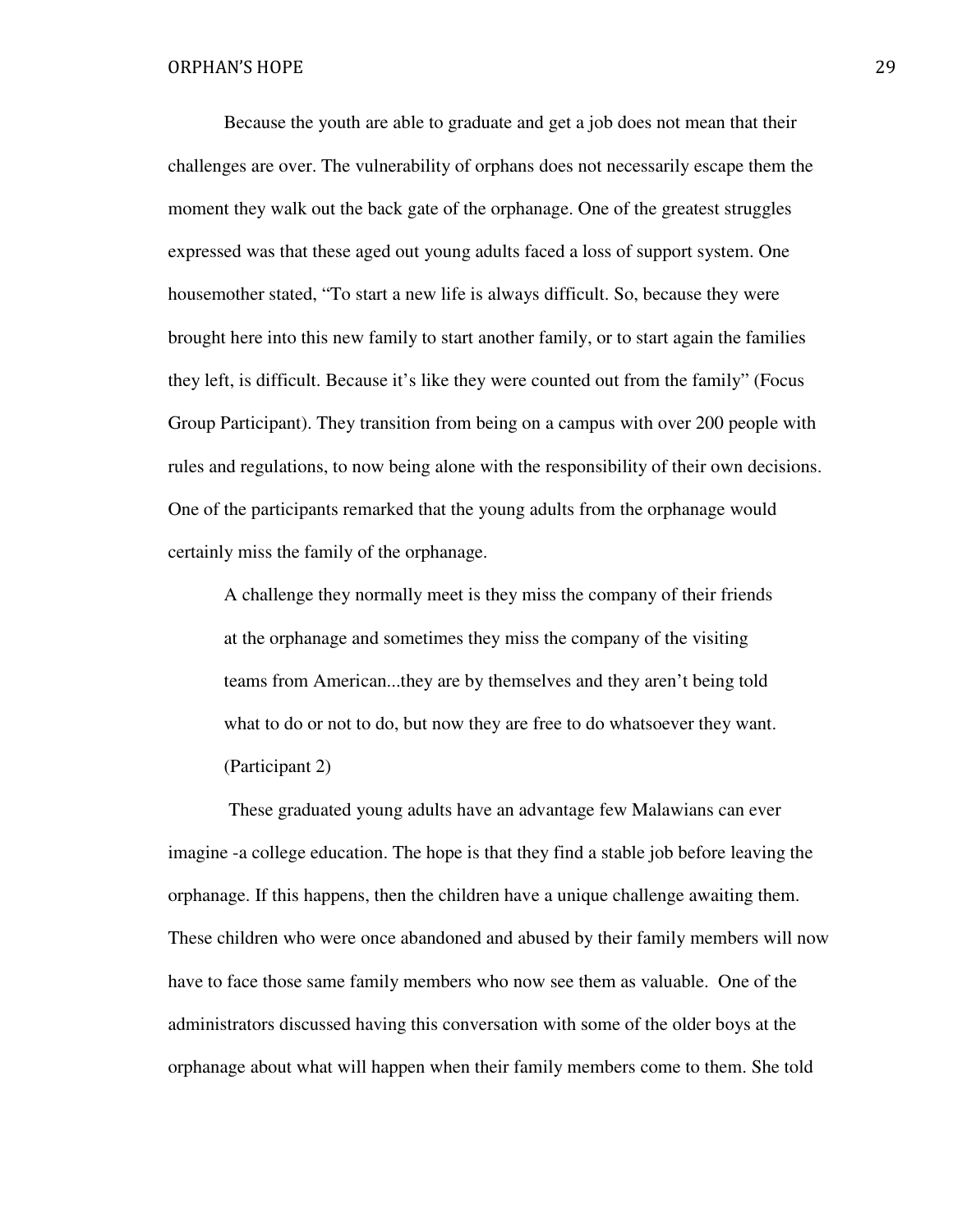them, "And that is a challenge that you will have to realize and know that it will happen one day. So it's your (decision), you have to make a decision now that you are not going to do the same thing that they did to you". She continued, "So I think that is one challenge they will face. Their families are below the poverty line and they (the educated young adults) will be inclined to help a lot of people…dealing with that emotionally may be hard for them" (Participant 1). Knowing that these orphans have such an increased ability to succeed, it is the hopes of the orphanage that they have prepared them well to be independent leaders of the nation.

You could have so many responsibilities for so many children that you hope that when they go out there they know that 'this is how I am supposed to handle these situations' (Participant 1).

 It was quickly pointed out that aging out was not the only way a child would leave the care of the orphanage. There were a few negative alternatives, the first being that the children simply choose to leave. The majority of those who choose to leave are older children. The orphanage staff will try to advise and counsel them out of leaving but, ultimately it is their choice. According to the interviewees, there have been a few young children who have left by choice. This occurred after they would run away multiple times. After several incidents, the staff realized that if something were to happen to the child while they were running away, then the orphanage would be liable. One interviewee described this as the "Malawian perspective" (Participant 1). If the child is a liability, then they will allow the child to go home to their villages. For many of those who choose to leave, the families do not support them to come back, because they do not see the importance of changing the future of these children.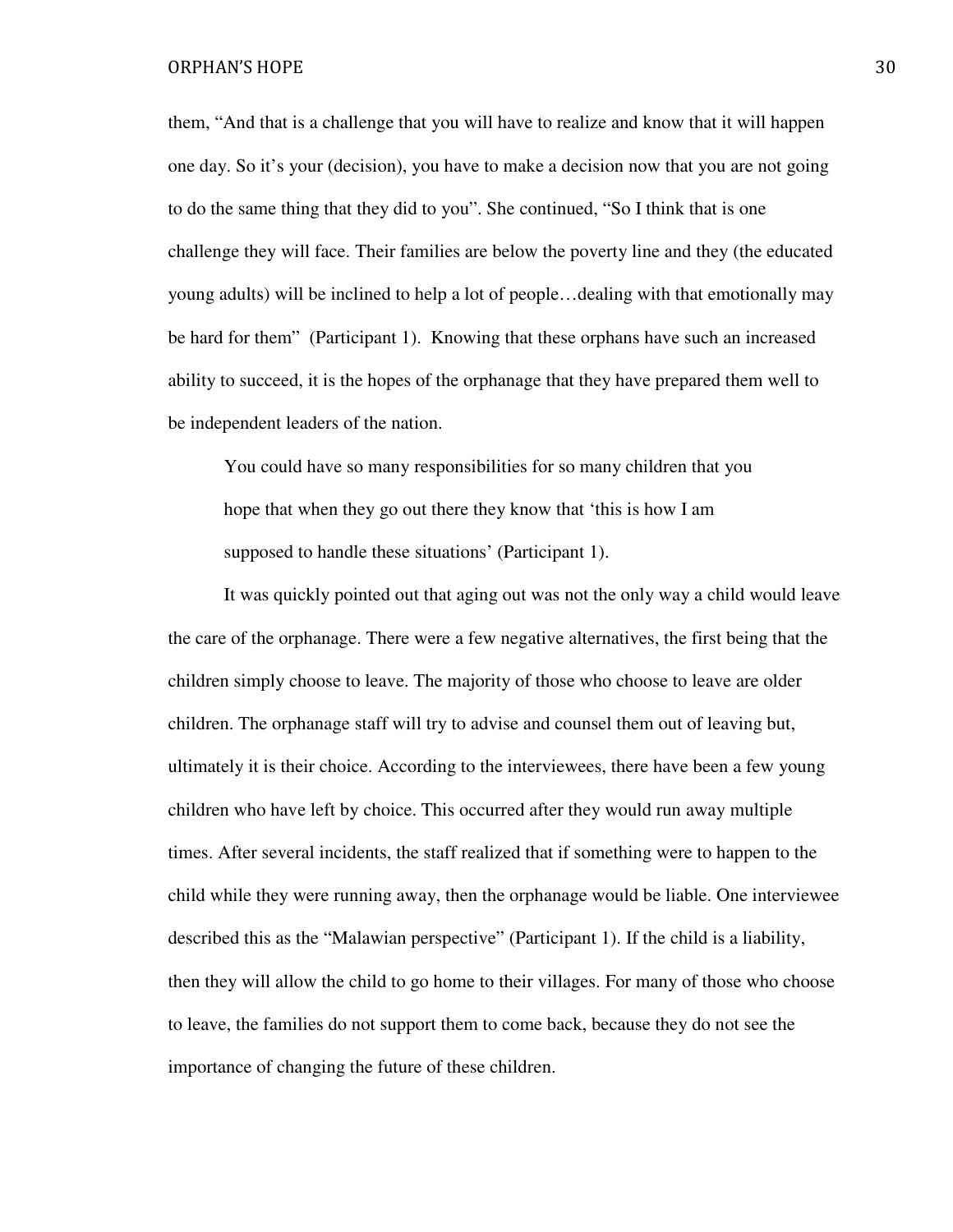When a child chooses to leave the support of the orphanage, it can be a very terrifying thought. One administrator paints the picture vividly...

For the children, it's so sad because they are walking right back into poverty. They are walking right back into where you can get bit by a mosquito and your parents don't' have enough money to take you to the hospital and you get malaria and you die. It's that easy, if you just don't get that treatment. So you watch those little children walk away and you go, you know, that's it. You just hope that that's not how the story is gonna end…It's not just sickness. There are a lot of hardships and you can't block…them (from) seeing...Some may go back to child labor. Some will probably not finish school. Some will probably only have one meal a day if any. So it's putting them right back into that system (Participant 1).

If a child chooses to leave the orphanage, all too often the cycle of poverty and lack of education continues. Each of the participants showed a deep pain at the thought of a child leaving the security and opportunity that the orphanage provided to return to their former lives that often lacked these basic needs.

#### *Misbehavior leads to Expulsion*

 Children also leave care when they show consistent or extreme misbehavior. If the misdemeanor involves the local authorities or police, then the child is typically automatically expelled unless the offense was mild enough to be dealt with on other terms. Another automatic expulsion would come if the child was expelled from their school. The boarding schools expel children for drinking, sexual behavior, and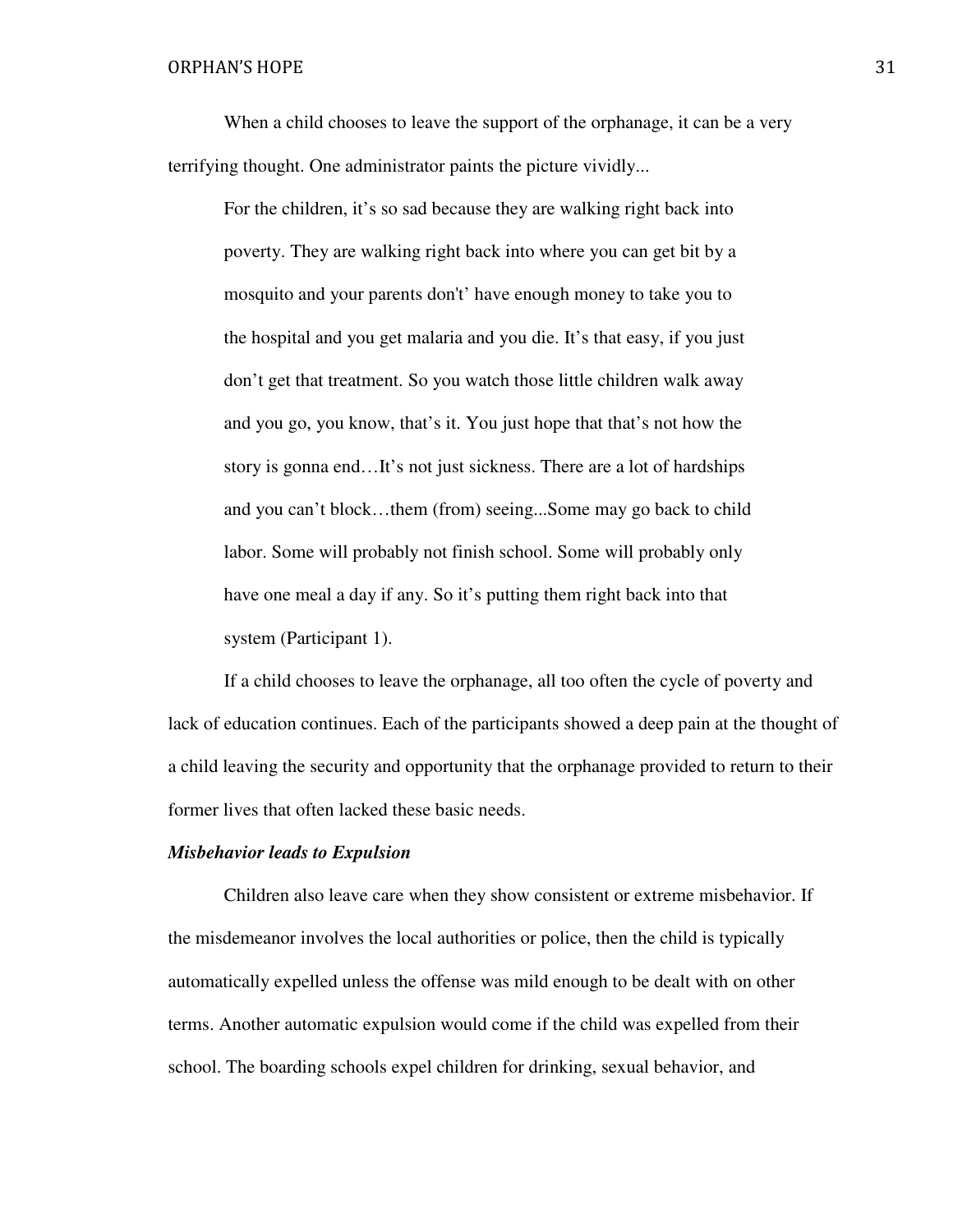pregnancy. If the child is showing destructive behavior at the orphanage, then the child will be counseled several times and warned. If the behavior continues, then the family is contacted to come to the village to witness for the child and to encourage the child to follow the rules and regulations of the orphanage. If, even after that, the child still continues with the destructive behaviors, then the child is expelled from the orphanage. The housemothers further identified behaviors such as "beating others... (being) rude to mothers...and when they fall pregnant" (Focus Group Participant) as example behaviors for expulsion.

 This too sets the child up for a dismal future. Similarly to when a child chooses to the leave the orphanage, when a child is expelled, they are prone to return to a situation where their home villages are not equipped to care for them or support them in the way in which they have been at the orphanage.

"Yes and after that, they become thieves because they have nothing to do. And others, they can't eat without finding no work" (Participant 3). "Most of them stop schooling because of school fees" (Focus Group Participant).

"When they get to their homes they find that there is no food. No clothing. No soap..." (Participant 3)

"You send them back and it is just the same cycle" (Participant 1). "Some of them you will find ending up becoming thieves. And we have some witnesses of that, three boys, they were even in jail as of now because as soon as they left this place, they had nobody to help them but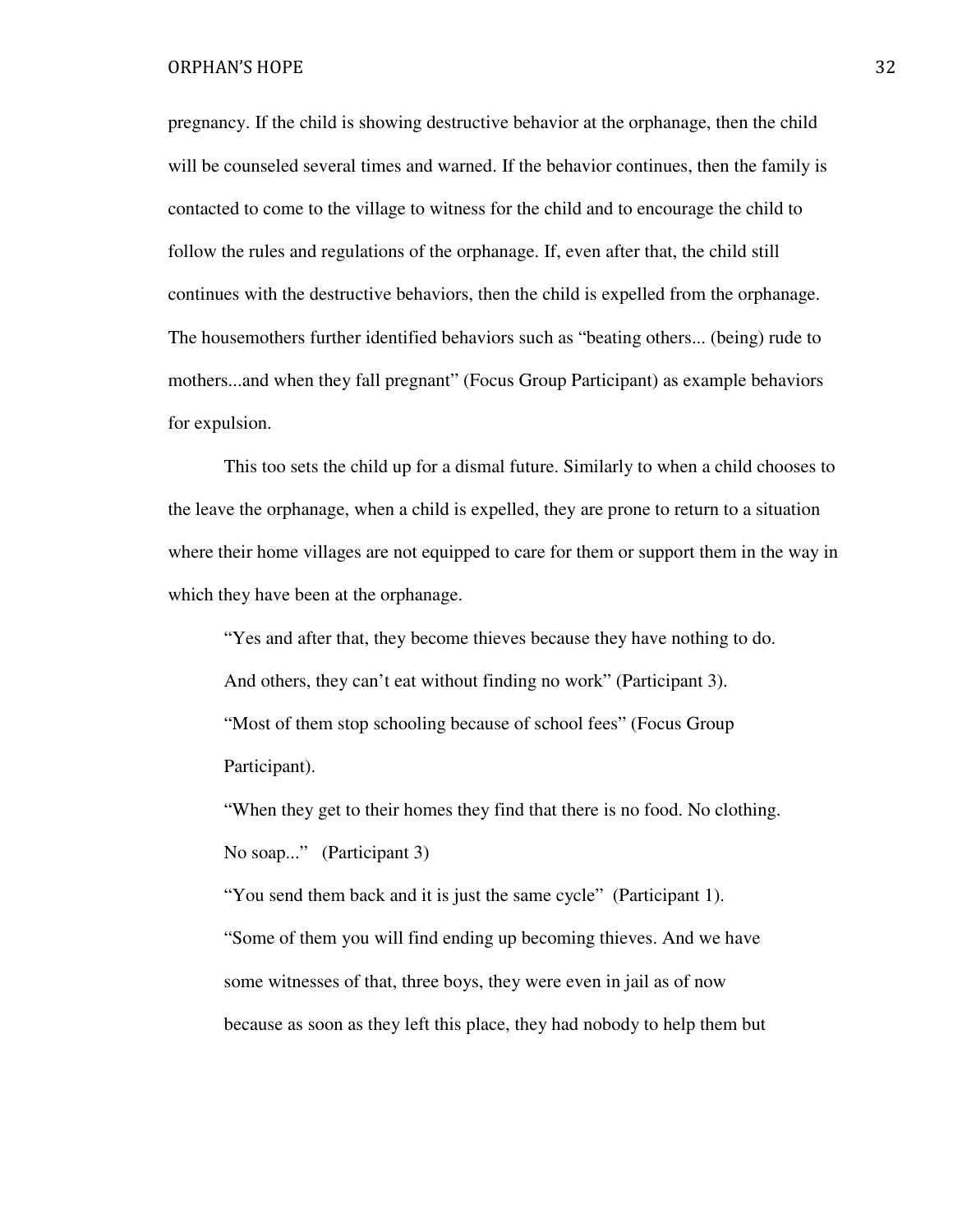then they started stealing and when they started stealing at the end of the day they found themselves in prison" (Participant 2).

# *Behavior*

As expected when conducting interviews, administrators gave answers that were macro in nature, while the caretakers showed a greater knowledge of the individual needs of the children. The administrators spoke of expulsion for "bad" behavior but the caretakers discussed these behaviors in more detail.

"Some like to fight with others (when they first arrive). To beat their friends because they are not used to them" (Focus Group Participant) "To abide by the rules is something difficult" (Focus Group Participant) One stateside director helped to give understanding of how behavior issues are seen and dealt with in Malawi.

 "Seeing some forms of tough love is hard and I think it is hard on the moms too, to raise children who maybe have behavior issues. Here (in America) it is easy to identify a behavior issue and be able to address it, but back home (in Malawi) there is really no such thing as behavior issues, you are just a bad child. And being able to…go into that and not step on cultural boundaries, and try to discipline children is difficult" (Participant 1)

 This orphanage does not have the facilities, training, or understanding to address these behavior issues. For that reason, the only way they know how to deal with the behavior is to counsel them or encourage them to be better, and then if nothing changes, expel them.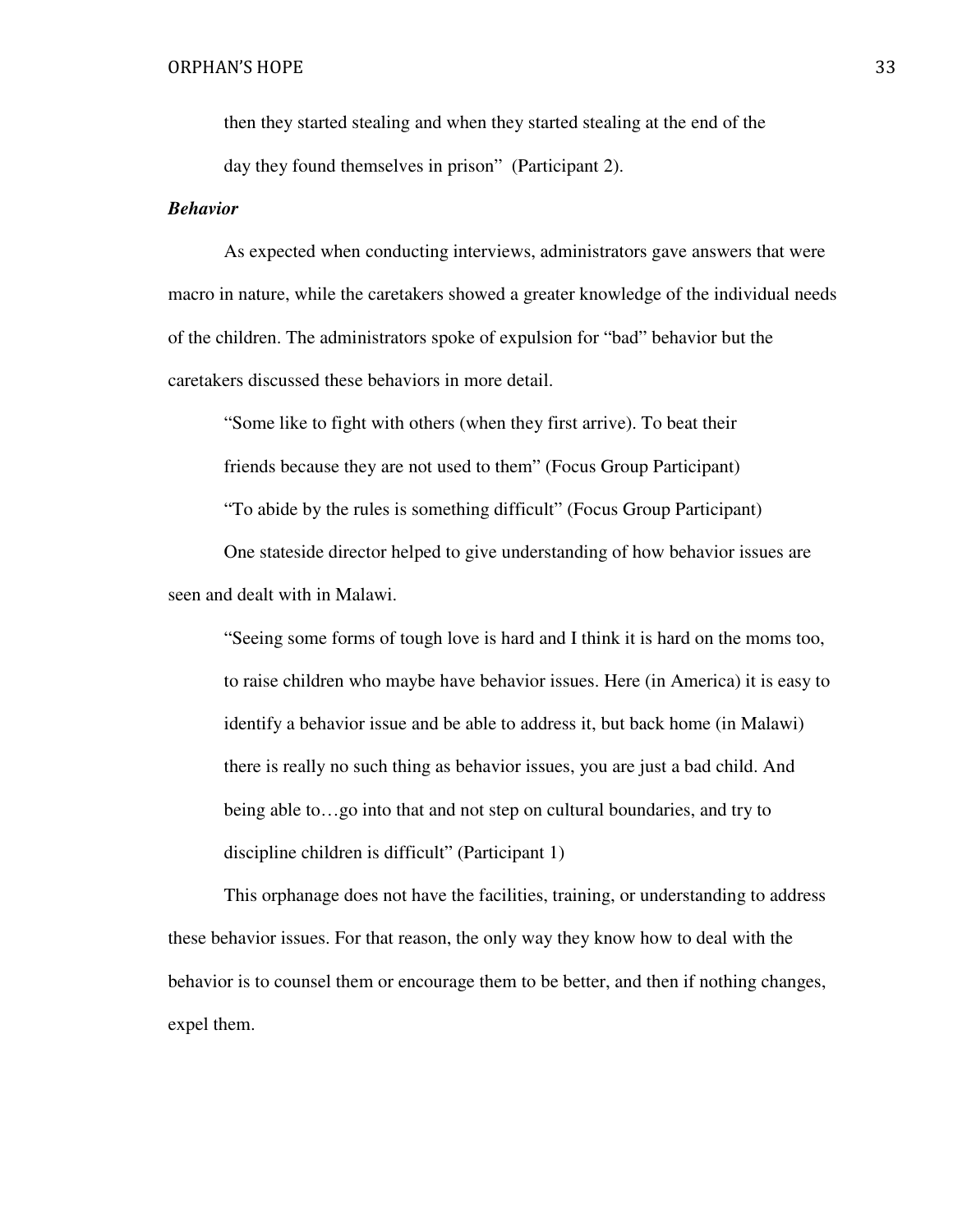"They have been counseled for three times and if they break the rules for the fourth time that is when they are to leave. But not too much misbehaviors (are) here. So mostly at school." (Focus Group Participant) "Sadly for those who are expelled over behavior issues, you know it's sad because our country doesn't have those facilities to help. It would be nice if we could partner with an organization that could help with these issues, with aggressive behavior because of trauma in your background. But you send them back and it is just the same cycle. They are not helped." (Participant 1)

 The director identified how this is one struggle with finding the balance between institution and family. For an orphanage to function as a normal family is impossible due to the vast number of children and need for organization and order. However, the staff still seek to create an environment that allows the children to feel like the orphanage is their home and not just another boarding school or cold institution. The orphanage is constantly making decisions while trying to keep this balance in mind. "I seek to find a balance in between what can work, where the children feel like they are at home in a family and not like they are transitioning. It's just a part of their life they are transitioning through. I want it to be like a circle where they know they grow in this and they come back to it, like this is their home." (Participant 1) This balance not only greatly affects the handling behavior issues, but also the structure of buildings, daily schedules, and interrelations with staff and children.

# *Spirituality*

It is important to identify an aspect that sets this orphanage apart from other orphanages in Malawi. This orphanage is faith based and is financially and physically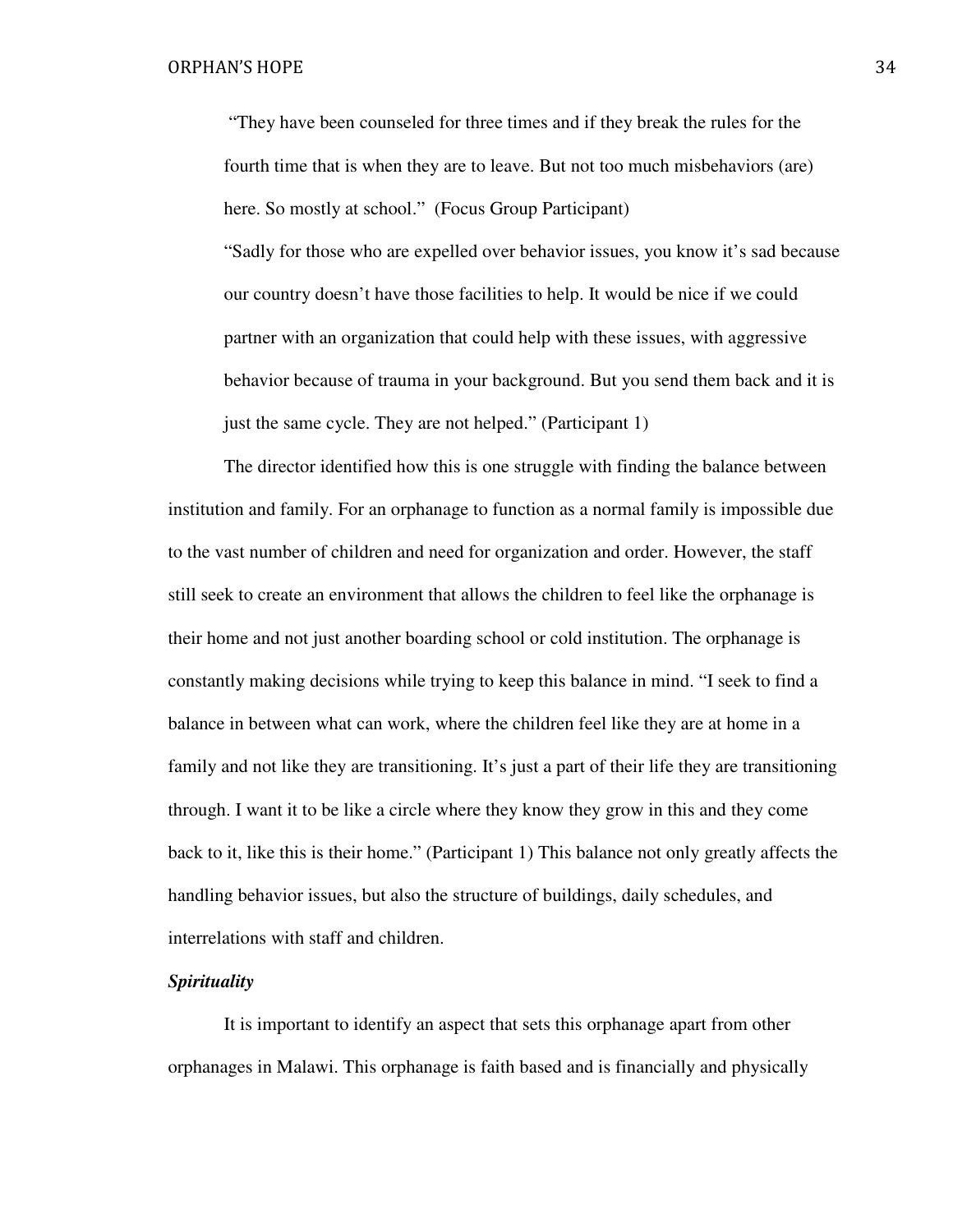supported by western funders and many church groups. The children are exposed to the Christian faith through devotionals, local church attendance, and visiting team's Bible classes. The impact of spirituality sets the orphanage apart from other orphanages that are not faith based. One interviewee spoke of the spiritual aspect as a strength in the orphanage.

"They do some devotions with some house moms so they are able to go to church. These are some things they don't have at home." (Participant 3)

 The housemothers mentioned spiritual growth as something they would change if they were able to improve the orphanage. "Teaching them to grow spiritually" (Focus Group Participant) was mentioned multiple times by caretakers. However, they were noticing a change in spiritual growth due to a recent change in nightly schedules. "Since we have started having devotions each and every (night) I think there will be a big change." (Focus Group Participant)

 One director spoke of how the spiritual culture created at the orphanage is breaking down barriers and traditions in the culture.

 "They have seen so much compassion through people who love Christ and I think that is the greatest thing that these children are impacted in a way that, you know, even me being Malawian, I never knew I could love God and be so free in how I worship Him...The good things I see is that…there is some tradition that is being broken in our culture. The girls know they can be who they can be and the boys know they can be leaders, but not be too much...they can be responsible young men and not have to feel that they are superior above other people and not have to feel like being aggressive is the way to go." (Participant 1)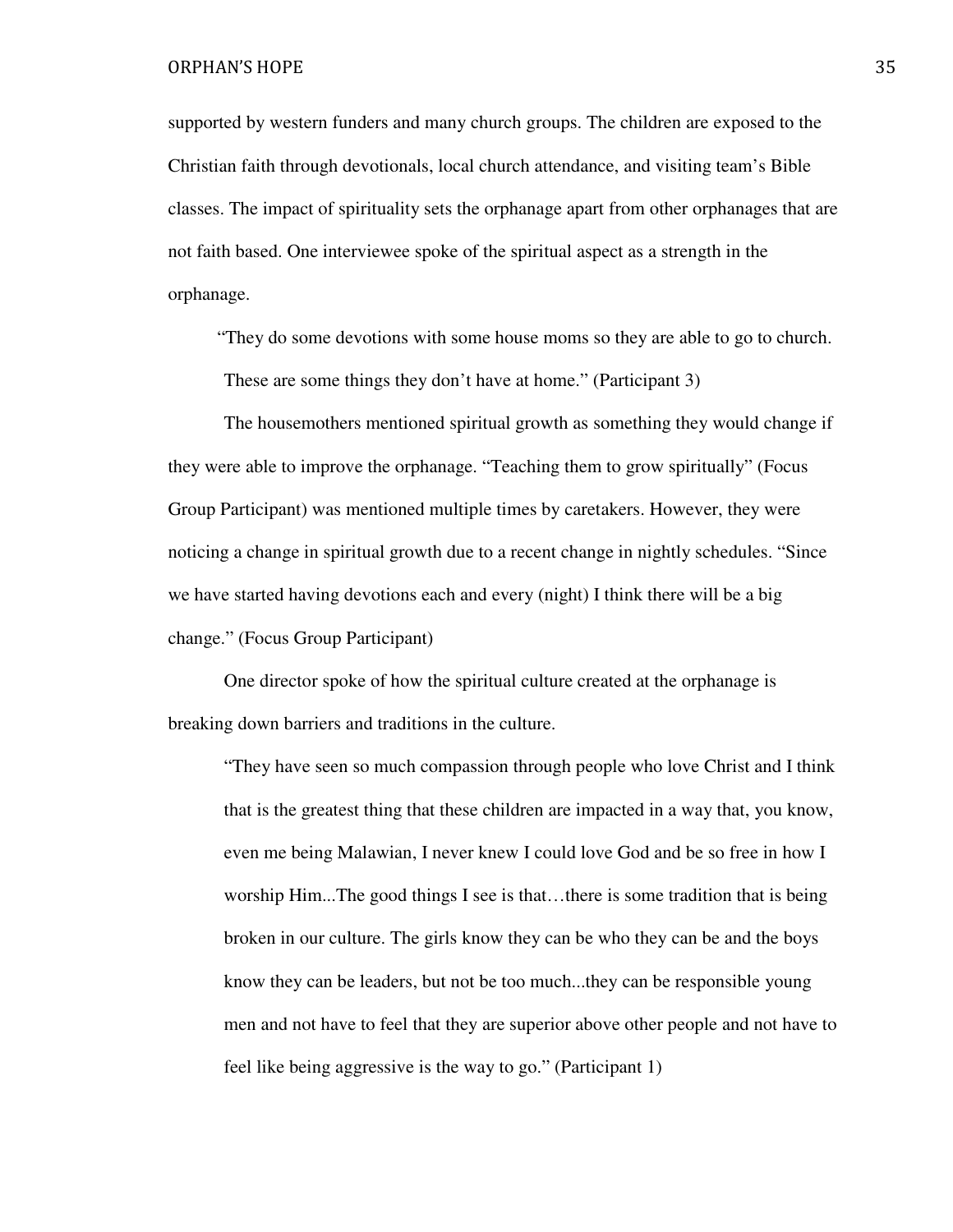The director went on to reference one particular boy who lives in the orphanage. He has learned to sew and has become a great tailor since being at the orphanage. The orphanage has helped him to learn how to use his new talent to make profit in a fair and responsible way. He has sold many handmade bags and clothing to both western visitors and locals. Since he has been making money, he has saved it. He recently took his savings back to his home village and helped his surviving relatives by purchasing them sustainable gifts such as seed, a new roof, and a sewing machine. He taught his mother how to sew and helped her start her own business from his. The director states the spiritual climate of the orphanage as the source of this character building. She also referenced another child who has succeeded in schooling to the point that he is able to study at a western university yet he has vowed to come back to this community when he is finished with education to change the nation the best way he can, by working to break the poverty cycles.

"In some of the kids, there is a fire in them that is teaching them how to give back to their community." (Participant 1)

# *Sexual Behavior*

One circumstance that is all too common in Malawi and has found itself repeatedly arising at this orphanage is that of premature sexual behavior and unwanted pregnancy. This problem is not simply a result of physical desire but also a product of the culture. "Because in Malawi at the average age of 19, if you don't go to school, then probably by the age of 18 you are getting married and by 20 you have two children, by 21 you have three, no family planning" (Participant 1). When a girl becomes pregnant, she can no longer stay at the orphanage. So, often a girl will become pregnant, leave the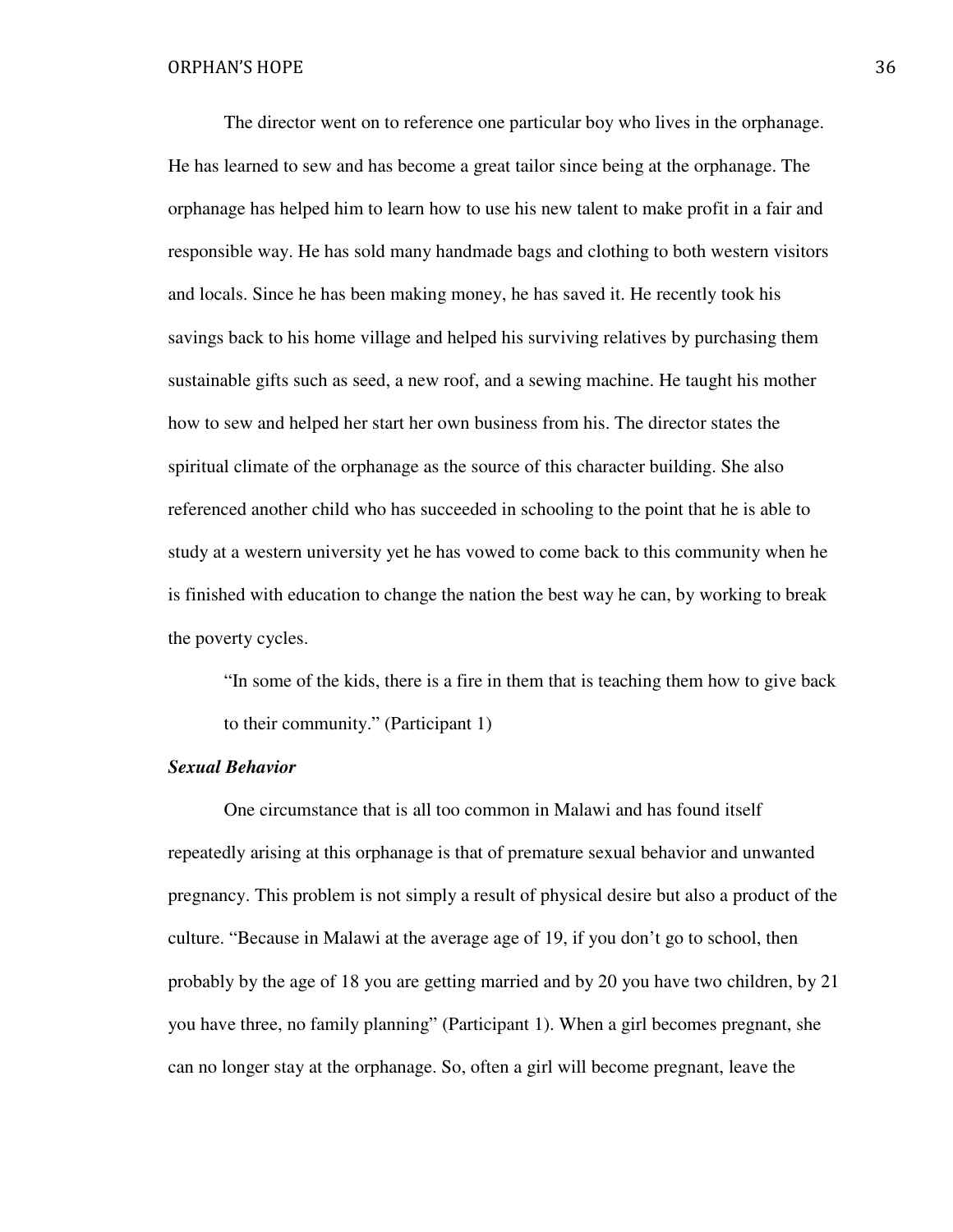orphanage, quit school, and soon after, she is found married with a child. One administrator even illustrated that many of these marriages do not last.

"They think the best thing is to find someone who can say they can marry them and later on, they are not married to those guys. So that is a challenge, cause when they go home, they have a baby or else they have given birth to a baby at home. But they don't have somebody to help them. So now they may end up being in beer halls serving men instead of at least thinking of their future." (Participant 2)

 The cultural situation in Malawi places women under men and thus suppresses their ability to see their own potential. The cultural trend indicates that even girls who leave for behavior issues will probably end up pregnant soon after leaving the orphanage even if they were not pregnant when they left. They feel that if they struggle in school then they must start a family. The state side director explained this cultural stumbling block for the girls at the orphanage. "And that goes for our girls at the village (orphanage), they don't talk, they don't communicate, they don't feel like they have the ability within them to succeed at life." (Participant 1) The orphanage seeks to provide an opportunity for girls to see their worth and teach them how to "be a respectful well raised young woman and still have an ambition and a goal to be a leader in your country" (Participant 1) Yet the number of girls who have left the orphanage due to sexual behavior is greater than they would wish it to ever be.

# *Education*

In a place like Malawi, it is not surprising that in conversations about the care of orphans, the topic of education arose frequently. Nearly every interviewee spoke to the fact that education was as much a reason for an orphan to come into care as basic care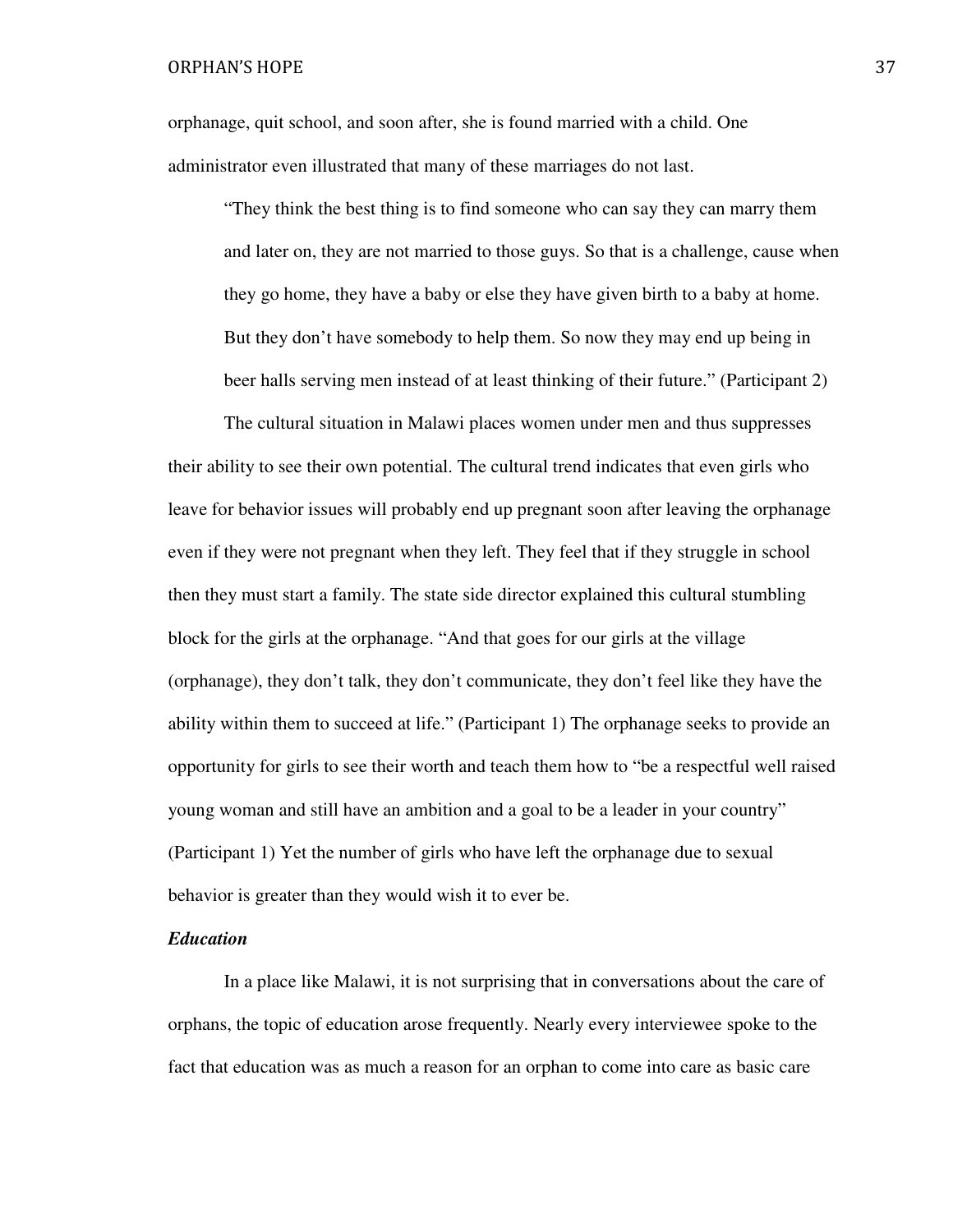needs were. "Because they don't have parents, so they came here for care and education" (Focus Group Participant) It appeared that education was the least they could offer to help these children but it was the greatest thing in Malawi.

"When they take education, they will become independent after they finish their courses. So our aim is that they become independent leaders of this nation after completing their studies" (Participant 2).

"I think education is *the* way for everybody in Malawi, I think that will break a lot of poverty cycles. So I think the education they are getting, even though we are still working on it, I think that is a good thing that is happening" (Participant 1).

 Currently, children at the orphanage are provided education from nursery school to university. Hired teachers conduct nursery school on site. When children reach primary school age, they go to the local primary school that is about a half mile from the orphanage's campus. When the children come home from school, they attend afternoon classes at the orphanage with hired teachers. Grade 8 is the last year of Malawian primary schools. Once they have completed the national examinations at the end of grade 8 the children will go on to secondary school. In Malawi, grades 9-12 are referred to as "form 1-4". The children are currently sent to boarding schools from secondary school but the orphanage is in the process of building a secondary school on campus. Once a child has completed secondary school, the orphanage will help them to get into a college, university, or trade school that fits the child's abilities and desires.

 The majority of the interviewees saw education at the orphanage as a success. When most children come to the orphanage, their ages do not match up with their grade level and some have never attended to school before. The orphanage supports these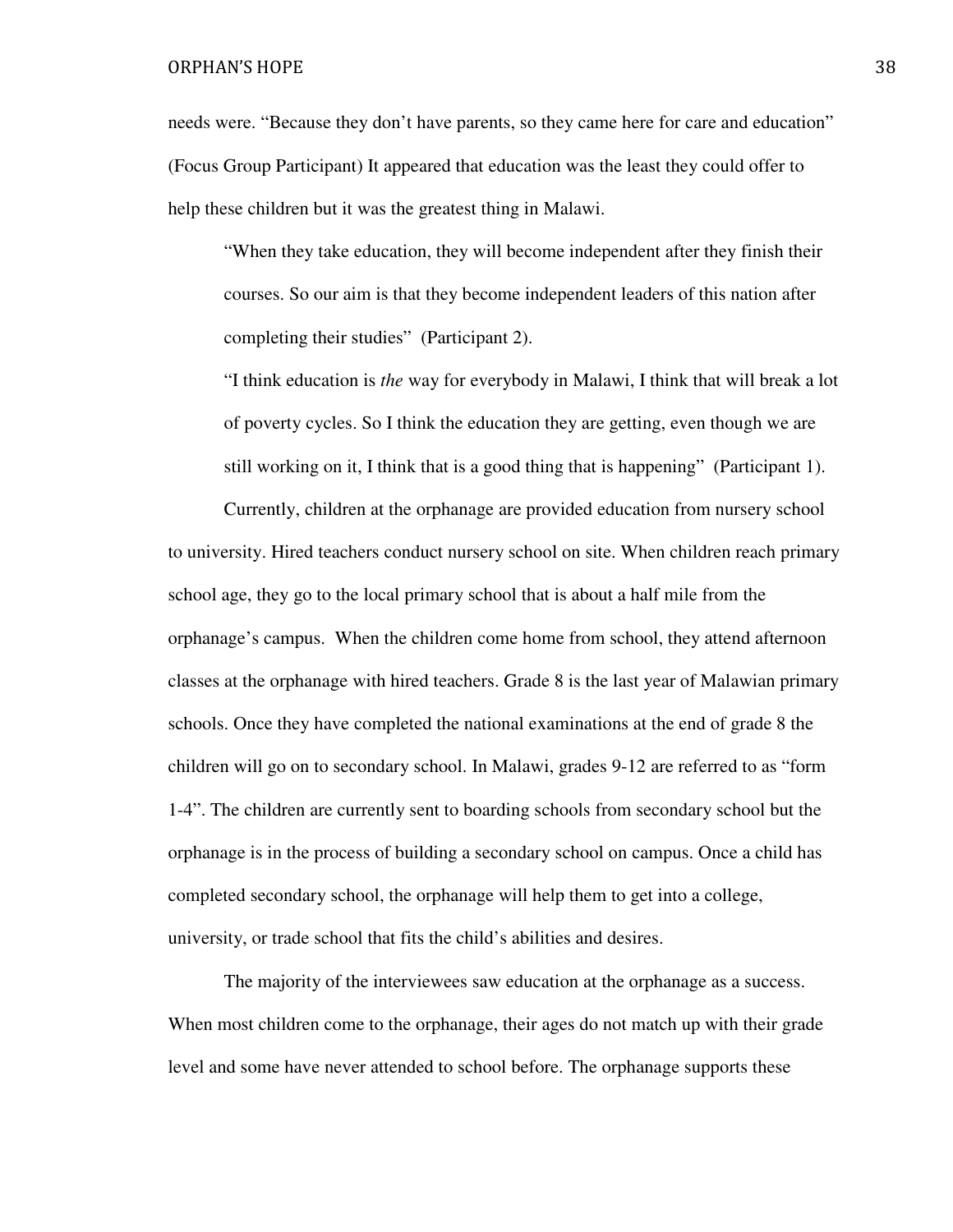children in school fees and additional tutoring from the hired teachers. Yet, it is still a challenge for the children to do well in the local schools. The housemothers identified large class sizes as a hindrance for a child's success. In some classes there are over 100 pupils to one teacher.

 When asked about improving the orphanage, several interviewees discussed the building of a new school on campus as a great need.

"I would build a new school for the kids...to encourage them about education" (Participant 3)

"I feel like if we try to build a primary school and a high school just on the campus that will help us. Because it is a lot of money to pay for our children a various secondary schools instead of just hiring a few teachers that can be paid and then we have everything that can help them" (Participant 2)

# *Hope*

 Another theme that was unique to each interview was that of a hope for the future of the orphans in care. Each of the interviewees conveyed that if the children in the orphanage were able to complete their education,, they would surely get good jobs and become strong, independent leaders of Malawi. This was notable considering the research that shows that orphans have unique vulnerabilities that put them at a disadvantage for futures such as this one that the interviewees describe for the children.

"Just take heart…at the end of the day we find that they are becoming some people and some big men in the society" (Participant 2)

 "150 children who have been taken out of the worst situation possible, out of abusive relationships, out of just hopelessness…they have seen so much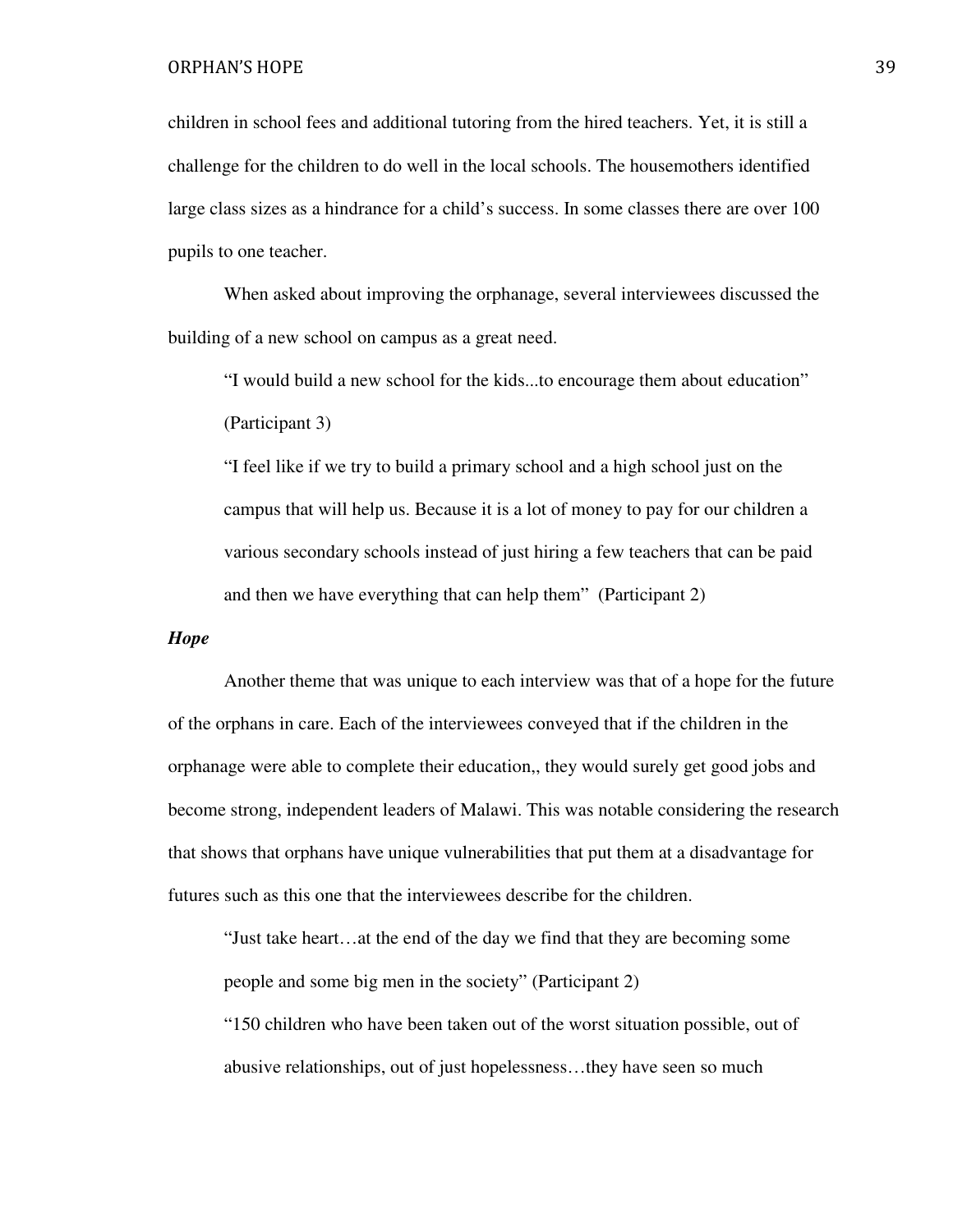compassion (from the orphanage staff)…these children are impacted in a way I never knew…seeds are being planted in their hearts" (Participant 1) "These children come here to be educated so that they in the future, will be independent leaders" (Participant 3)

"I feel like it's very good to help them, so that they can transform this nation" (Participant 2)

 Those who provide basic care for these orphans believe that somehow, with the help of the resources offered by the orphanage, these abandoned, vulnerable, and desperate children have the capacity to learn, develop, lead, and change the nation of Malawi.

# **Discussion**

Orphans in Malawi are exposed to a specific stigma that puts them in both a position of vulnerability and, in some cases, privilege. However, among those who are in the business of caring for these children, there is a common hope. They see these children as having the ability to change and lead their nation. The results of this study show that in the midst of great tragedy, orphans in this institution in Malawi are receiving a chance to change their future. This study gives hope for the future of orphan care and shows that institutional care can be successful in a place like Malawi.

 Upon examining why a child would come into orphan care in Malawi, it became evident that in many cases residential care was superior to the neglected life that many orphans lived when abiding with family that was not their biological parents. Through statements made by the interviewees it was shown that many of the children were in fact, double orphans and had no biological parent living. This study confirmed research that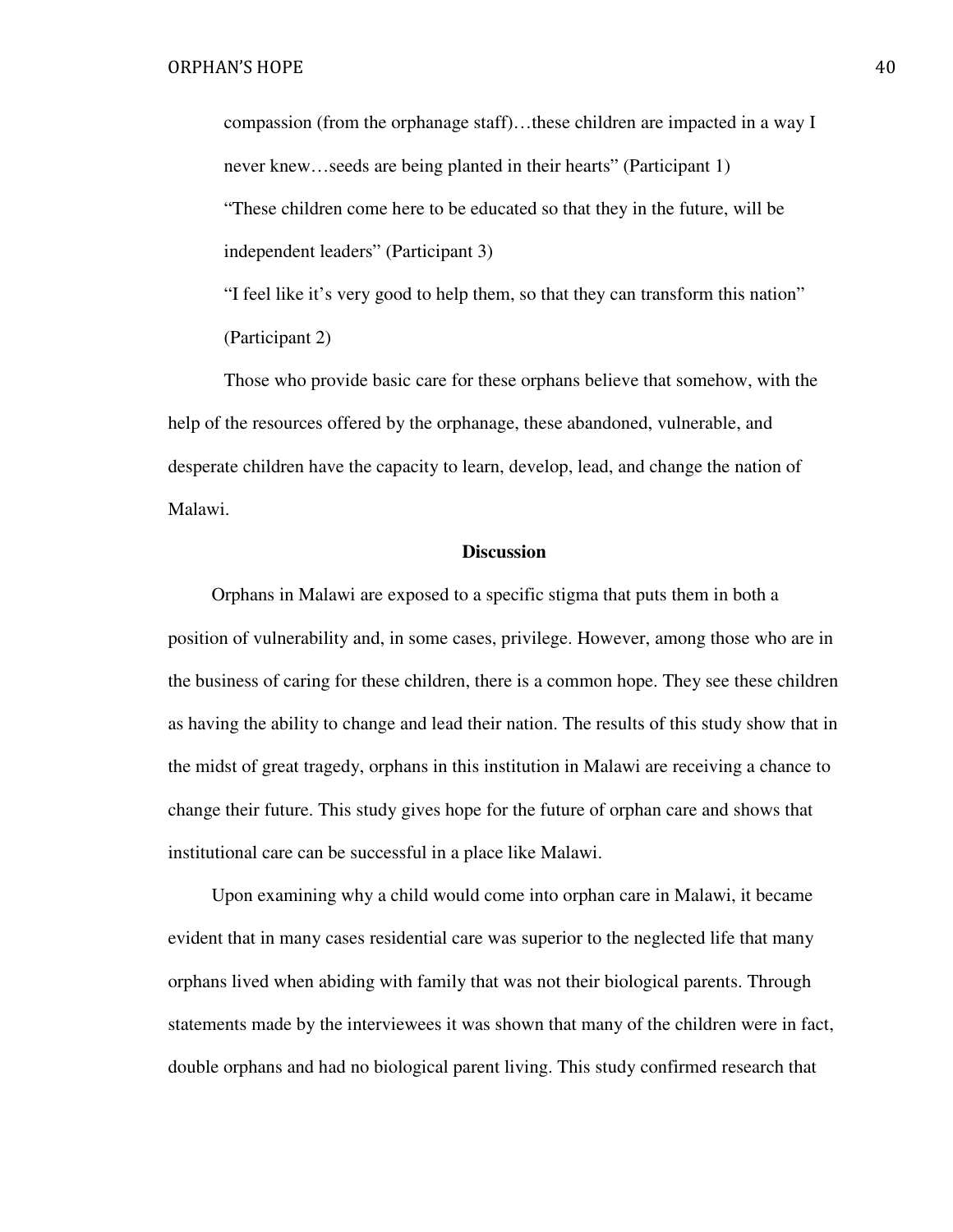orphans are susceptible to a greater vulnerability than non-orphans (Campbell et al., 2010; Case, Paxson, & Ableidinger, 2004; Kidman et al., 2012; Kirkpatrick et al., 2012; Panpanich et al., 1999; Sharma, 2006). The nutritional security that an orphanage can provide is clearly another positive factor supporting how orphanages can be effective alternatives to other forms of orphan care in an impoverished country like Malawi.

 Even with the positive physical and circumstantial benefits that the children acquired after coming into care, there was also a noticeable time of transition that each child underwent when they first arrived at the orphanage. Between the culture shock of adjusting from village life into a more modern life, and the trauma of leaving the only family they have ever known, the children enter into a season of transition. Interventions such as CARE, which uses the continued relationship with the biological family to bring about better adjustment results may be of benefit to this orphanage, especially considering the fact that many of the children are greatly influenced by their continued relationship with family (Holden et al., 2010). The CARE intervention also includes additional training for caretakers on trauma and developmental learning that could greatly benefit this institution.

 The current model of care examined in this study expresses how children at the orphanage are exposed to a greater chance at success educationally. Before coming into care, children were rarely educated, but within the institution, the children's educations were funded through university level. In countries like Malawi where less than 30% of the population attend secondary school (unicef.org), education is vital to success and to breaking the chains of poverty. This study shows that children in orphanages have the potential of leading the nation; this is greatly due to the fact that they are being educated.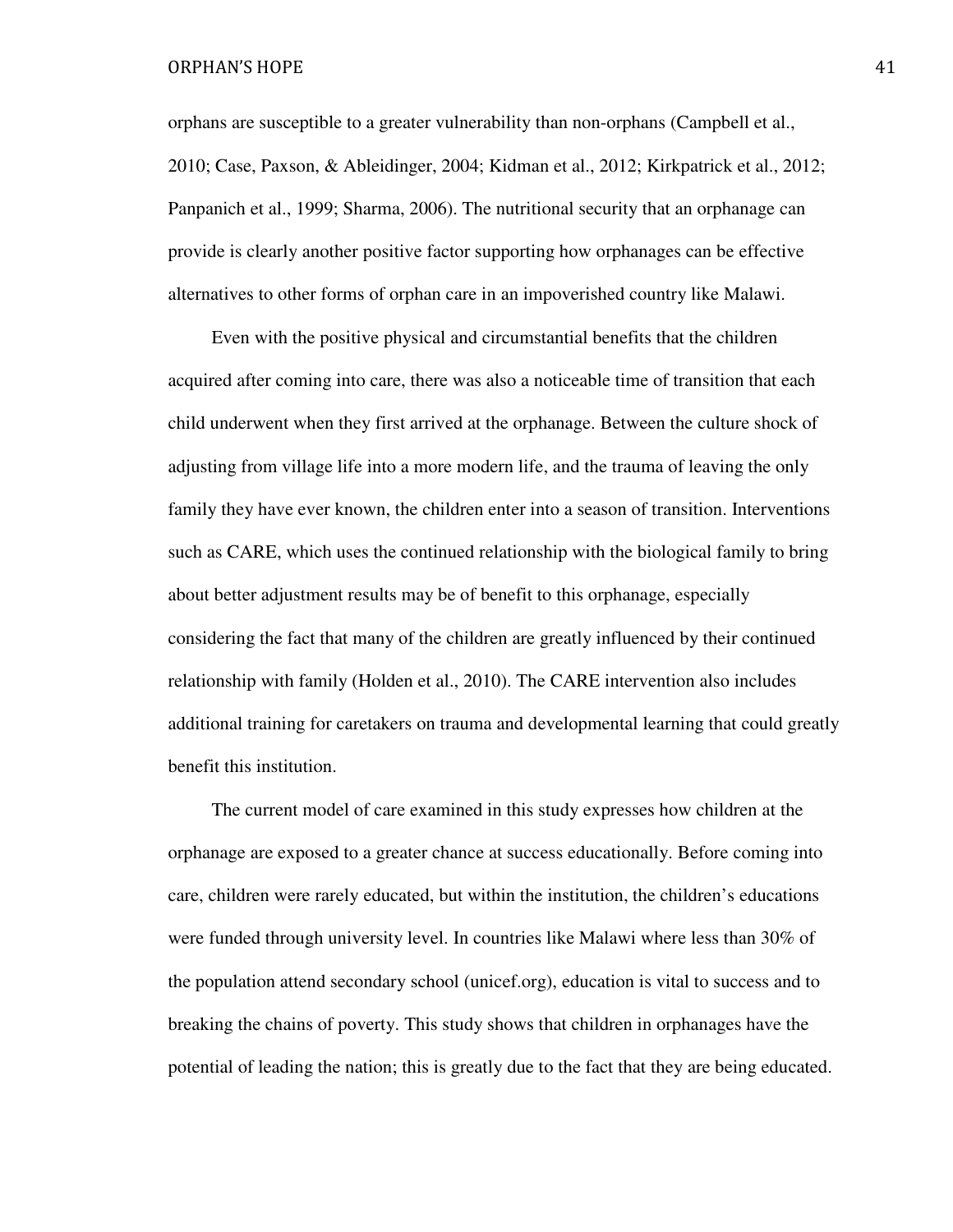The orphanage examined in this study brought about a unique factor that contributed to its success: spirituality. In this case, spirituality was an intervention that effectively changed the culture of the orphanage. Based on the testimony from the interviews, the use of spiritual lessons and devotionals led to the success of children and their maturity. The stories from this orphanage lend support for the use of religion in nurturing orphans into responsible citizens. Studies such as one done in Sri Lanka with war orphans have linked spirituality and faith with resilience of orphans (Fernando & Ferrari, 2011). Fernando and Ferrari (2011) highlighted how faith teaches values that may be contrary to the trauma an orphan has experienced, but through spiritual beliefs orphans are able to obtain values that seem opposite of their experiences; for example, valuing peace and compassion after experiencing war.

 The most obvious stumbling block that arose in this study was found in the discussion of children leaving care. There were multiple accounts of children leaving care due to misbehavior or by choice. There is a suggested need for interventions on behavioral issues that children may experience due to trauma. It was identified that behavioral issues are not regularly labeled or addressed within the Malawian culture. For this reason alone, it is notable that training on such topics may be beneficial to the success of the children. Interventions such as "CARE" and "Read me to Resilience" may be of interest to this orphanage (Holden et al., 2010; Wood, Theron, & Mayaba, 2012).

 A study done in Tanzania may be of particular interest for this orphanage. Tanzania, much like Malawi, has millions of orphans that are no longer able to reside only with family. As a result of the growing number, there has been an increase in residential settings for Tanzanian orphans. A study done in 2011 examined and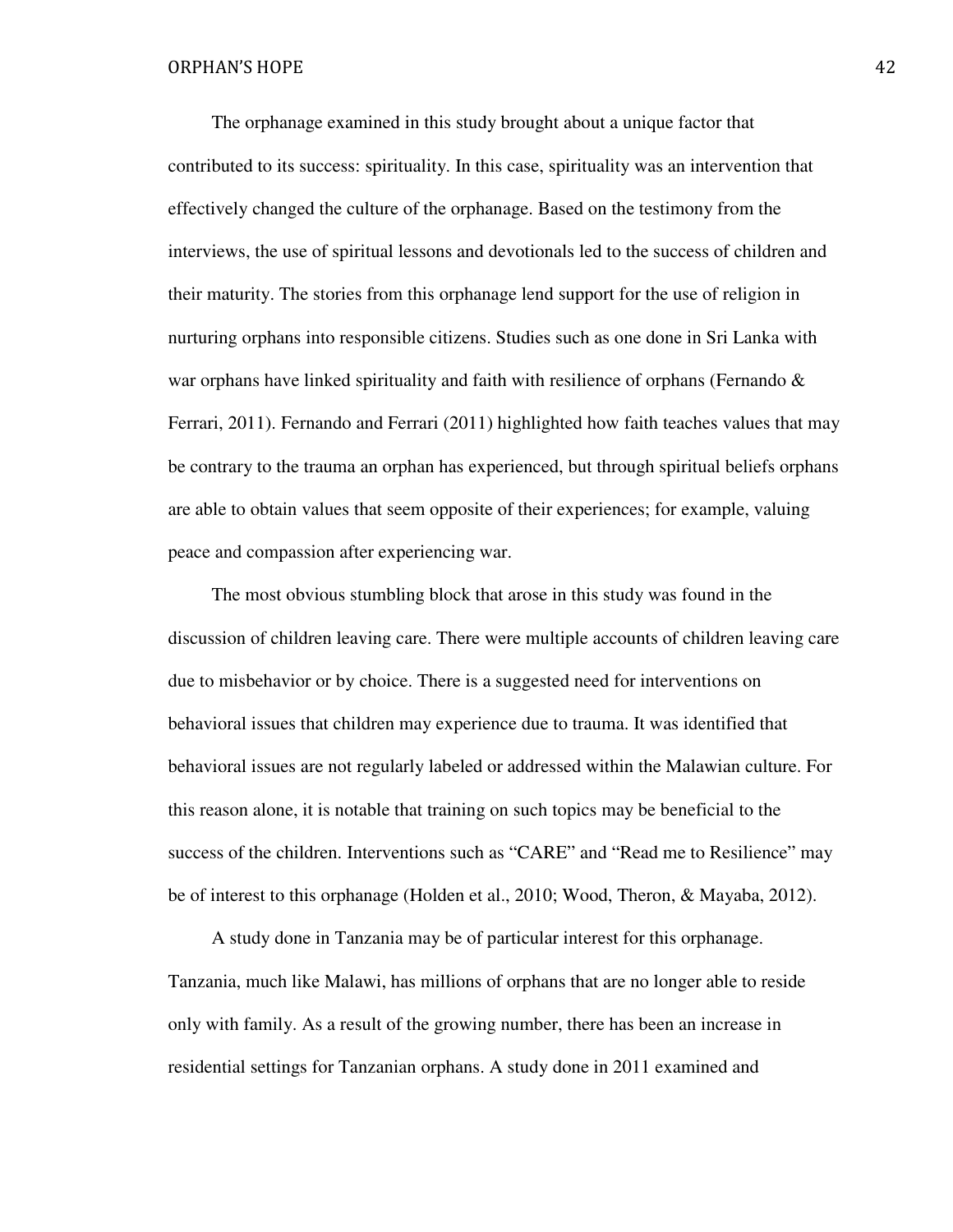intervened on behalf of the mental illness and aggressive behavior that was found at these orphanages. The intervention consisted of "training sessions for the caretakers that aimed for a better understanding towards the children and for a positive relationship between caretaker and child in order to reduce violent punishment and to foster secure bonding" (Hermenau et al. 2011. p. 4). The training covered four main topics; 1.HIV awareness training, 2.Developmental stages, windows of opportunity, attachment and bonding, 3.Grief, and 4.Positive Parenting Strategies based on the Oregon Model. Along with the training the intervention also included trauma therapy for all of the children. The therapy used was the KIDNET-Narrative Exposure Therapy for Children. This type of therapy takes a child through a chronological journey of their life and focuses in on the traumatic experiences with the intention of allowing the child to process feelings and emotions that they never discussed before. The study found a decrease in aggressive and disruptive behavior after implementing the intervention at the orphanage in Tanzania. The study also emphasized that with impoverished African nations, such as Tanzania, it is almost necessary for outside funding for any intervention to be made possible. (Hermenau et al. 2011).

 Though the data collection for this study never addressed how caretakers are trained, the results concerning behavioral issues does lend a notion that an intervention such as the one done in Tanzania may be of great benefit. Having caretaker training and individual trauma training for children has the potential to not only benefit the child but also reduce the number of children who are forced to leave because of behavior. If behavior is addressed through therapy, the retention rate may increase, based on the results from Tanzania where unwanted negative behaviors were decreased after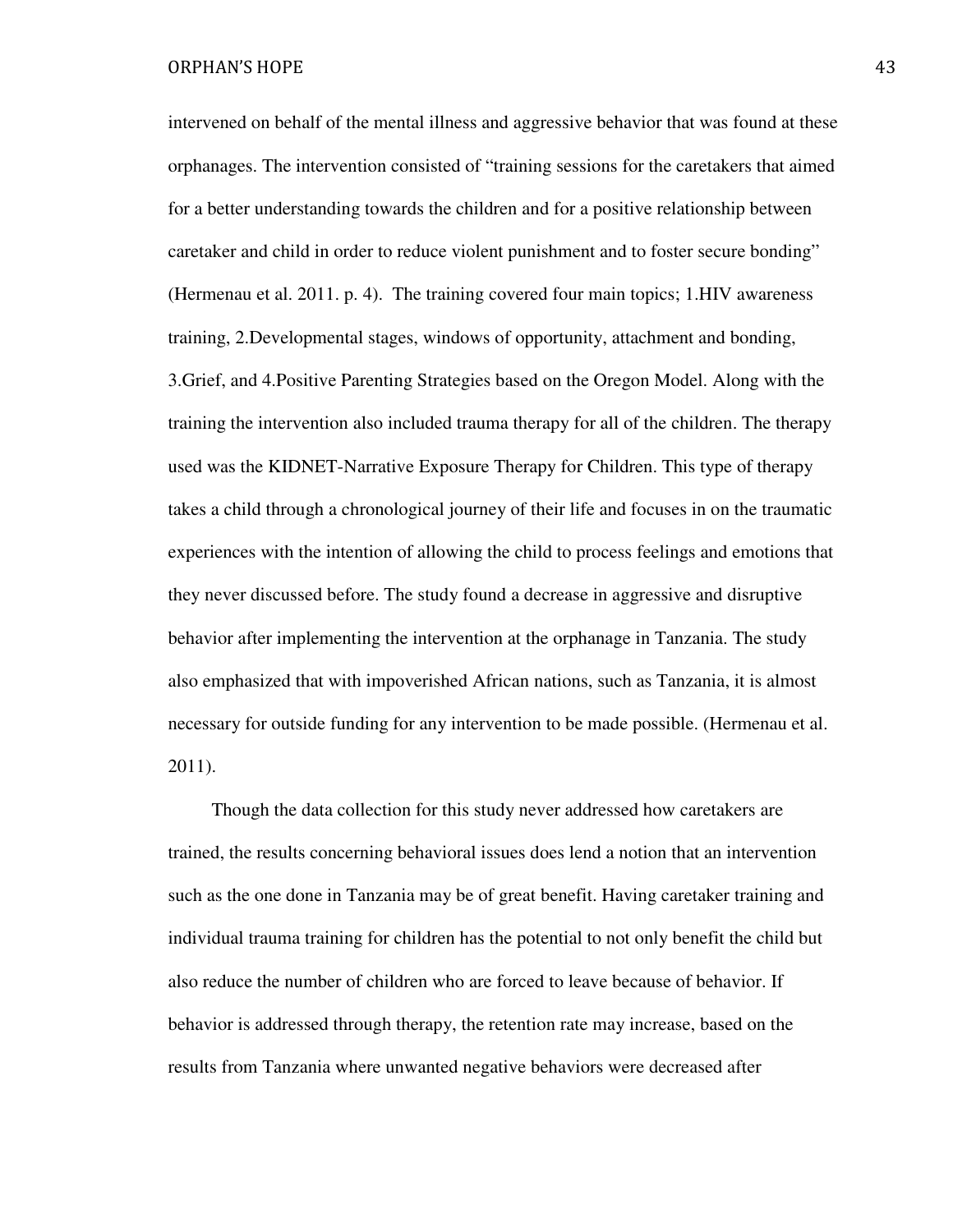intervention (Hermenau et al. 2011).

 Along with the topic of behavior, sexual engagement arose as a potential contributor to the lack of success from certain children. Again, culture plays a role in the problem of pregnancy and unwanted sexual activity that this orphanage is experiencing. It is of special concern for girls who do not finish their education and thus drop out of both school and the orphanage. In Malawi, it is more likely for girls to be enrolled in primary school because in 1994 Malawi was the first country in Sub-Saharan Africa to eliminate school fees for primary school (Grant, 2012). This greatly benefited girls in Malawi. However, females are still at a disadvantage in Malawi to complete school. One of the greatest contributors to this disadvantage is the pressure to be involved with sexual activity. In Malawi, there is evidence that girls are more likely to drop out of school if they have been sexually active (Grant, 2012). In a study by Robertson, Gregson, and Garnett (2010), it was found that female double or maternal orphans in countries with high HIV prevalence are at a greater risk for early sexual debut and have a higher chance of contracting HIV or experiencing an unplanned pregnancy. A study that looked into abortions in Malawi in 2010 found that 52% of all pregnancies in Malawi were labeled unintended (Levandowski et al., 2013). According to Grant (2012), schoolgirl pregnancy is greatly feared in Malawi, but it is actually quite rare due to the fact that most of the girls under 18 that fall pregnant are actually married. It is more common for a girl to leave school because she is "ready for marriage" than because she is pregnant. But the phrase "ready for marriage" is used interchangeably with "sexually active" in the results. Gender perceptions also contribute to this phenomenon because in Malawi, girls are considered far more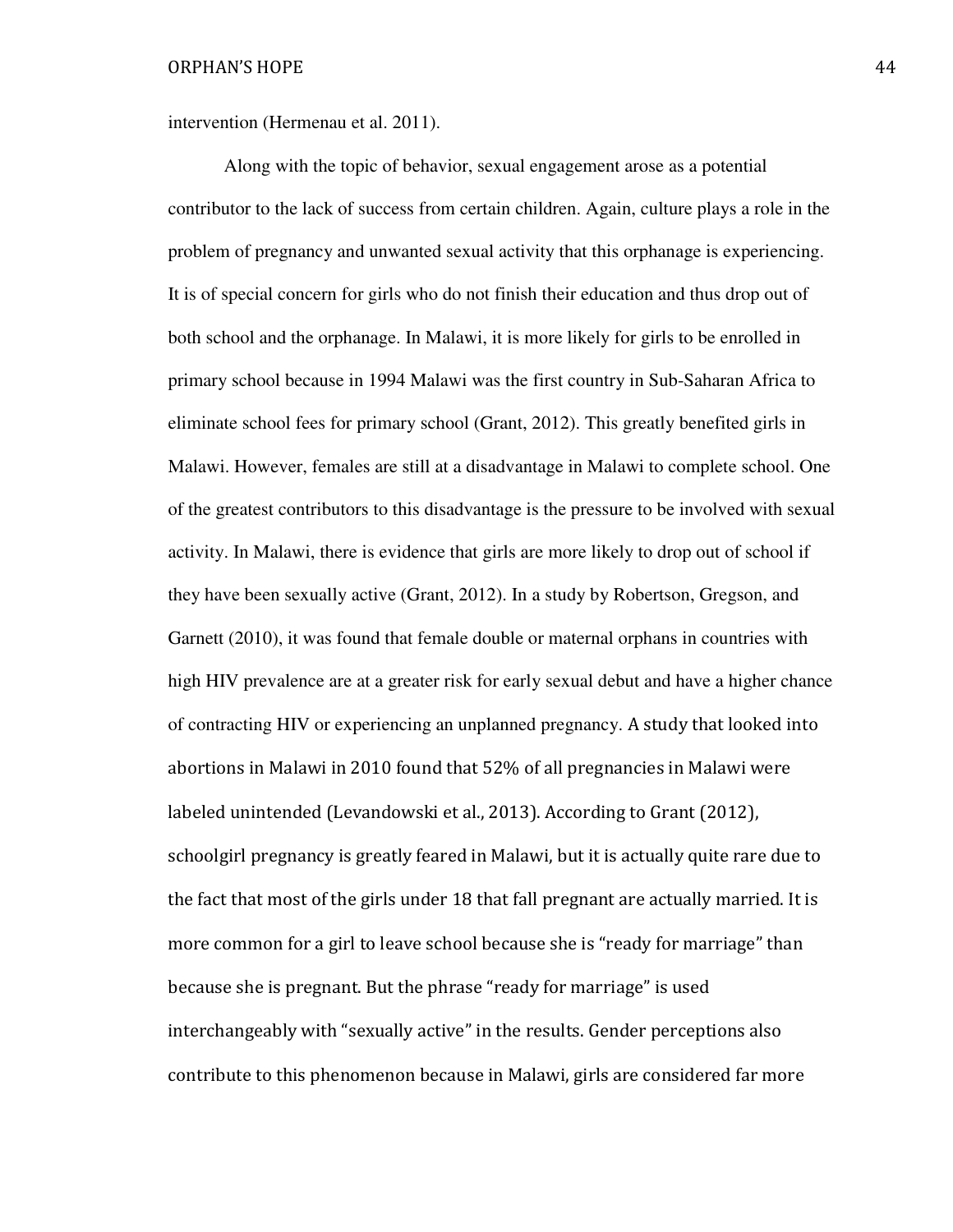susceptible to succumb to their romantic desires than boys. And boys can manage both education and sexual activity because they are able to go back to school, even if they impregnate a girl. It was even discovered that parents considered an unwanted pregnancy to be a worse fate than contracting HIV would be for their daughters (Grant, 2012). Grant's study revealed that the conditions at many boarding schools in Malawi provide a place for sexual behavior instead of protecting against it. For this reason, many families sacrifice their daughter's education to prevent them from becoming pregnant by simply removing them from school all together when they become sexually active.

 There is obviously a need for a better intervention than simply removing a girl from school. Future research is needed to discover interventions that both empower education and prevent against unwanted sexual behavior for girls in Malawi. Research could also explore the differences in gender expectations in Malawi to better understand this phenomenon.

 The greatest revelation of this study is that of the hope that the caretakers and administrators express when discussing the future of the children in the orphanage. In a country where orphans are treated as second-class citizens by their own extended families, it is notable that those who are not even related to them would consider them so highly. Future research could question where the source of this hope lies and how it impacts long-term success of children in international orphanages. It is suspected that this hope may come from the spirituality that was mentioned multiple times, or stem from the international supporters. If future research could determine the source of the hope then other African orphanages could benefit, and more children could succeed.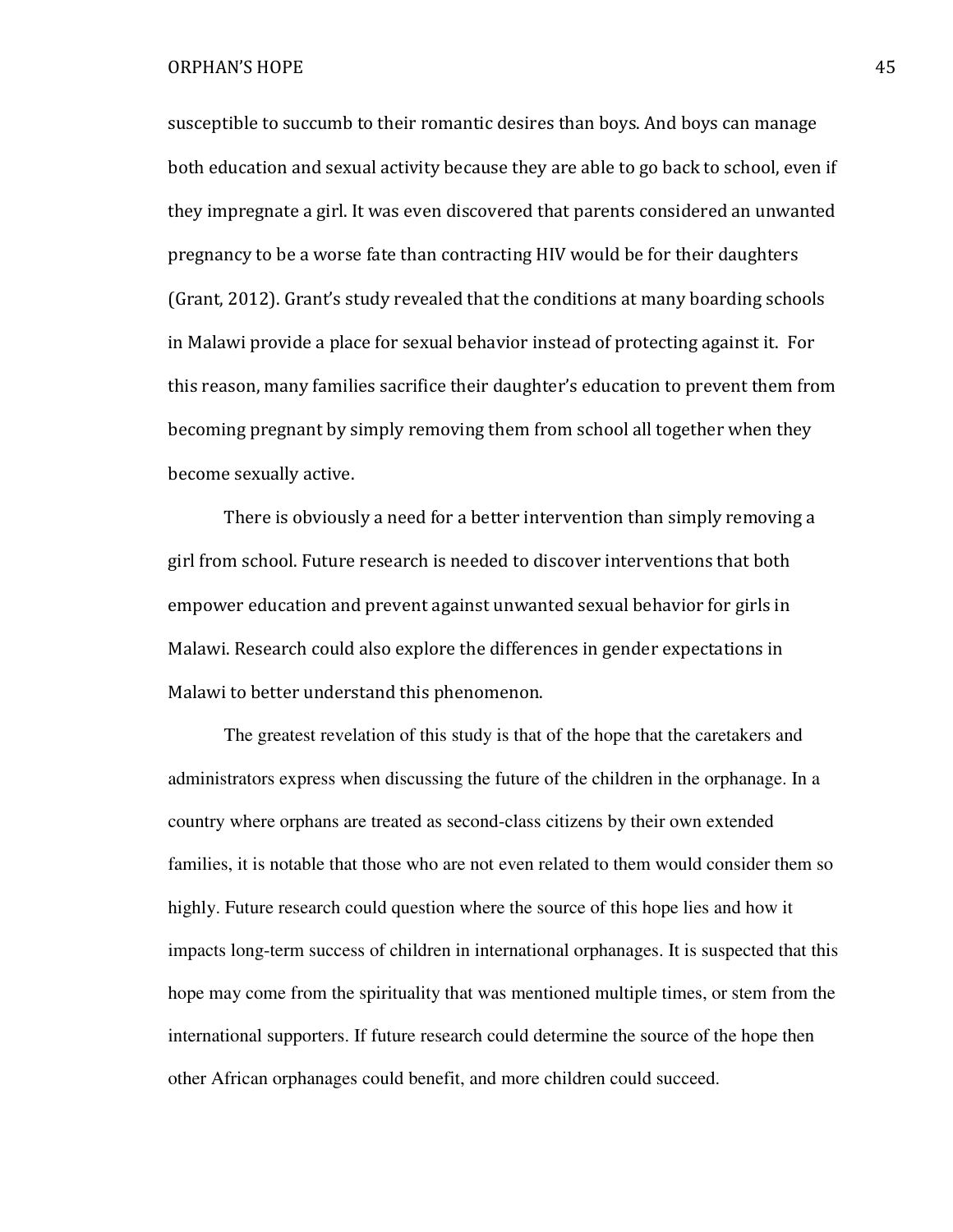# **Limitations**

 One limitation of this study is that the sample size was small, with only one institution being examined. It cannot be determined that the results from this study could be generalized to any other institution. There is also call for concern over the honesty of the interviewees, due to cultural differences between the interviewee and the interviewer there is a possibility of a social desirability bias. The interviewer was a young white American female and each of the interviewees were Malawian. One potential limitation is that cross-cultural interviews can produce bias when the Malawian participants answer interview questions with the intention of pleasing the American interviewer. There is additional worry for this, based on the findings that American supporters fund the institution.

# **Conclusion**

In Malawi, being named Masiye is less than desirable. As stated in the introduction, Masiye is a Chichewa name that translates as *abandoned, left behind, orphan* (Chirwa, 2002). With a name like Masiye, a child cannot easily escape the daunting fate that accompanies the label of "orphan". An orphan has a fate that includes a lesser likelihood of finishing their education, a higher likelihood of becoming sexually active at young age, a high probability of being malnourished and emotionally unstable, and a status that puts them second to every other citizen who has someone to call them son or daughter. Through the lenses of research, the outcome is not promising for Masiye.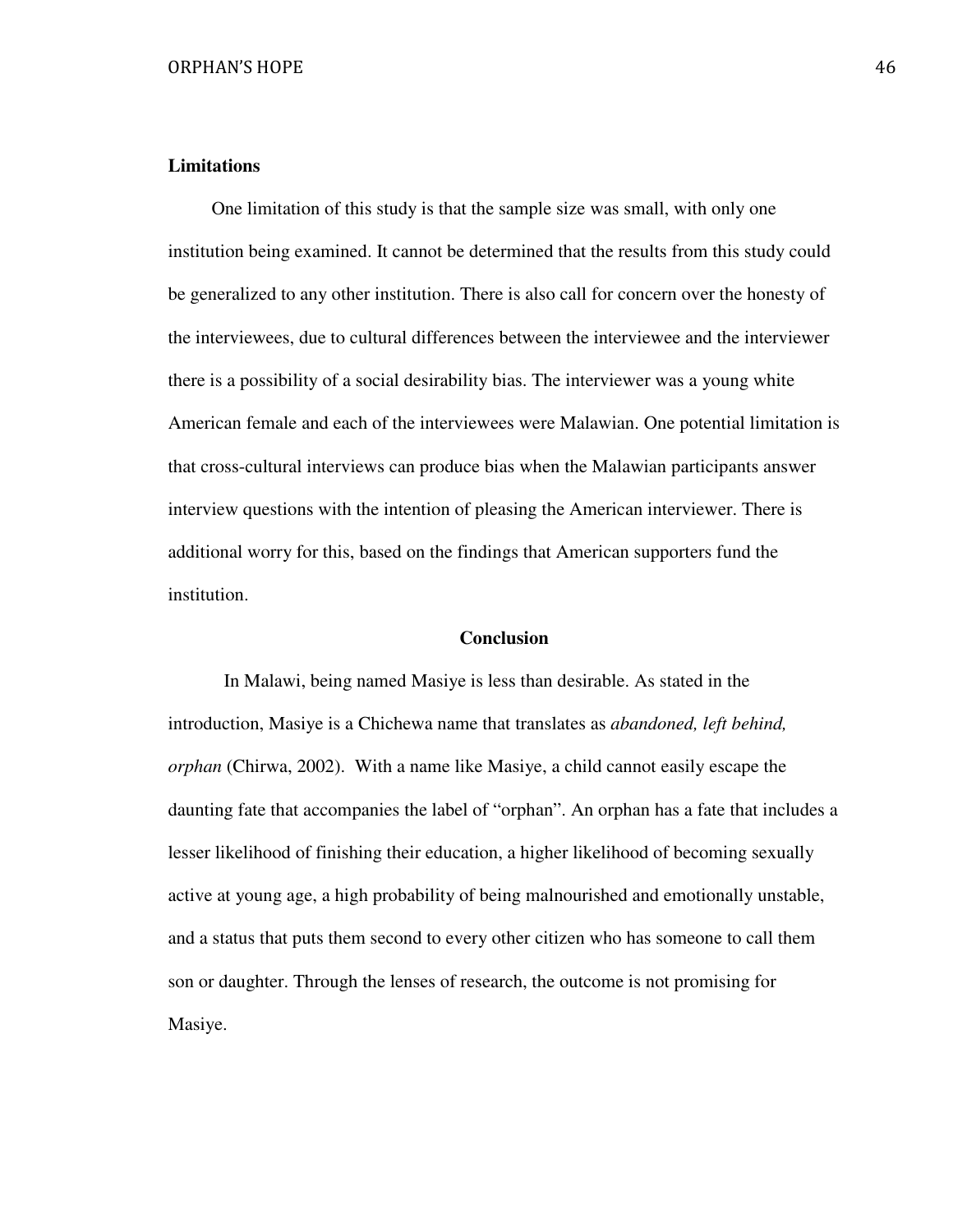Over one million orphans reside within the small nation of Malawi (unicef.org, 2013). Almost 160 of the nearly 1.3 million have found themselves at the front gate of the orphanage that was examined in this study. To be precise, 157 Masiyes. The percentage may be small compared to 1.3 million, but there are 157 abandoned ones that have found a secure place to call home. With the help of interventions, access to the rare commodity that is education, and caretakers that believe in them, these 157 orphans have the potential to lead the nation. That hope is not something created by a western idealistic researcher, but rather it is something that was found in the heart of each of the caretakers and administrators. It was the common thread through each interview. It was the motivation behind their answers. The greatest discovery was not that there is a perfect model for orphan care found in an institution in rural Malawi. The greatest discovery was that there are individuals found in an institution in rural Malawi who believe that somehow the abandoned ones of this world can, in their resilience, overcome every challenge that is thrown their way, and lead a nation. The purpose of this study was to identify ways to better the lives of orphans in residential care in Malawi. While there were still many concerns to be addressed, the revelation is that lives are already changing. In rural Malawi, there is a place where Masiye are being redefined.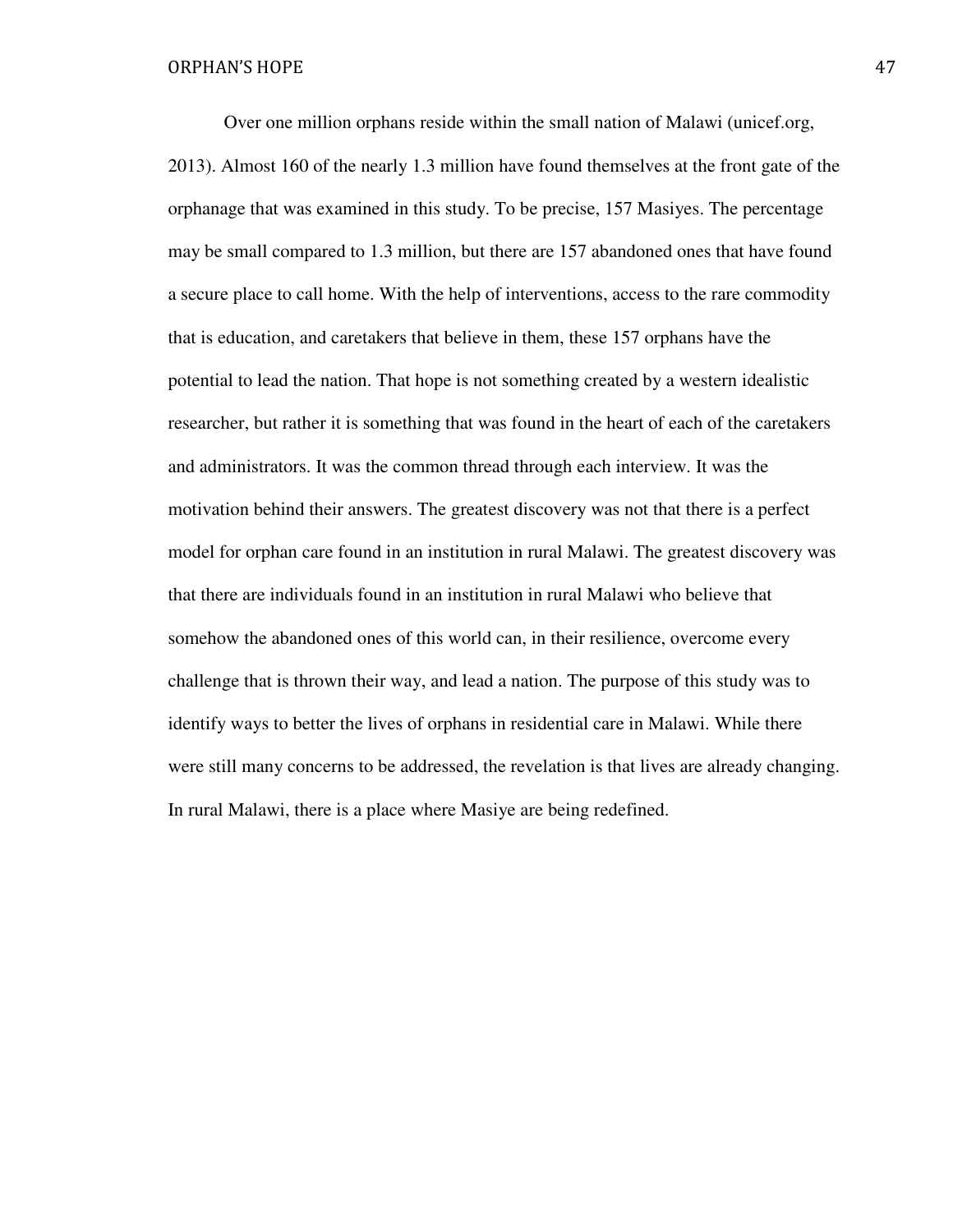# Reference

Bakermans-Kranenburg, M. J., van IJzendoorn, M. H., & Juffer, F. (2008). Earlier is better: A meta-analysis of 70 years of intervention improving cognitive development in institutionalized children. Monographs of the Society for Research in Child Development, 73(3), 279–293.

http://doi.org/10.1111/j.1540-5834.2008.00498.x

- Beard, B. J. (2007). Outcomes of community based orphan care programmes in Malawi. Journal of Social Development in Africa, 22(1), 35–52. http://doi.org/https://seu.idm.oclc.org/login?url=http://search.ebscohost.c om/login.aspx?direct=true&db=sih&AN=25844269&site=ehostlive&scope=site
- Bos, K., Zeanah, C. H., Fox, N. A., Drury, S. S., McLaughlin, K. A., & Nelson, C. A. (2011). Psychiatric outcomes in young children with a history of institutionalization. Harvard Review of Psychiatry (Taylor & Francis Ltd), 19(1), 15–24. http://doi.org/10.3109/10673229.2011.549773
- Campbell, P., Handa, S., Moroni, M., Odongo, S., & Palermo, T. (2010). Assessing the "orphan effect" in determining development outcomes for children in 11 eastern and southern African countries. Vulnerable Children & Youth Studies, 5(1), 12–32. http://doi.org/10.1080/17450120903193907
- Case, A., Paxson, C., & Ableidinger, J. (2004). Orphans in Africa: Parental death, poverty, and school enrollment. Demography, 41(3), 483–508. http://www.jstor.org/stable/1515189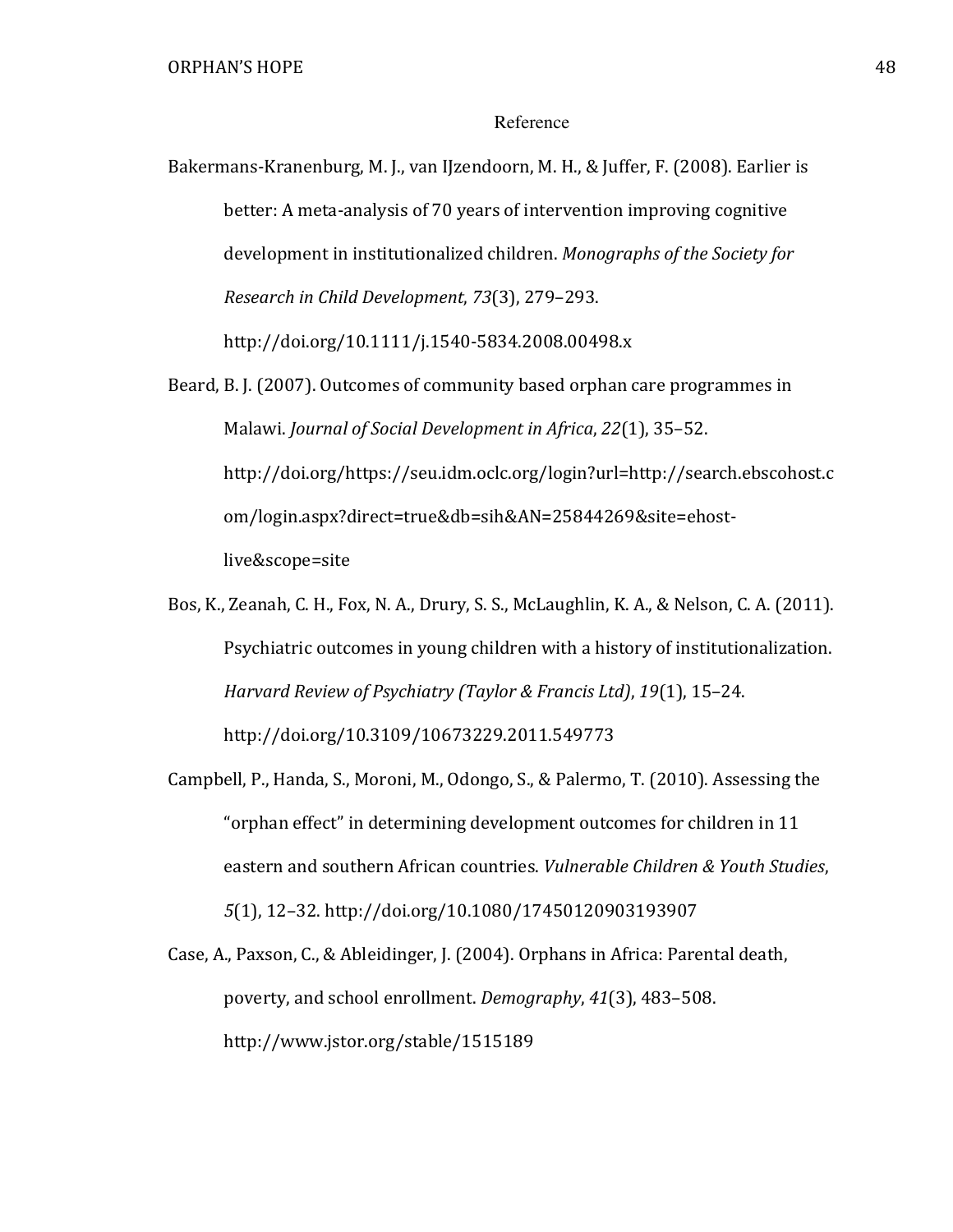- Chirwa, W. C. (2002). Social exclusion and inclusion: Challenges to orphan care in Malawi. Nordic Journal of African Studies, 11(1), 93–113. http://www.njas.helsinki.fi/pdf-files/vol11num1/chirwa.pdf
- Creswell, J. W. (2007). Qualitative inquiry and research design: Choosing among five approaches second edition. Thousand Oaks, CA: Sage Publications.
- Dozier, M., Zeanah, C. H., Wallin, A. R., & Shauffer, C. (2012). Institutional care for young children: Review of literature and policy implications. Social Issues & Policy Review, 6(1), 1–25. http://doi.org/10.1111/j.1751-2409.2011.01033.x
- Escueta, M., Whetten, K., Ostermann, J., & O'Donnell, K. (2014). Adverse childhood experiences, psychosocial well-being and cognitive development among orphans and abandoned children in five low income countries. BMC International Health & Human Rights, 14(1), 1–13. http://doi.org/10.1186/1472-698X-14-6
- Fernando, C., & Ferrari, M. (2011). Spirituality and resilience in children of war in Sri Lanka. Journal of Spirituality in Mental Health, 13(1), 52–77. http://doi.org/10.1080/19349637.2011.547138
- Freidus, A. (2010a). Raising Malawi's children: Unanticipated outcomes associated with institutionalised care. Children & Society, 24(4), 293–303. http://doi.org/10.1111/j.1099-0860.2010.00313.x
- Grant, M. J. (2012). Girls' schooling and the perceived threat of adolescent sexual activity in rural Malawi. Culture, Health & Sexuality, 14(1), 73–86. http://doi.org/10.1080/13691058.2011.624641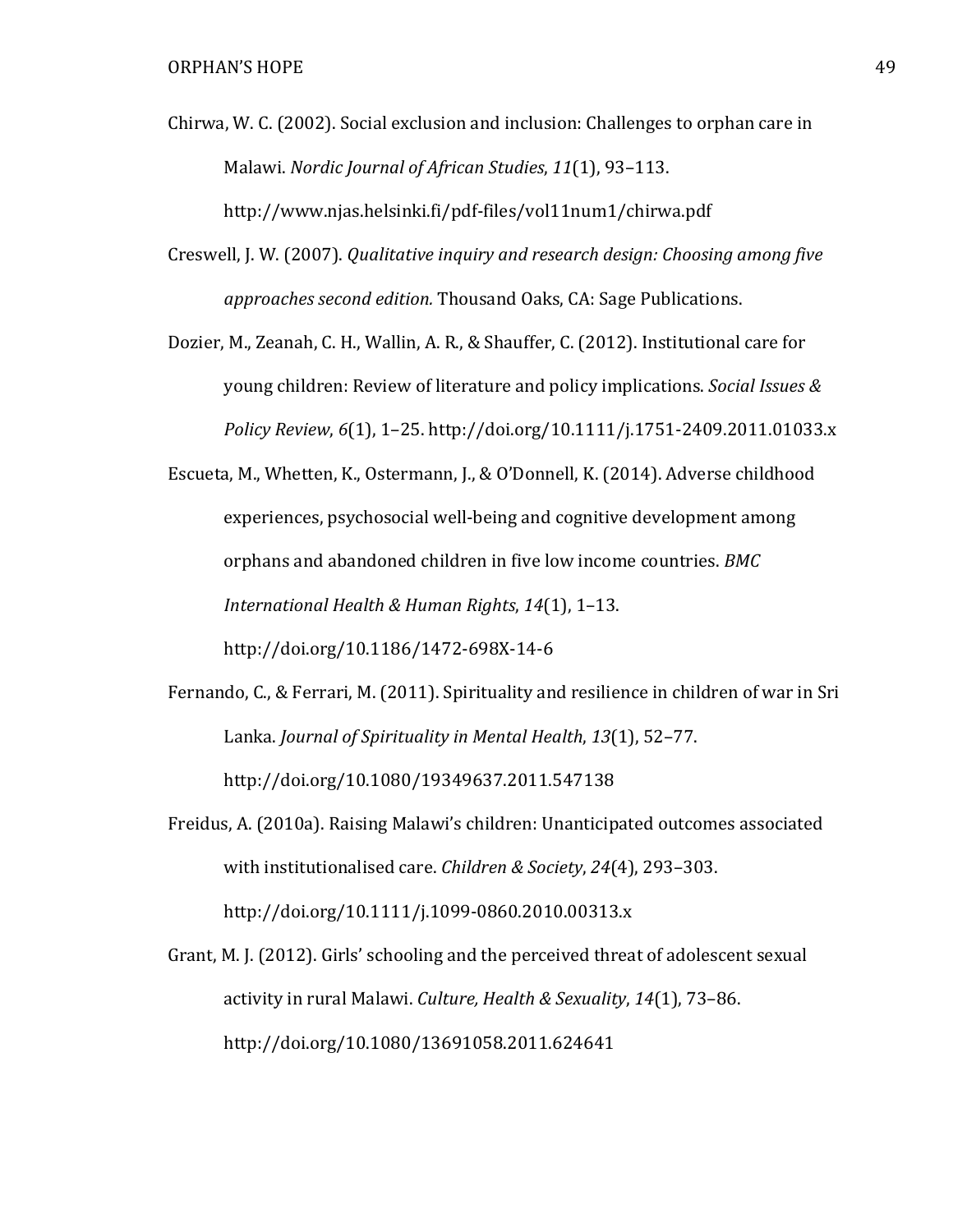Harms, S., Jack, S., Ssebunnya, J., & Kizza, R. (2010). The orphaning experience: Descriptions from Ugandan youth who have lost parents to HIV/AIDS. Child & Adolescent Psychiatry & Mental Health, 4, 1–10.

http://doi.org/10.1186/1753-2000-4-6

Hermenau, K., Hecker, T., Ruf, M., Schauer, E., Elbert, T., & Schauer, M. (2011). Childhood adversity, mental ill-health and aggressive behavior in an African orphanage: Changes in response to trauma-focused therapy and the implementation of a new instructional system. Child & Adolescent Psychiatry & Mental Health, 5(1), 29–37. http://doi.org/10.1186/1753-2000-5-29

Hodgins, M. (2010). Should we keep it in the family?: Caretaker preference for orphan care in Yako, Burkina Faso. Undercurrent, 7(1), 43–51. http://doi.org/http://search.ebscohost.com/login.aspx?direct=true&db=a9h &AN=55608186&site=ehost-live

Holden, M. J., Izzo, C., Nunno, M., Smith, E. G., Endres, T., Holden, J. C., & Kuhn, F. (2010). Children and residential experiences: A comprehensive strategy for implementing a research-informed program model for residential care. Child Welfare, 89(2), 131–149.

http://doi.org/http://search.ebscohost.com/login.aspx?direct=true&db=ofm &AN=51916838&site=ehost-live

Howard, B. H., Phillips, C. V., Matinhure, N., Goodman, K. J., McCurdy, S. A., & Johnson, C. A. (2007). Barriers and incentives to orphan care in a time of AIDS and economic crisis. Journal of HIV/AIDS Prevention in Children & Youth, 8(2), 117–137. http://doi.org/10.1300/J499v08n02\_07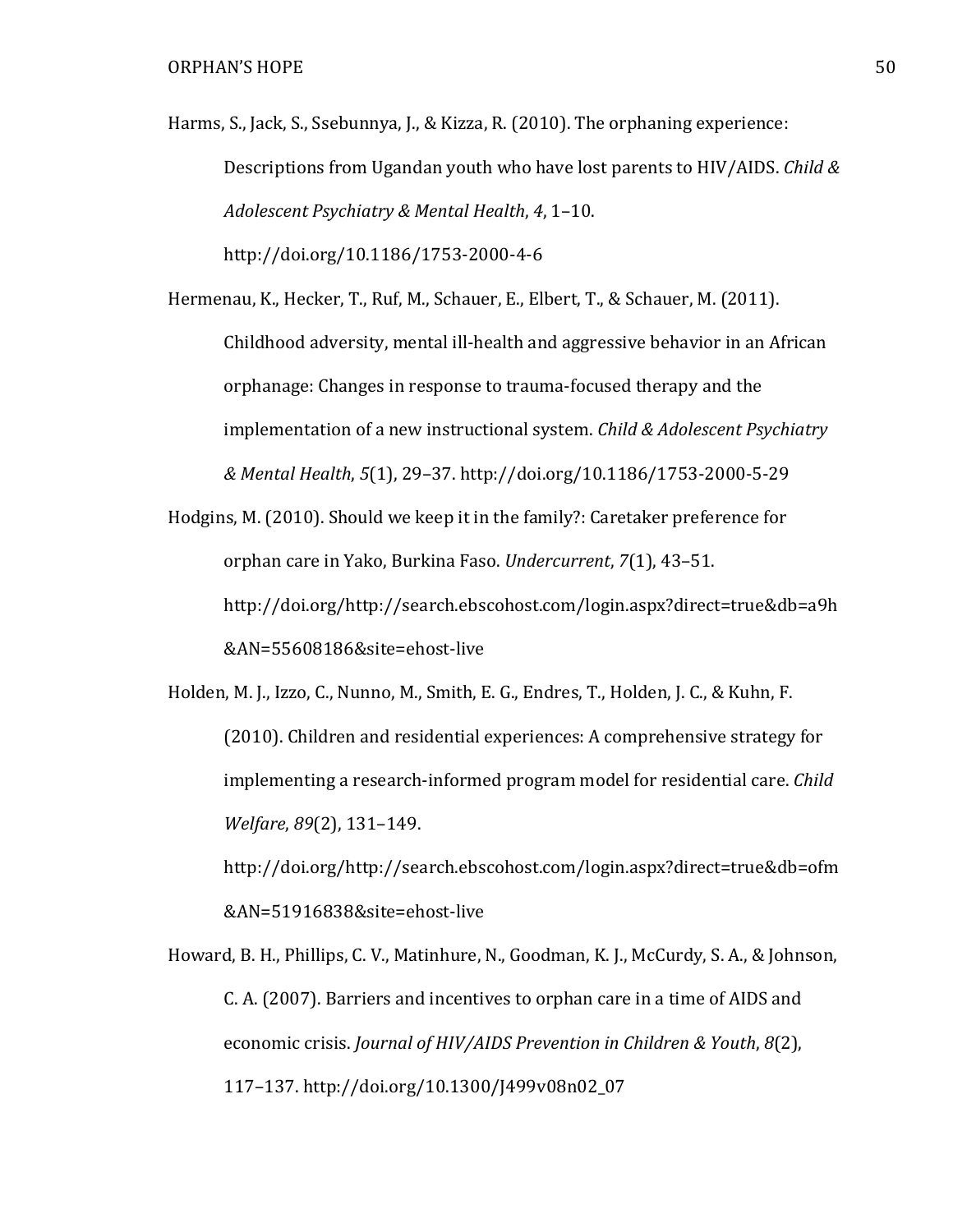- James, S. S., Zhang, J. J., & Landsverk, J. (2012). Residential care for youth in the child welfare system: Stop-gap option or not? Residential Treatment for Children & Youth, 29(1), 48–65. http://doi.org/10.1080/0886571X.2012.643678
- Kendrick, A. (2013). Relations, relationships and relatedness: Residential child care and the family metaphor. Child & Family Social Work, 18(1), 77–86. http://doi.org/10.1111/cfs.12040
- Kidman, R., Hanley, J. A., Foster, G., Subramanian, S. V., & Heymann, S. J. (2012). Educational disparities in AIDS-affected communities: Does orphanhood confer unique vulnerability? Journal of Development Studies, 48(4), 531–548. http://doi.org/10.1080/00220388.2011.604412
- Kidman, R., & Heymann, S. J. (2009). The extent of community and public support available to families caring for orphans in Malawi. AIDS Care, 21(4), 439–447. http://doi.org/10.1080/09540120802298152

Kirkpatrick, S. M., Rojjanasrirat, W., South, B. J., Sindt, J. A., & Williams, L. A. (2012). Assessment of emotional status of orphans and vulnerable children in Zambia. Journal of Nursing Scholarship, 44(2), 194–201. http://doi.org/10.1111/j.1547-5069.2012.01447.x

Lassi, Z., Mahmud, S., Syed, E., & Janjua, N. (2011). Behavioral problems among children living in orphanage facilities of Karachi, Pakistan: Comparison of children in an SOS Village with those in conventional orphanages. Social Psychiatry & Psychiatric Epidemiology, 46(8), 787–796. http://doi.org/10.1007/s00127-010-0248-5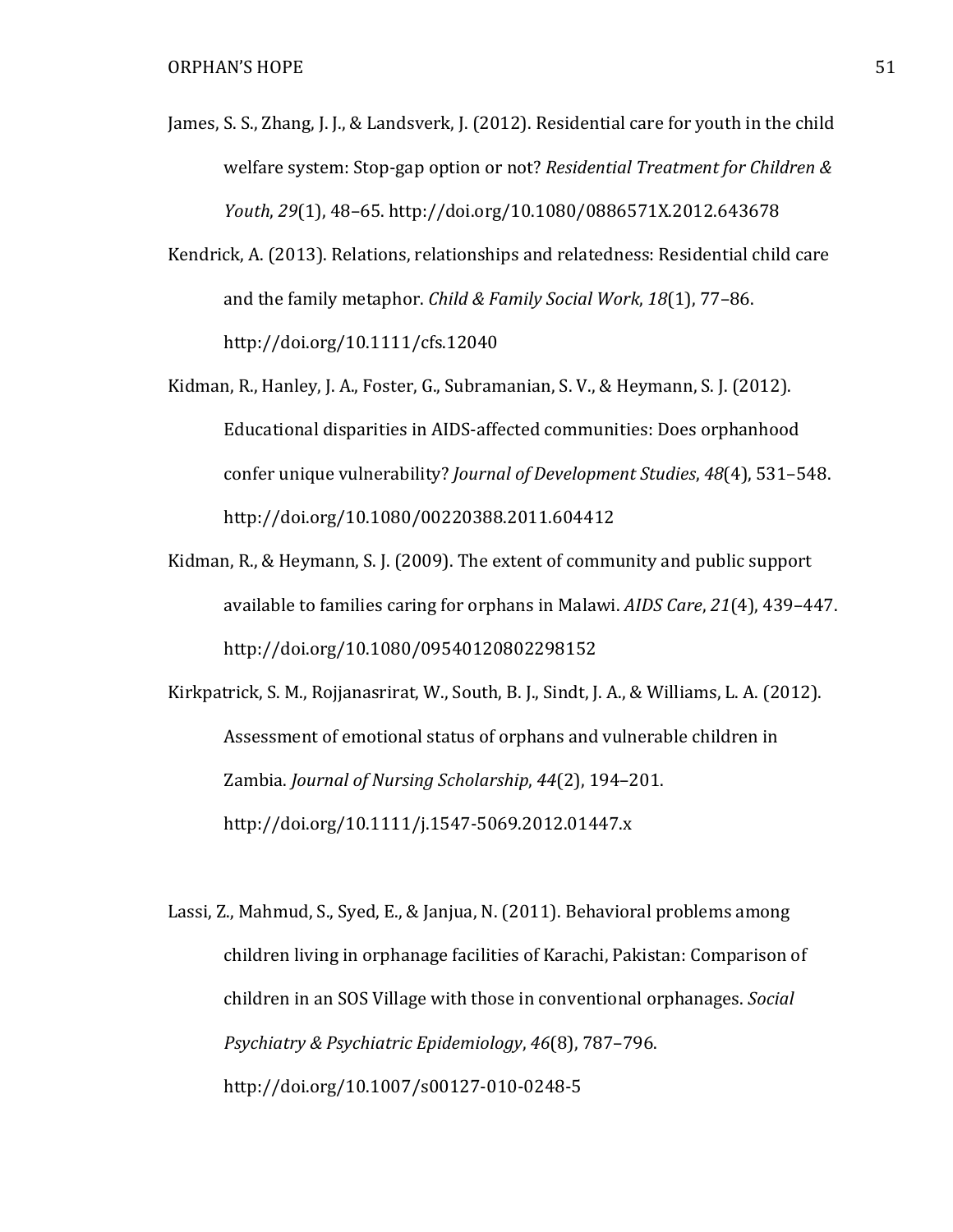Levandowski, B. A., Mhango, C., Kuchingale, E., Lunguzi, J., Katengeza, H.,

Gebreselassie, H., & Singh, S. (2013). The incidence of induced abortion in Malawi. International Perspectives on Sexual & Reproductive Health, 39(2), 88–96. http://doi.org/10.1363/3908813

McKenzie, R. B. (1998). Rethinking orphanages for the 21st Century: A search for reforms for the nation's child-welfare... Spectrum: Journal of State Government, 71(2), 5-8.

http://doi.org/http://search.ebscohost.com/login.aspx?direct=true&db=buh &AN=771256&site=ehost-live

- Meintjes, H., & Giese, S. (2006). Spinning the epidemic: The making of mythologies of orphanhood in the context of AIDS. Childhood, 13(3), 407–430. http://doi.org/10.1177/0907568206066359
- Muhamedrahimov, R. J., Palmov, O. I., Nikiforova, N. V., Groark, C. J., & McCall, R. B. (2004). Institution-based early intervention program. Infant Mental Health Journal, 25(5), 488–501. http://doi.org/10.1002/imhj.20021
- Padgett, D. K. (2008). Qualitative methods in social work research 2<sup>nd</sup> ed. Thousand Oaks, CA: Sage Publications.

Palermo, T., & Peterman, A. (2009). Are female orphans at risk for early marriage, early sexual debut, and teen pregnancy? Evidence from sub-saharan Africa. Studies in Family Planning, 40(2), 101–112. http://www.jstor.org/stable/25593946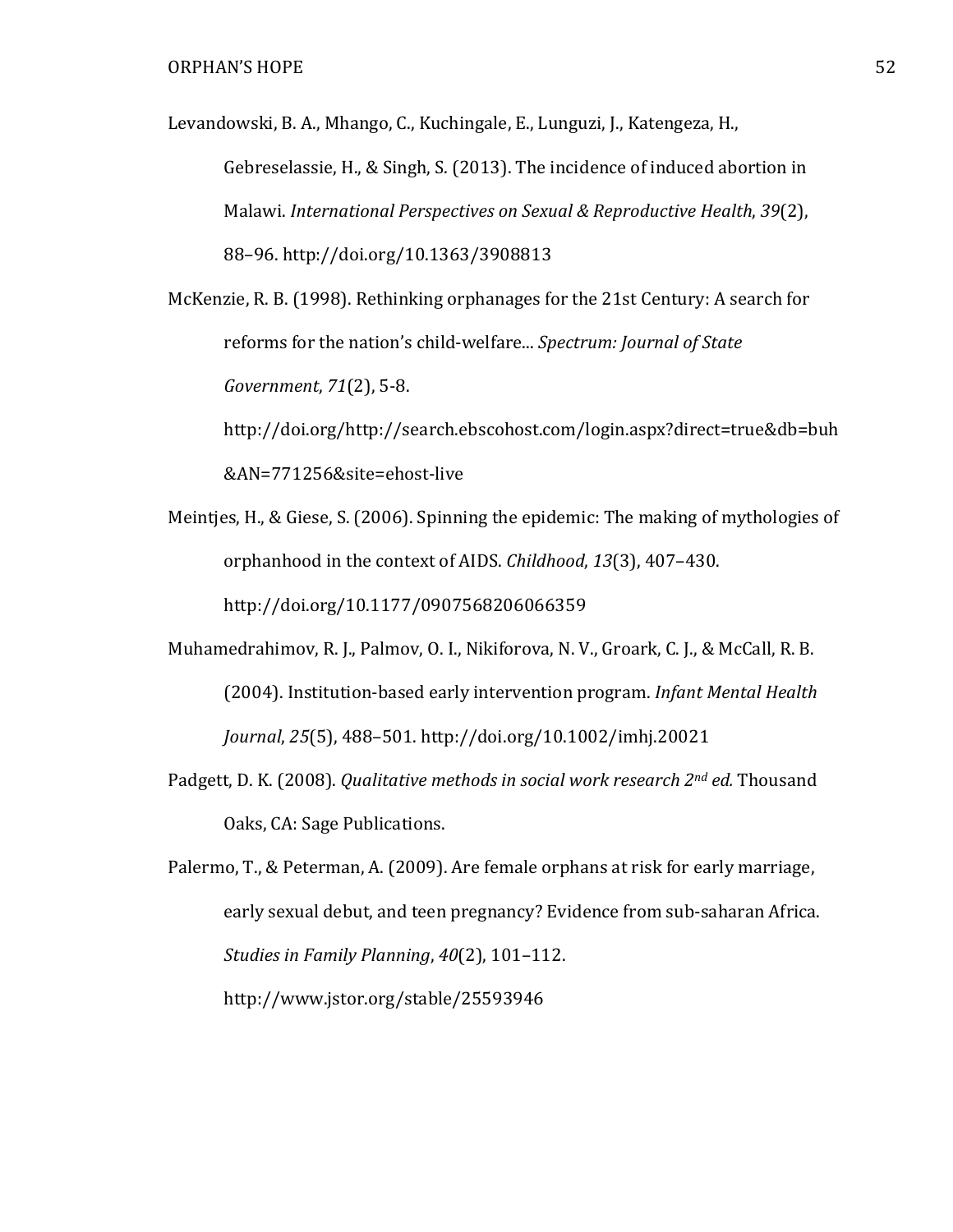- Panpanich, R., Brabin, B., Gonani, A., & Graham, S. (1999). Are orphans at increased risk of malnutrition in Malawi? Annals of Tropical Paediatrics, 19(3), 279– 285. http://doi.org/10.1080/02724939992374
- Robertson, L., Gregson, S., & Garnett, G. P. (2010). Sexual risk among orphaned adolescents: Is country-level HIV prevalence an important factor? AIDS Care, 22(8), 927–938. http://doi.org/10.1080/09540121003758622
- Santa-Ana-Tellez, Y., DeMaria, L. M., & Galárraga, O. (2011). Costs of interventions for AIDS orphans and vulnerable children. Topical Medicine & International Health, 16(11), 1417–1426. http://doi.org/10.1111/j.1365- 3156.2011.02856.x
- Sharma, M. P. (2006). Orphanhood and schooling outcomes in Malawi. American Journal of Agricultural Economics, 88(5), 1273–1278. http://doi.org/10.1111/j.1467-8276.2006.00944.x
- Southwell, J., & Fraser, E. (2010). Young people's satisfaction with residential care: Identifying strengths and weaknesses in service delivery. Child Welfare, 89(2), 209–28.

http://doi.org/http://search.ebscohost.com/login.aspx?direct=true&db=ofm &AN=51916842&site=ehost-live

Taneja, V., Sriram, S., Beri, R. ., Sreenivas, V., Aggarwal, R., & Kaur, R. (2002). "Not by bread alone": Impact of a structured 90-minute play session on development of children in an orphanage. Child: Care, Health & Development, 28(1), 95– 100. http://doi.org/10.1046/j.1365-2214.2002.00246.x